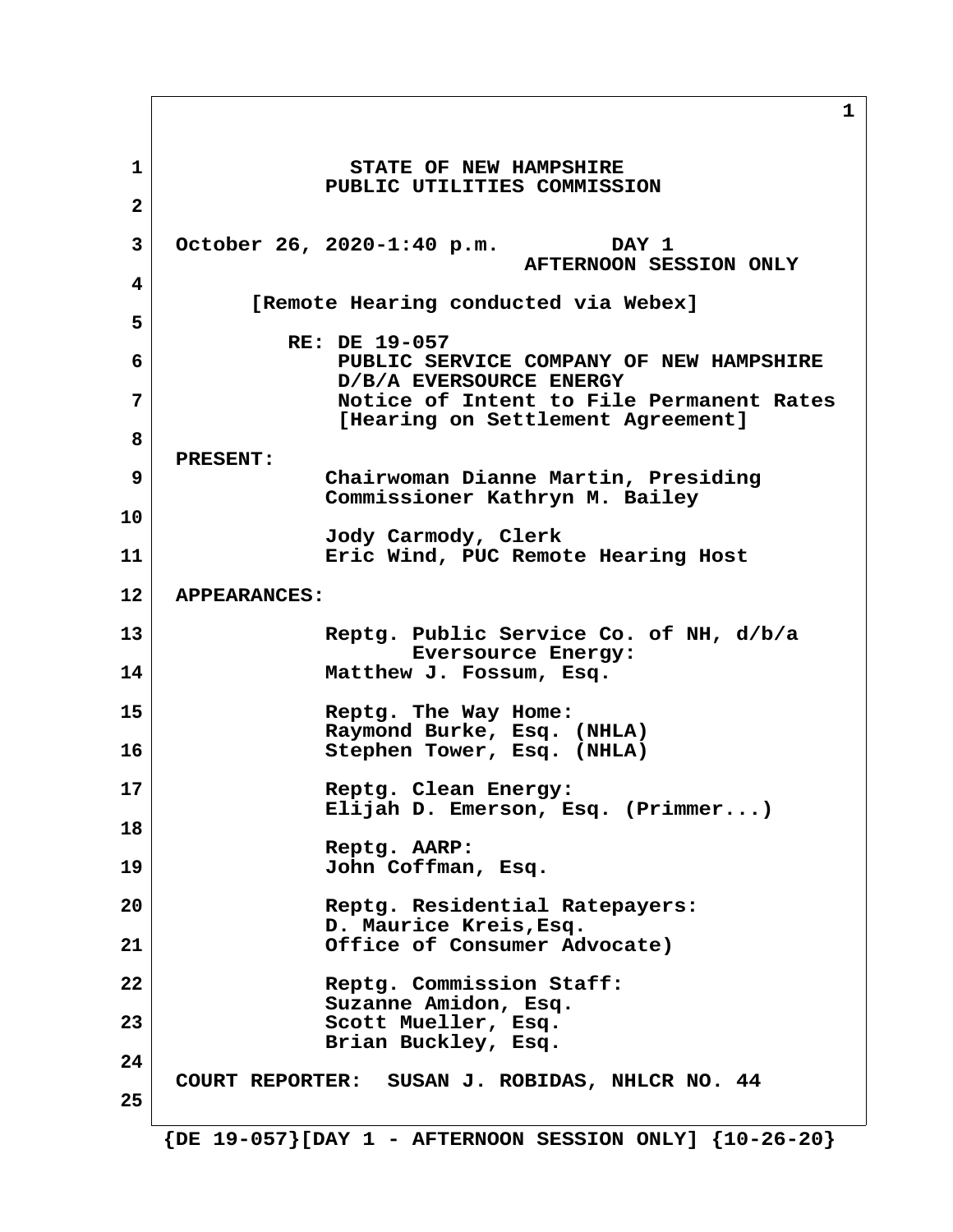**2 1 I N D E X 2 WITNESS PANEL: ANN E. BULKLEY 3** DOUGLAS HORTON  **PRADIP CHATTOPADHYAY 4** RICHARD CHAGNON  **5 6 7 EXAMINATION PAGE 8 Direct Examination by Mr. Fossum 3 9 Direct Examination by Mr. Kreis 9 10 Direct Examination by Ms. Amidon 18 11 Interrogatories by Commissioners: 12 By Commissioner Bailey 20 13 Redirect Examination by Mr. Fossum 22 14 15 \* \* \* \* \* 16 17 WITNESS PANEL: JAY DUDLEY ERICA MENARD 18** DOUGLAS HORTON  **RICHARD CHAGNON 19 20 Direct Examination by Mr. Mueller 25 21 Direct Examination by Mr. Fossum 29 22 Interrogatories by Commissioners: 23 By Commissioner Bailey 33 24 By Chairwoman Martin 46 25**

 **{DE 19-057}[DAY 1 - AFTERNOON SESSION ONLY] {10-26-20}**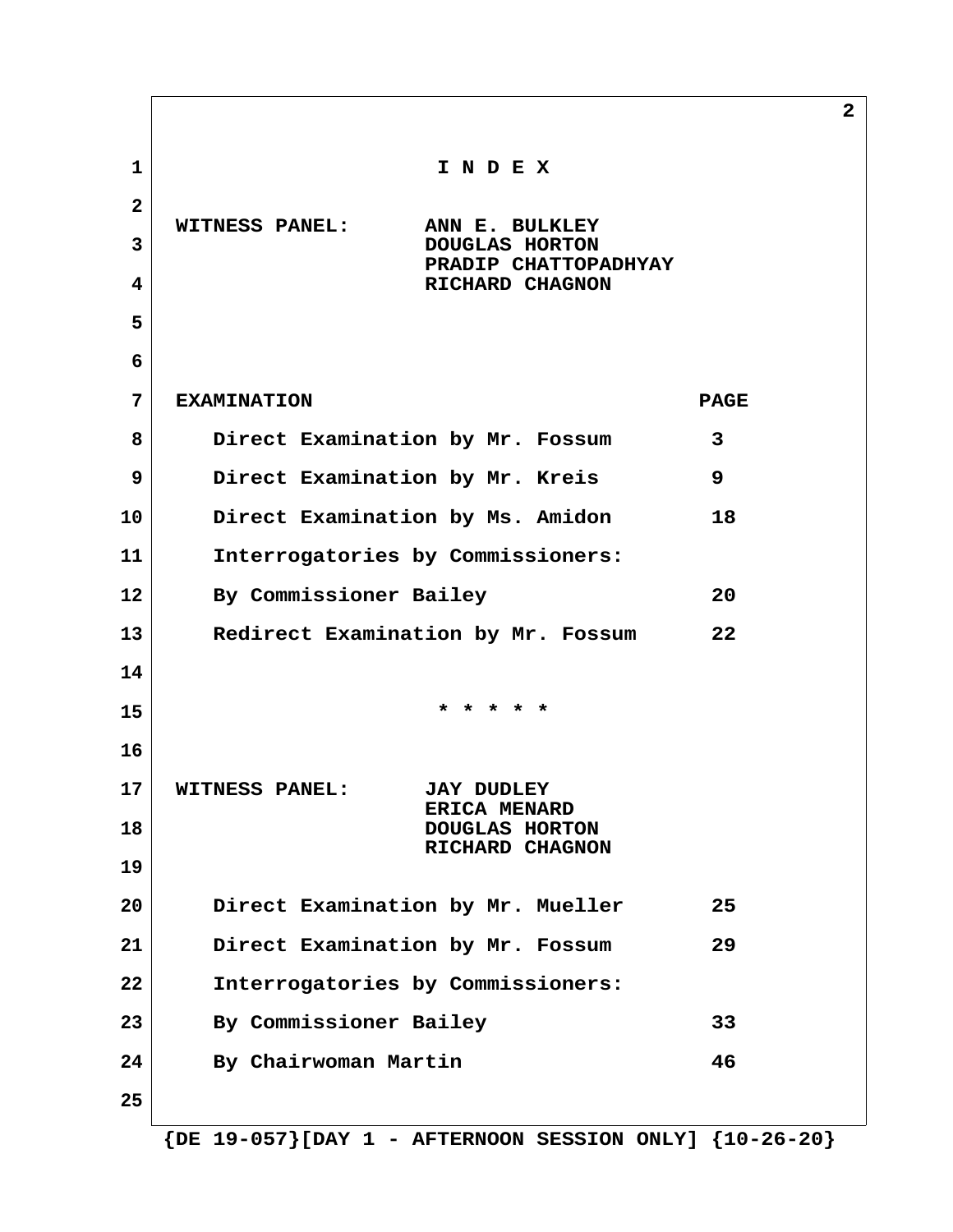**1 AFTERNOON SESSION (Resumed at 1:40 p.m.) 2 3 CHAIRWOMAN MARTIN: On the 4 record now for real. 5 Ms. Robidas, if you could 6 swear in the additional witnesses, I would 7 appreciate it. 8 (WHEREUPON, ANN E. BULKLEY AND PRADIP 9 CHATTOPADHYAY were duly sworn and 10 cautioned by the Court Reporter.) 11** ANN E. BULKLEY, SWORN **12 PRADIP CHATTOPADHYAY, SWORN 13 CHAIRWOMAN MARTIN: And Mr. 14 Fossum, are you starting on this one? 15 MR. FOSSUM: I can. Yes, I 16 can do that. So I will -- Mr. Horton has 17 already been qualified, so I will skip over 18 that and just address Ms. Bulkley for now. 19 DIRECT EXAMINATION 20 BY MR. FOSSUM: 21 Q. Ms. Bulkley, could you please state your 22 name, position, and your responsibilities for 23 the record. 24 A. (Bulkley) Yes. My name is Ann Bulkley. I'm 25 a senior vice-president with Concentric {DE 19-057}[DAY 1 - AFTERNOON SESSION ONLY] {10-26-20}**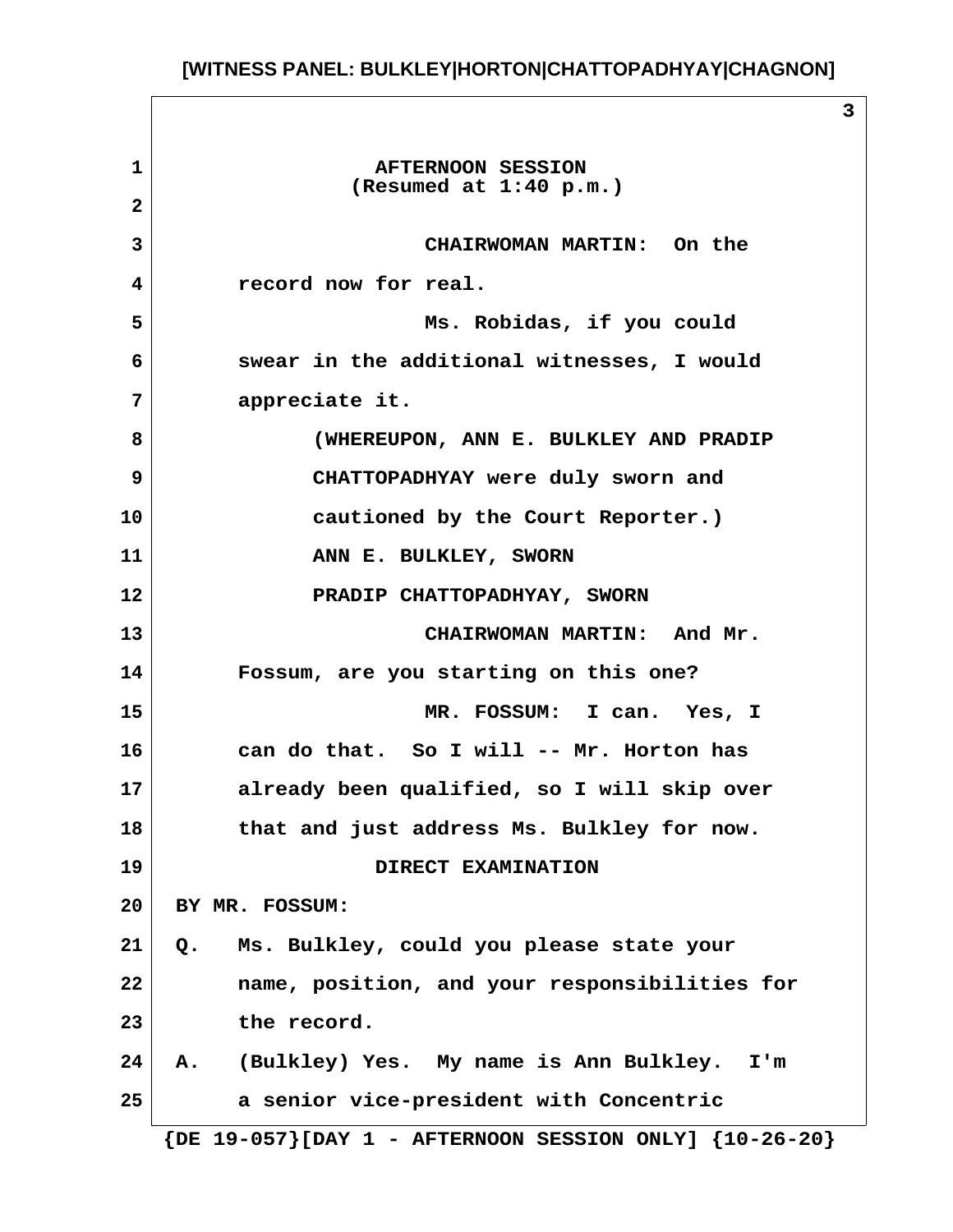| 1            |    | Energy Advisors. And my area of expertise     |
|--------------|----|-----------------------------------------------|
| $\mathbf{2}$ |    | would be the cost of capital and valuation    |
| 3            |    | matters within the practice.                  |
| 4            | Q. | And have you previously testified before this |
| 5            |    | Commission?                                   |
| 6            | Α. | (Bulkley) I have not.                         |
| 7            | Q. | And in light of that, could you very briefly  |
| 8            |    | give a summary of your background and         |
| 9            |    | experience.                                   |
| 10           | Α. | (Bulkley) Sure. My educational background is  |
| 11           |    | economics and finance; economics and finance  |
| 12           |    | as an undergrad, and economics from Boston    |
| 13           |    | University as a master's. I have about 25     |
| 14           |    | years in the industry in consulting to the    |
| 15           |    | energy industry. And most of that has been    |
| 16           |    | focused on cost of capital and valuation      |
| 17           |    | matters over that time. I think I've          |
| 18           |    | testified on the cost of capital on the order |
| 19           |    | of about 50 times.                            |
| 20           | Q. | Now, Ms. Bulkley, back on May 28, 2019, did   |
| 21           |    | you file testimony and attachments that have  |
| 22           |    | been included in the Company's initial case   |
| 23           |    | and which have been marked as Exhibit 9?      |
| 24           | А. | (Bulkley) Yes.                                |
| 25           | Q. | And was that testimony prepared by you or at  |

 **{DE 19-057}[DAY 1 - AFTERNOON SESSION ONLY] {10-26-20}**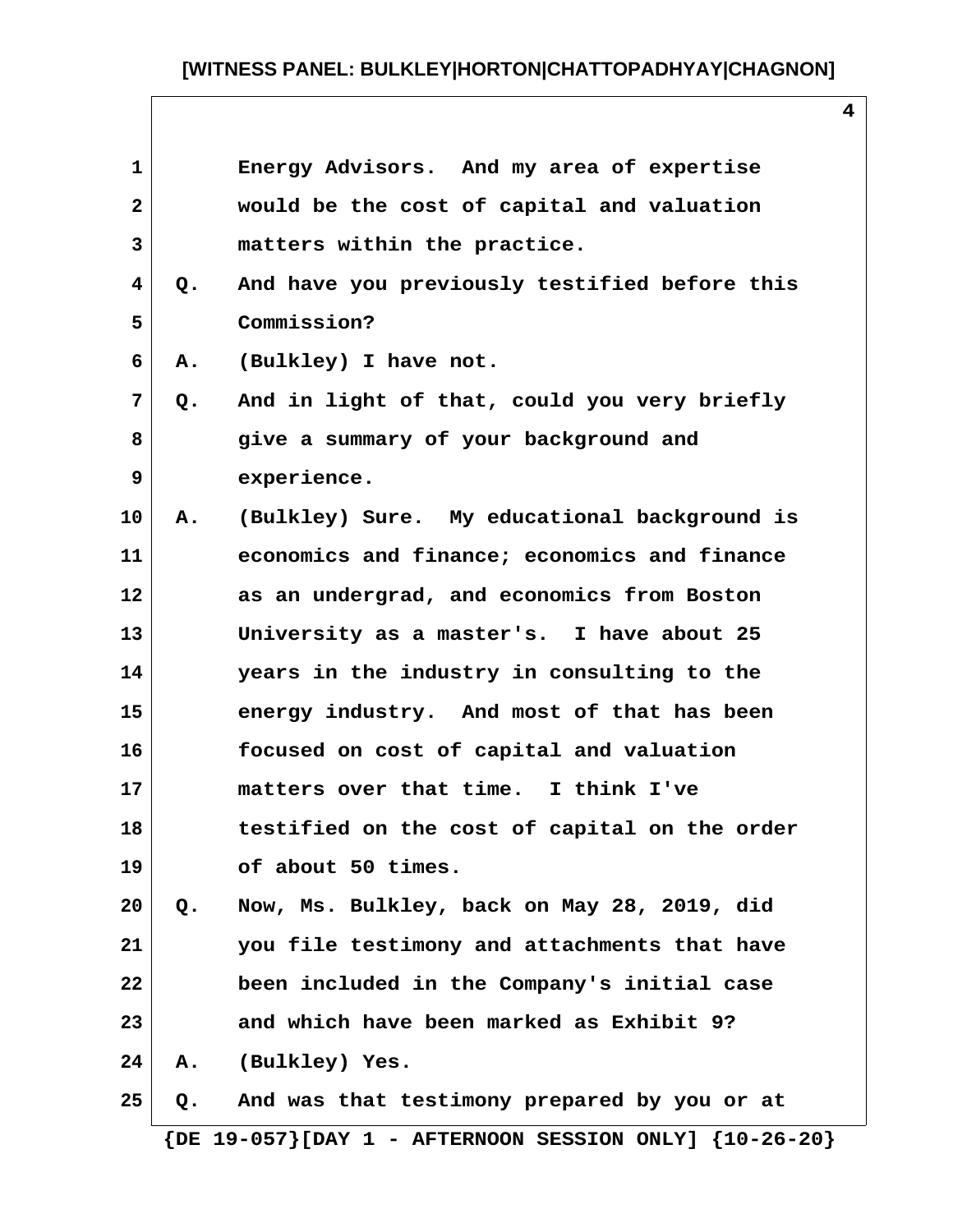**5**

| $\mathbf{1}$ |       | your direction?                               |
|--------------|-------|-----------------------------------------------|
| $\mathbf{2}$ | Α.    | (Bulkley) Yes, it was.                        |
| 3            | Q.    | Do you have any corrections to that testimony |
| 4            |       | this afternoon?                               |
| 5            | Α.    | (Bulkley) No, I don't.                        |
| 6            | Q.    | And do you adopt that testimony as your       |
| 7            |       | testimony for this proceeding?                |
| 8            | Α.    | (Bulkley) Yes.                                |
| 9            | Q.    | And similarly, did you file testimony and     |
| 10           |       | attachments as part of the Company's rebuttal |
| 11           |       | on March 4th, 2020, in what has been marked   |
| 12           |       | as Exhibit 49?                                |
| 13           |       | A. (Bulkley) Yes, I have.                     |
| 14           | Q.    | And was that prepared by you or at your       |
| 15           |       | direction?                                    |
| 16           |       | A. (Bulkley) Yes.                             |
| 17           | Q.    | Do you have any corrections to that this      |
| 18           |       | afternoon?                                    |
| 19           | А.    | (Bulkley) No, I don't.                        |
| 20           | Q.    | And do you adopt that as your testimony for   |
| 21           |       | this proceeding as well?                      |
| 22           | Α.    | (Bulkley) Yes.                                |
| 23           | $Q$ . | And finally on this line, did you file        |
| 24           |       | supplemental testimony on July 16, 2020, and  |
| 25           |       | which has been marked as Exhibit 52?          |
|              |       |                                               |

 **{DE 19-057}[DAY 1 - AFTERNOON SESSION ONLY] {10-26-20}**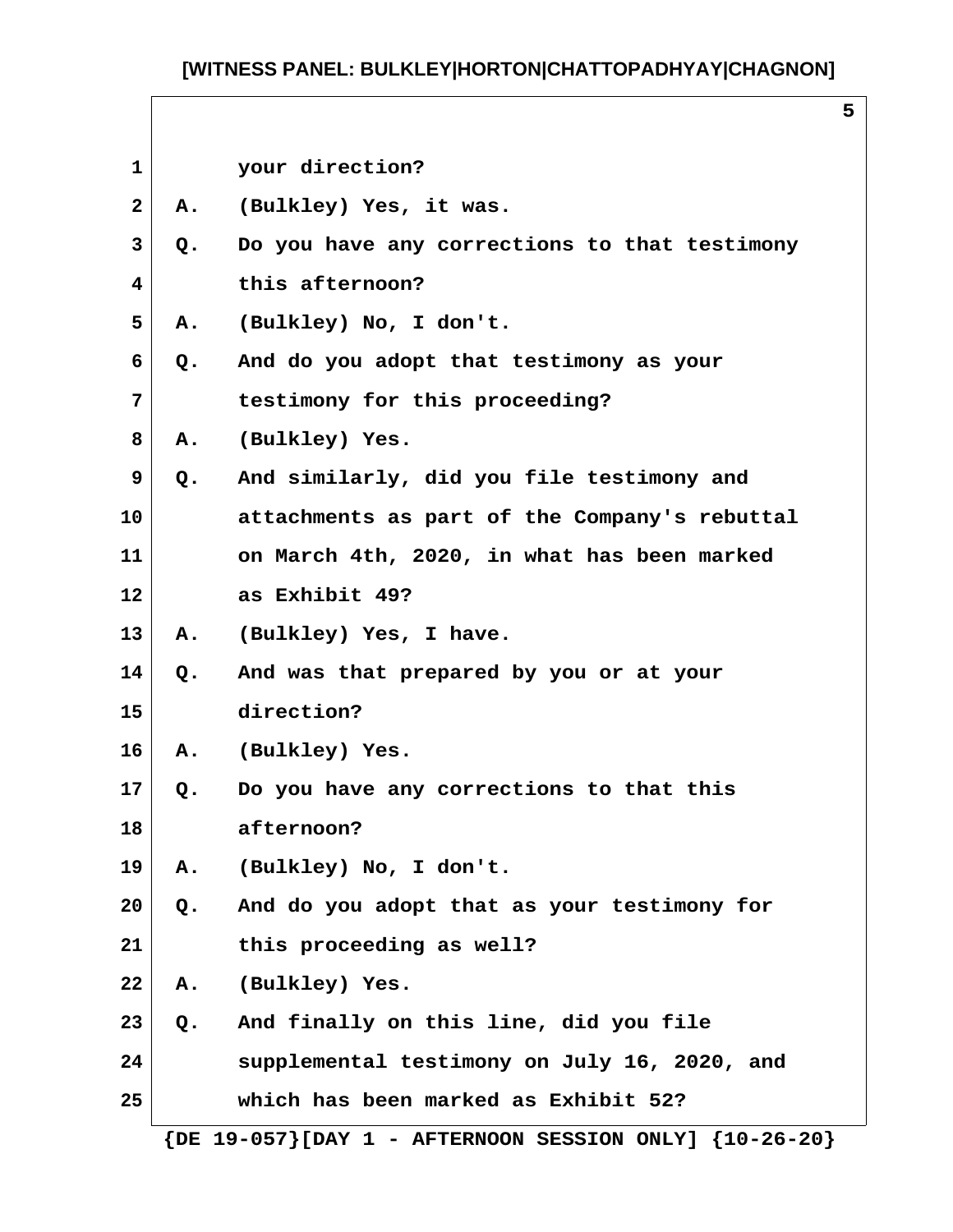**6**

| $\mathbf{2}$ | Q.            | And was that testimony likewise prepared by  |
|--------------|---------------|----------------------------------------------|
| 3            |               | you or at your direction?                    |
| 4            | Α.            | (Bulkley) Yes.                               |
| 5            | Q.            | And do you have any corrections to that      |
| 6            |               | testimony?                                   |
| 7            | А.            | (Bulkley) No, I don't.                       |
| 8            | Q.            | And do you likewise adopt that as your       |
| 9            |               | testimony for this proceeding?               |
| 10           | Α.            | (Bulkley) I do.                              |
| 11           | Q.            | Ms. Bulkley, did you participate in the      |
| 12           |               | discussions and negotiations and drafting of |
| 13           |               | the settlement agreement that's pending      |
| 14           |               | before the Commission?                       |
| 15           | Α.            | (Bulkley) No, I did not.                     |
| 16           | Q.            | But are you nonetheless familiar with the    |
| 17           |               | terms of that agreement, at least insofar as |
| 18           |               | it pertains to ROE and capital structure?    |
| 19           | Α.            | (Bulkley) Yes, I am. The terms in the        |
| 20           |               | settlement agreement that relate to cost of  |
| 21           |               | capital and capital structure are in         |
| 22           |               | Section 8. I'm familiar with that section.   |
| 23           | $Q_{\bullet}$ | Okay. Then I just basically have really just |
| 24           |               | a couple of questions for you.               |
| 25           |               | First, with respect to the return on         |

 **{DE 19-057}[DAY 1 - AFTERNOON SESSION ONLY] {10-26-20}**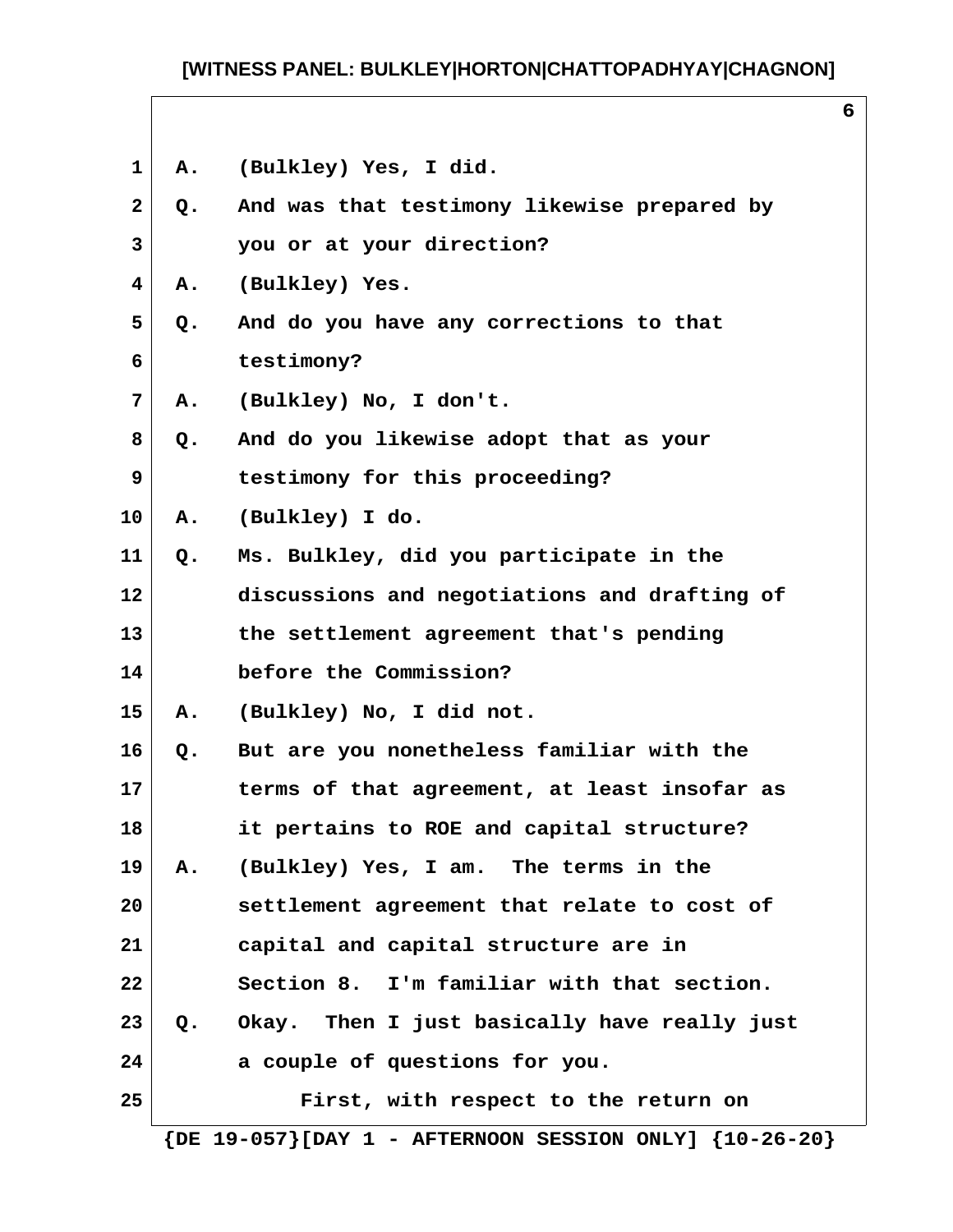**1 equity that's specified in that Section 8 2 that you just referenced, how does that align 3 with your understanding of appropriate 4 returns for companies like PSNH? 5 A. (Bulkley) So 9.3 percent is within the range 6 of returns that have been recently 7 authorized. In my rebuttal testimony at 8 Page 12, I prepared a scatter plot of the 9 various authorized ROEs for electric 10 utilities for the past ten years. And if you 11 look at that scatter plot, it demonstrates 12 that the 9.3 percent is in the range, but at 13 the low end. Now, that data ends as of 14 January 31st, 2020. But I follow this on a 15 regular basis and would say that the scatter 16 plot for this year, while it probably has 17 fewer data points than other years, is 18 consistent in terms of an overall range. So 19 the 9.3 percent would be within that overall 20 range for 2020 as well, at the lower end. 21 Q. And so then is it your position that that 22 return on equity is reasonable? 23 A. (Bulkley) In the context of an overall 24 settlement, sort of the give and take of a 25 settlement, I would say that it's reasonable.**

 **{DE 19-057}[DAY 1 - AFTERNOON SESSION ONLY] {10-26-20}**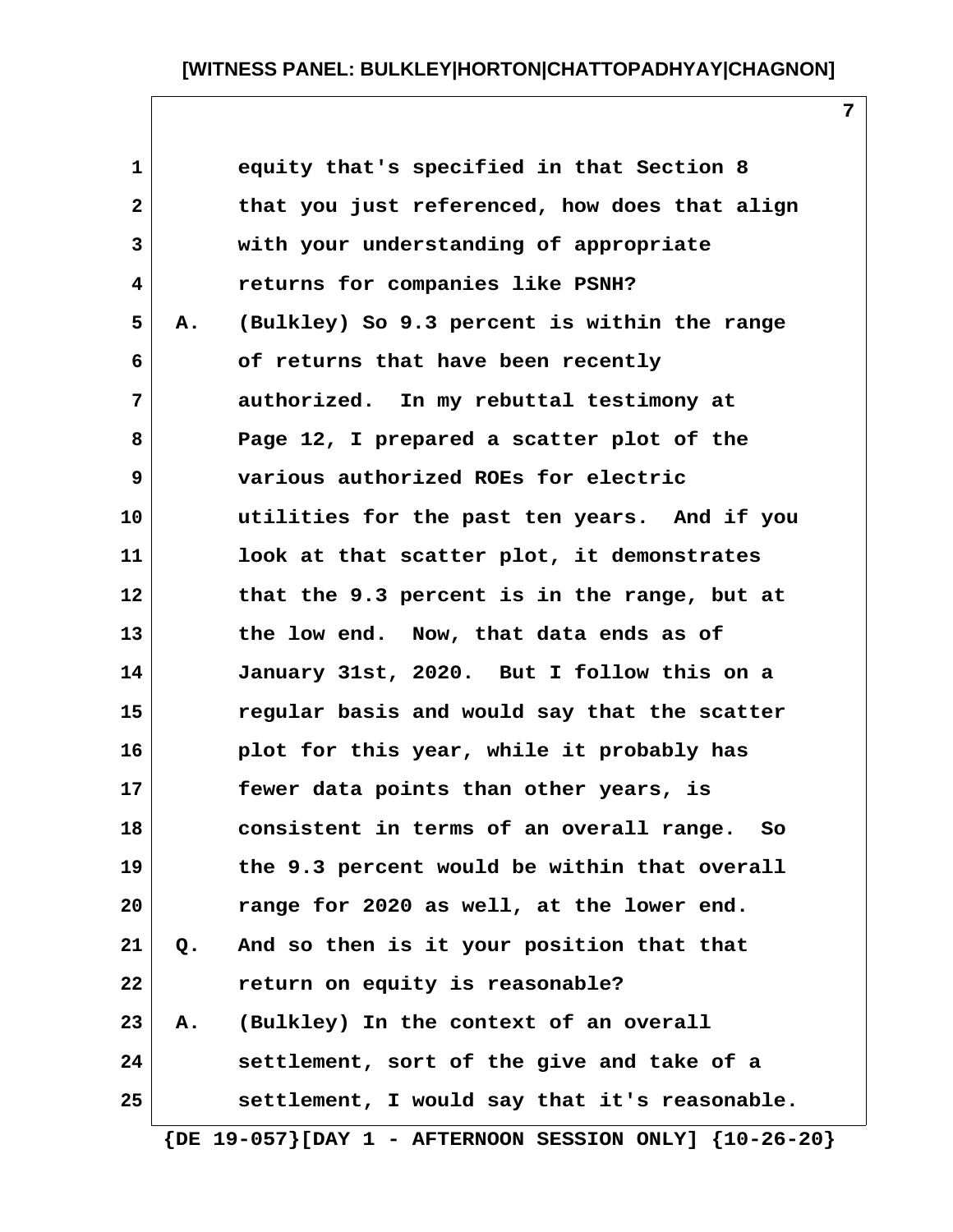**1 It was at -- it would not have been my 2 recommendation because it is at sort of the 3 lower end of the results. But taking into 4 consideration the overall settlement and the 5 trade-offs that occur in the context of a 6 settlement, I would say that in that context 7 it is reasonable, and it is, like I said, 8 within the range of returns that have been 9 authorized. 10 Q. And likewise, there's a specified capital 11 structure in that Section 8. What's your 12 understanding and assessment of the capital 13 structure as specified? 14 A. (Bulkley) The capital structure is within the 15 range that was established by the proxy group 16 that I presented in my direct testimony, and 17 I believe I updated as well in my rebuttal. 18 So, again, I think that that's an appropriate 19 capital structure. 20 MR. FOSSUM: And I think 21 that's what I have for direct. 22 CHAIRWOMAN MARTIN: All right. 23 Thank you. 24 Mr. Kreis. 25 MR. KREIS: Good afternoon, {DE 19-057}[DAY 1 - AFTERNOON SESSION ONLY] {10-26-20}**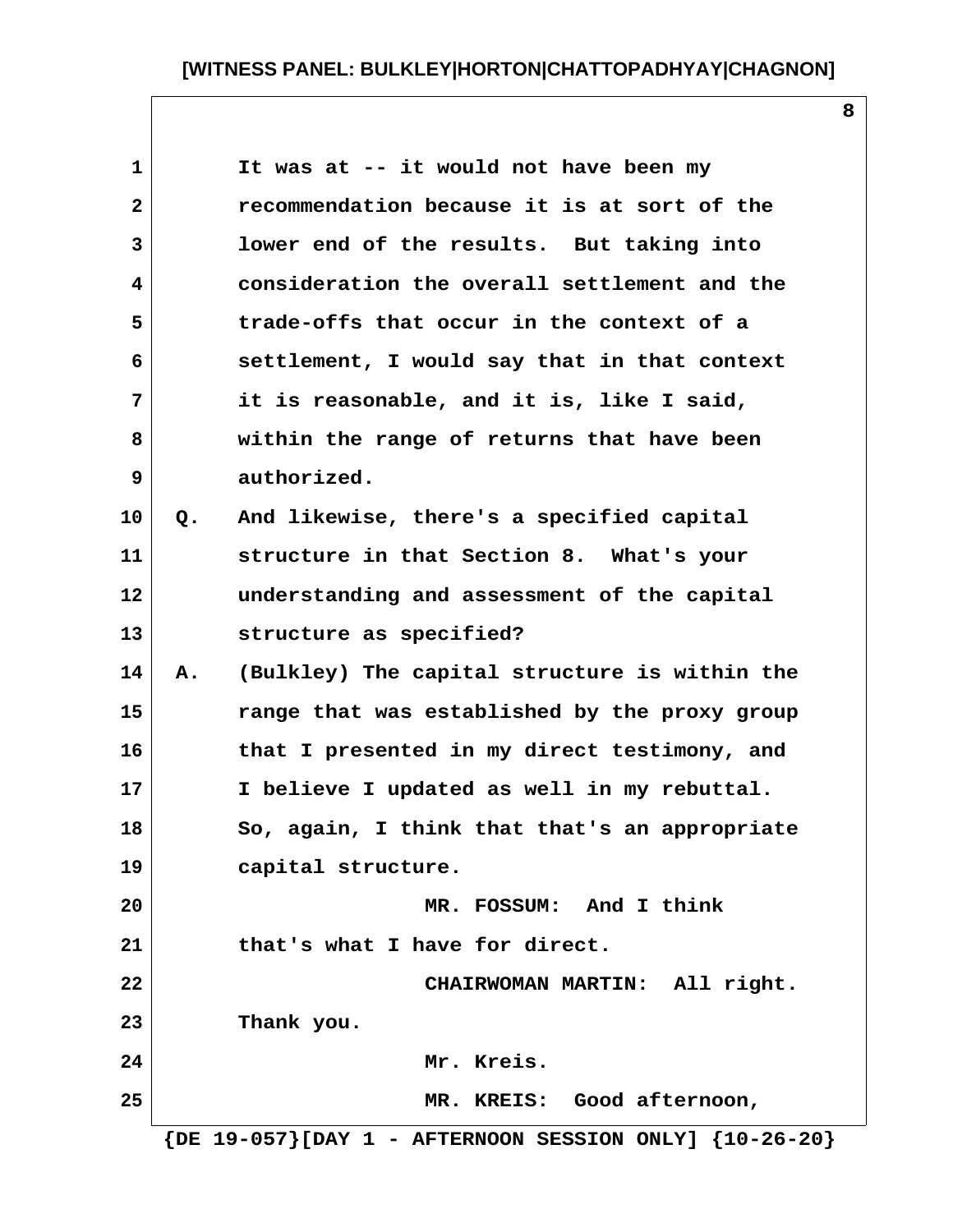| $\mathbf{1}$      | everybody.                                                      |
|-------------------|-----------------------------------------------------------------|
| $\mathbf{2}$      | DIRECT EXAMINATION                                              |
| $\mathbf{3}$      | BY MR. KREIS:                                                   |
| 4                 | Good afternoon, Dr. Chattopadhyay. Would you<br>Q.              |
| 5                 | be kind enough to identify your name and                        |
| 6                 | title for the record. You have to unmute                        |
| 7                 | yourself.                                                       |
| 8                 | A. (Chattopadhyay) Yeah. I'm Pradip                             |
| 9                 | Chattopadhyay. I'm the assistant Consumer                       |
| 10                | Advocate, and I represent New Hampshire OCA.                    |
| 11                | And you have testified before the Commission<br>Q.              |
| $12 \overline{ }$ | on previous occasions; correct?                                 |
| 13                | (Chattopadhyay) Yes, I have.<br>Α.                              |
| 14                | Turning your attention to what has been<br>Q.                   |
| 15                | marked for identification as Exhibit No. 25,                    |
| 16                | that is a document titled "Testimony of                         |
| 17                | Pradip Chattopadhyay and Attachments, " and                     |
| 18                | it's dated December 20th, 2019. Is that the                     |
| 19                | written prefiled direct testimony that you                      |
| 20                | prepared and I filed with the Commission on                     |
| 21                | December 20th of last year?                                     |
| 22                | A. (Chattopadhyay) Yes.                                         |
| 23                | And does that reflect your assessment of what<br>$Q_{\bullet}$  |
| 24                | an appropriate return on equity and capital                     |
| 25                | structure would have been for Eversource back                   |
|                   | $\{DE 19-057\}$ [DAY 1 - AFTERNOON SESSION ONLY] $\{10-26-20\}$ |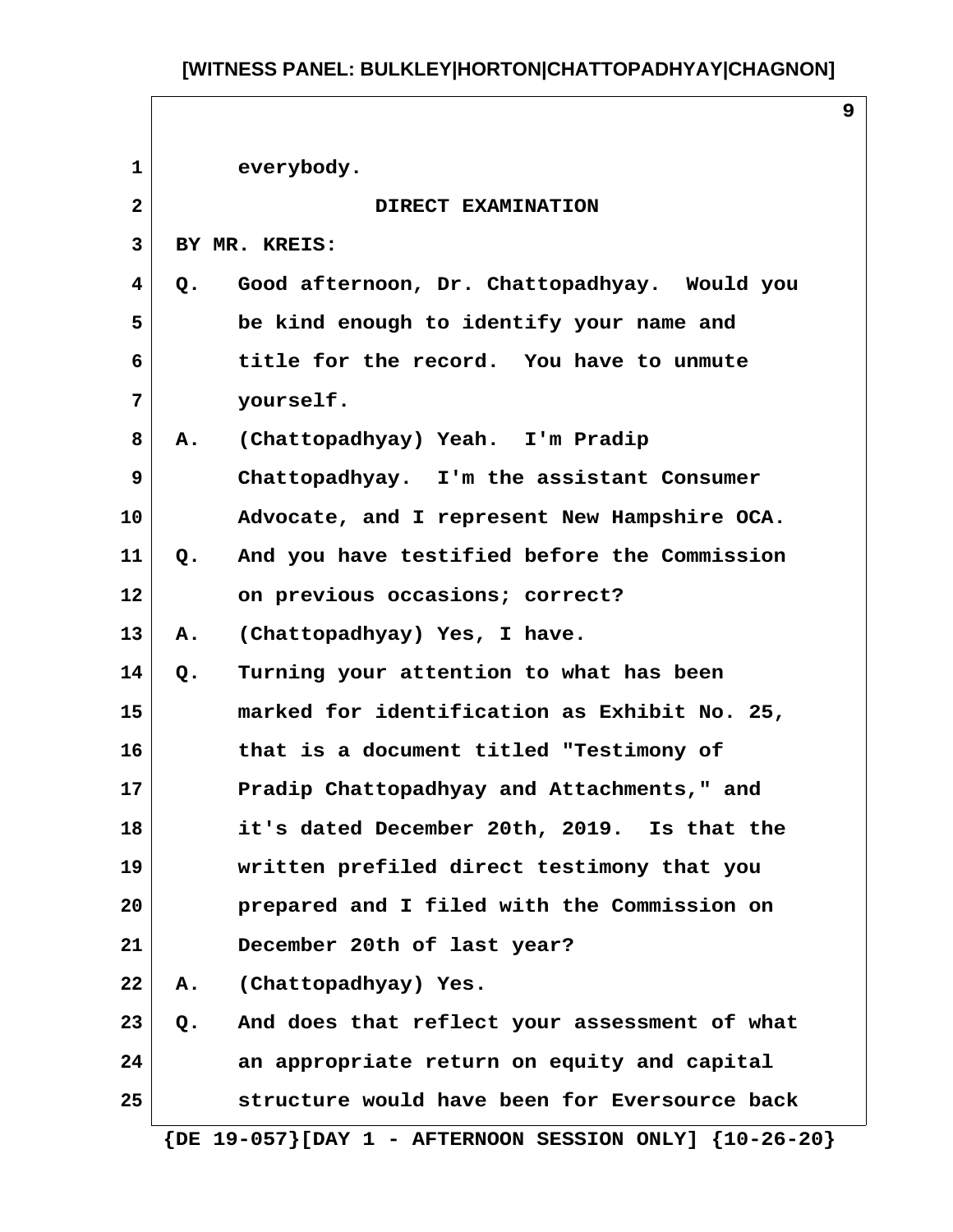| $\mathbf 1$  |       | on December 20th of last year?                                   |
|--------------|-------|------------------------------------------------------------------|
| $\mathbf{2}$ | Α.    | (Chattopadhyay) That is correct. Yes.                            |
| 3            | $Q$ . | And so if we held this particular hearing                        |
| 4            |       | back on December 20th and I asked you all of                     |
| 5            |       | the questions that are laid out in that                          |
| 6            |       | written prefiled direct testimony, those are                     |
| 7            |       | the answers that you would have given; is                        |
| 8            |       | that a fair statement?                                           |
| 9            | Α.    | (Chattopadhyay) Yes.                                             |
| 10           | $Q$ . | And do you happen to remember what return on                     |
| 11           |       | equity you recommended to the Commission for                     |
| 12           |       | Eversource back on December 20th of 2019?                        |
| 13           | Α.    | (Chattopadhyay) To the best of my                                |
| 14           |       | recollection, if I talk about the range, it                      |
| 15           |       | was from $9$ -- sorry --                                         |
| 16           |       | (Court Reporter interrupts.)                                     |
| 17           | Α.    | (Chattopadhyay) 8.25 percent -- sorry -- 8.15                    |
| 18           |       | percent to 8.35 percent. And the point                           |
| 19           |       | estimate, to the best of my recollection, was                    |
| 20           |       | 8.27 percent. And I'm saying to the best of                      |
| 21           |       | my recollection because at the same time I                       |
| 22           |       | also filed testimony in the Liberty Utilities                    |
| 23           |       | rate case.                                                       |
| 24           | Q.    | Thank you. Turning your attention now to                         |
| 25           |       | what has been marked for identification as                       |
|              |       | $\{DE\ 19-057\}$ [DAY 1 - AFTERNOON SESSION ONLY] $\{10-26-20\}$ |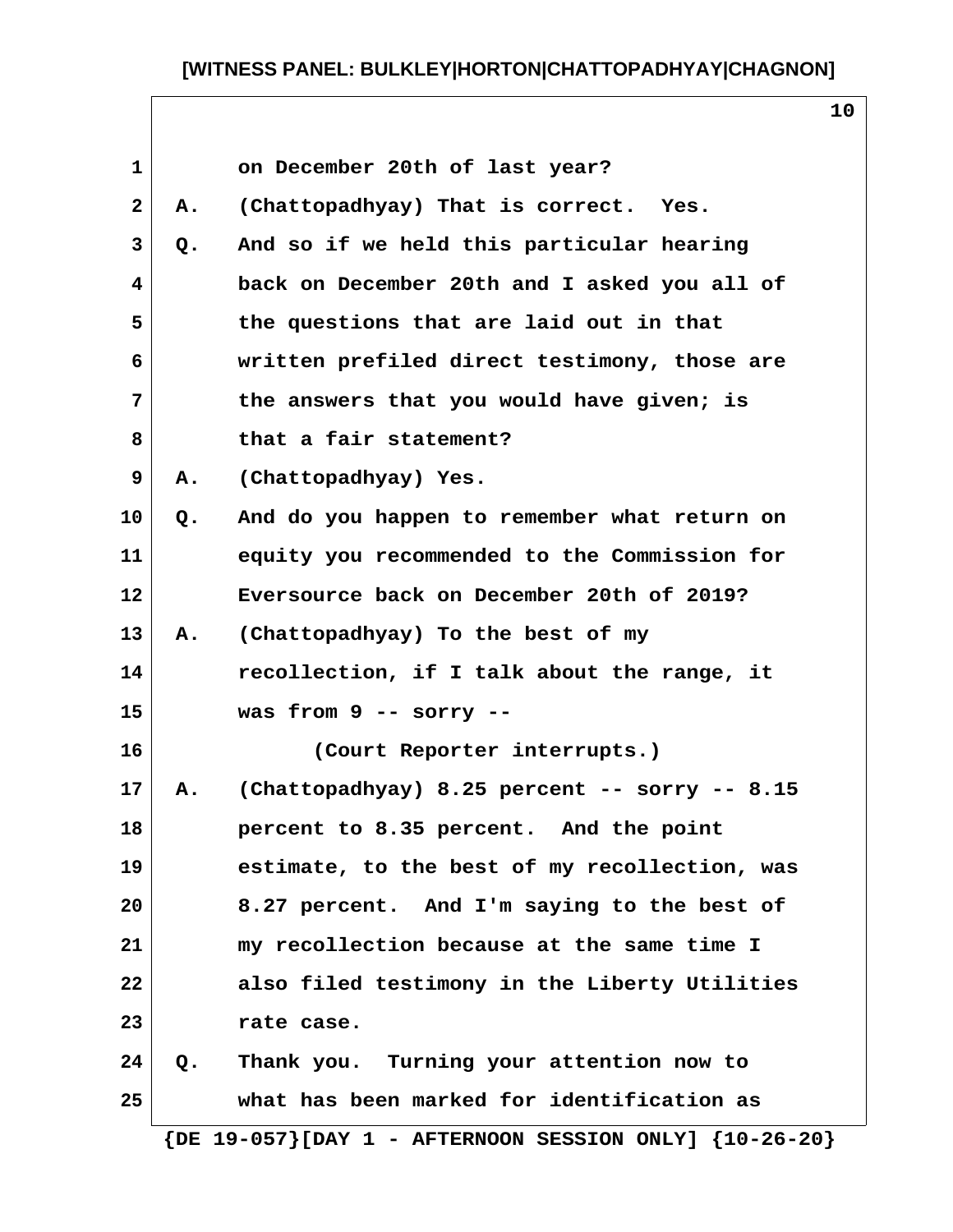| $\mathbf{1}$ |    | Exhibit No. 53. That is a document titled     |
|--------------|----|-----------------------------------------------|
| $\mathbf{2}$ |    | "OCA Updated ROE Testimony and Attachments."  |
| 3            |    | It's dated July 16, 2020. Is that an exhibit  |
| 4            |    | that you wrote and prepared and that I filed  |
| 5            |    | with the Commission back on July 16th?        |
| 6            | Α. | (Chattopadhyay) Yes, I did.                   |
| 7            | Q. | And is it fair to say that that updated ROE   |
| 8            |    | testimony that you filed back on July 16th    |
| 9            |    | reflects your assessment of what a reasonable |
| 10           |    | return on equity and capital structure for    |
| 11           |    | Eversource would have been back on July 16th? |
| 12           | Α. | (Chattopadhyay) That is correct. Yes.         |
| 13           | Q. | And so if this hearing had been held back on  |
| 14           |    | July 16th and I asked you all of the          |
| 15           |    | questions that are reflected in the written   |
| 16           |    | questions that are in Exhibit 53, the answers |
| 17           |    | that are written down in Exhibit 53 are the   |
| 18           |    | answers that you would have given; correct?   |
| 19           | Α. | (Chattopadhyay) Correct.                      |
| 20           | Q. | And do you happen to recall what return on    |
| 21           |    | equity you were recommending as of July 16?   |
| 22           | Α. | (Chattopadhyay) Yes, I do. The point          |
| 23           |    | estimate was 8.64 percent, and the range that |
| 24           |    | I had recommended was 8.55 percent to         |
| 25           |    | 8.75 percent.                                 |
|              |    |                                               |

 **{DE 19-057}[DAY 1 - AFTERNOON SESSION ONLY] {10-26-20}**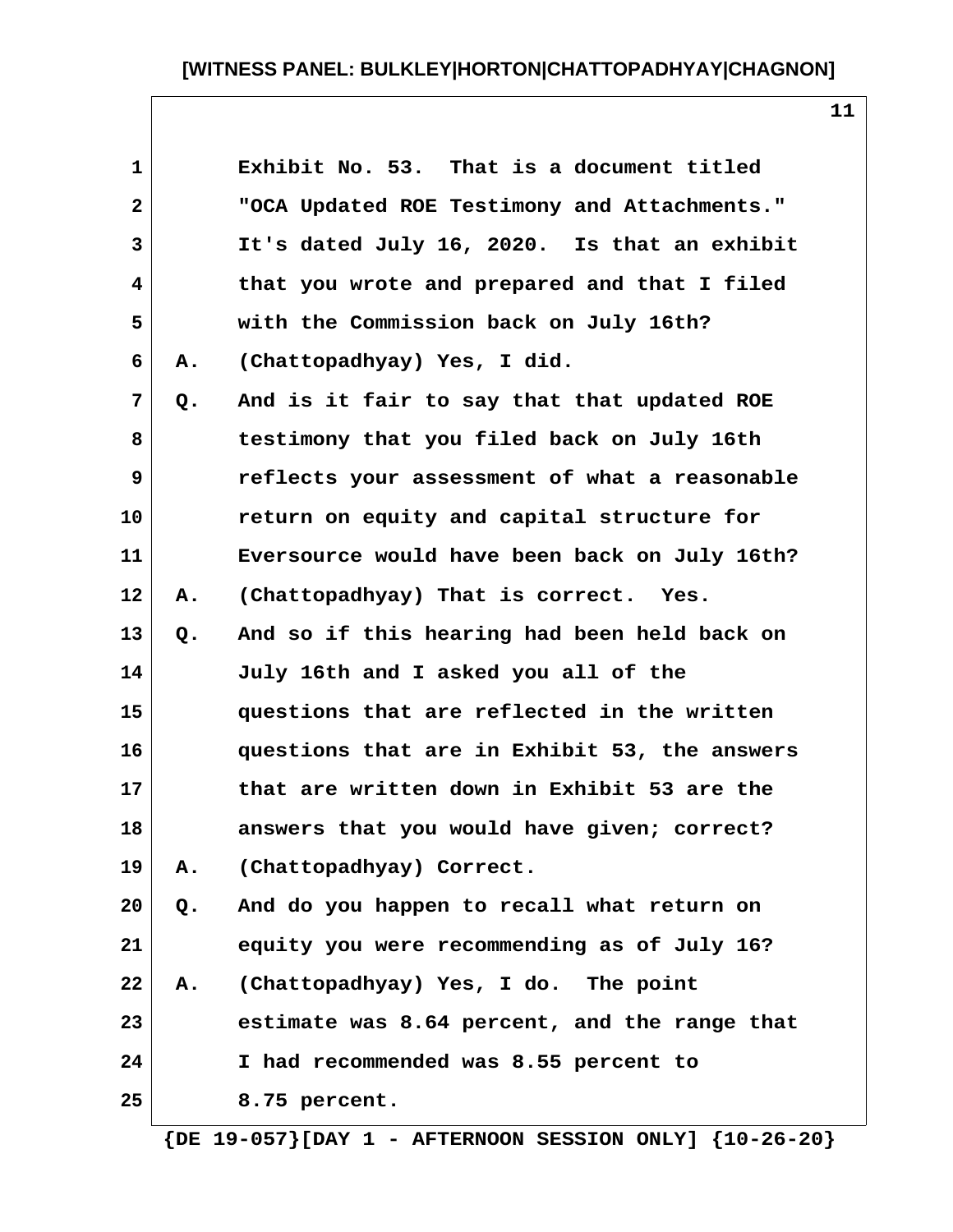| 1                       | Q.    | And I assume, Dr. Chattopadhyay, that you are                    |
|-------------------------|-------|------------------------------------------------------------------|
| $\mathbf{2}$            |       | aware that the settlement agreement that we                      |
| 3                       |       | are here asking the Commission to approve                        |
| $\overline{\mathbf{4}}$ |       | recommends a return on equity of 9.3 percent;                    |
| 5                       |       | yes?                                                             |
| 6                       | Α.    | (Chattopadhyay) Yes.                                             |
| 7                       | Q.    | So, obviously, 9.3 percent is in excess of                       |
| 8                       |       | the 8.64 percent that you were recommending                      |
| 9                       |       | back on July 16, and it's significantly in                       |
| 10                      |       | excess of the return on equity you were                          |
| 11                      |       | recommending back in December of 2019. Could                     |
| 12                      |       | you explain to the Commission -- well, first                     |
| 13                      |       | of all, do you agree that 9.3 percent is a                       |
| 14                      |       | just and reasonable return on equity for the                     |
| 15                      |       | Commission to approve here in this proceeding                    |
| 16                      |       | now?                                                             |
| 17                      | Α.    | (Chattopadhyay) Yes, I do.                                       |
| 18                      | $Q$ . | And could you explain why you have that                          |
| 19                      |       | opinion, given that 9.3 percent is                               |
| 20                      |       | substantially higher than the returns that                       |
| 21                      |       | you were recommending both in December of                        |
| 22                      |       | 2019 and July of 2020.                                           |
| 23                      |       | A. (Chattopadhyay) As is understood when we                      |
| 24                      |       | settle, we look at all the moving parts. And                     |
| 25                      |       | overall, looking at other parts, I am more                       |
|                         |       | $\{DE\ 19-057\}$ [DAY 1 - AFTERNOON SESSION ONLY] $\{10-26-20\}$ |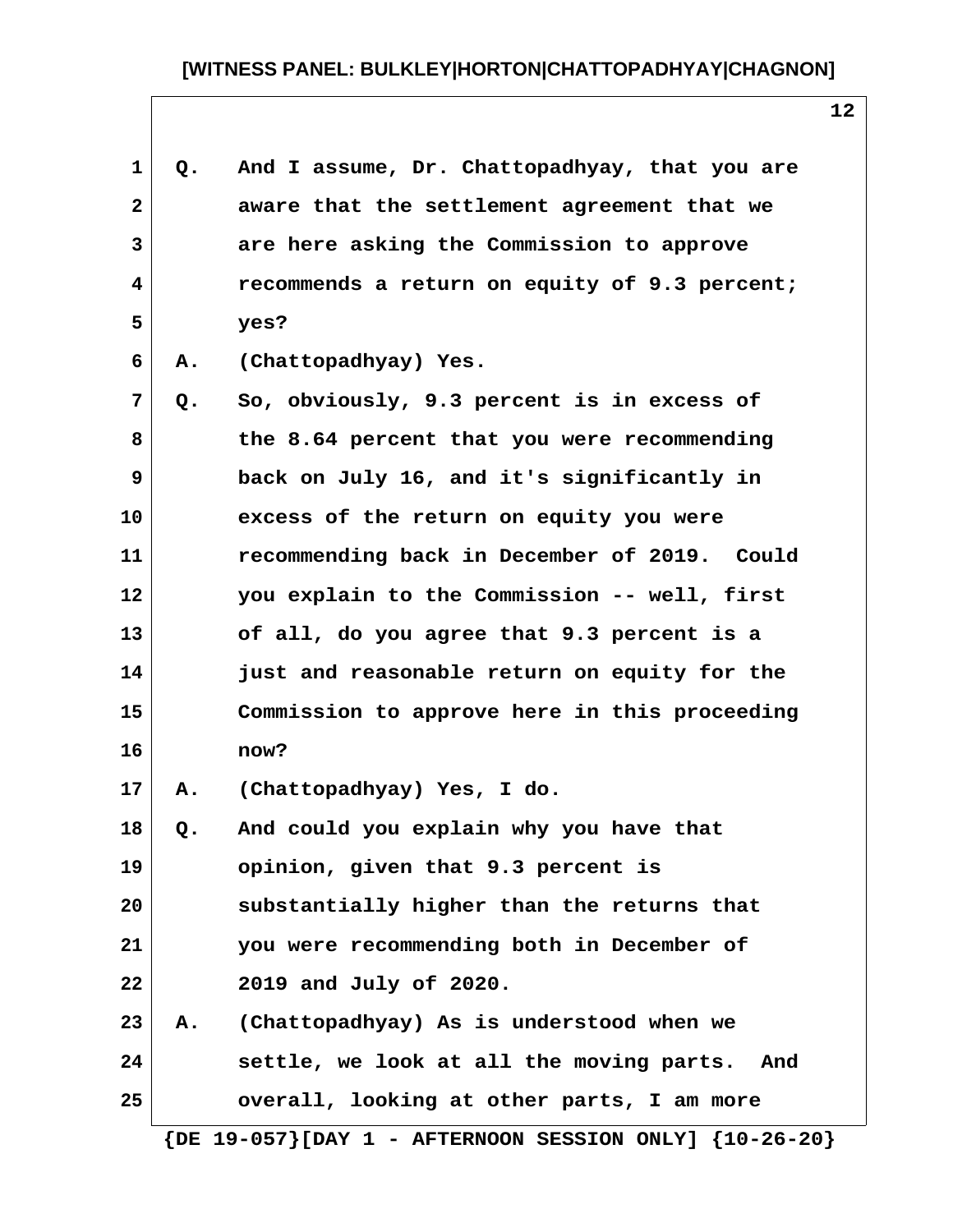| $\mathbf{1}$ |    | than comfortable with 9.3 percent as being    |
|--------------|----|-----------------------------------------------|
| $\mathbf{2}$ |    | the recommended ROE in the bigger scheme of   |
| 3            |    | things. So as part of the settlement,         |
| 4            |    | representing the interest of residential      |
| 5            |    | ratepayers, we have normally been able to     |
| 6            |    | accommodate significantly lower ROE relative  |
| 7            |    | to what was requested by the Company in its   |
| 8            |    | original petition. We have also included      |
| 9            |    | provisions to allow, for example, an          |
| 10           |    | assessment of advanced metering functionality |
| 11           |    | for possible deployment in the future.<br>We  |
| 12           |    | have accommodated better accounting of        |
| 13           |    | metering previously put in place. And we      |
| 14           |    | have also introduced the Arrearage            |
| 15           |    | Forgiveness Program --                        |
| 16           | Α. | (Chattopadhyay) -- which I think is expected  |
| 17           |    | to begin in 2022. I'm also excited about the  |
| 18           |    | introduction of --                            |
| 19           |    | (Court Reporter interrupts.)                  |
| 20           | Α. | (Chattopadhyay) I'm also happy that we have   |
| 21           |    | time-of-use rates we can consider for the     |
| 22           |    | future. And apart from that, there's also     |
| 23           |    | the fact that the Company has to go for the   |
| 24           |    | business process review and -- (connectivity  |

**13**

 **{DE 19-057}[DAY 1 - AFTERNOON SESSION ONLY] {10-26-20}**

**25 issue)**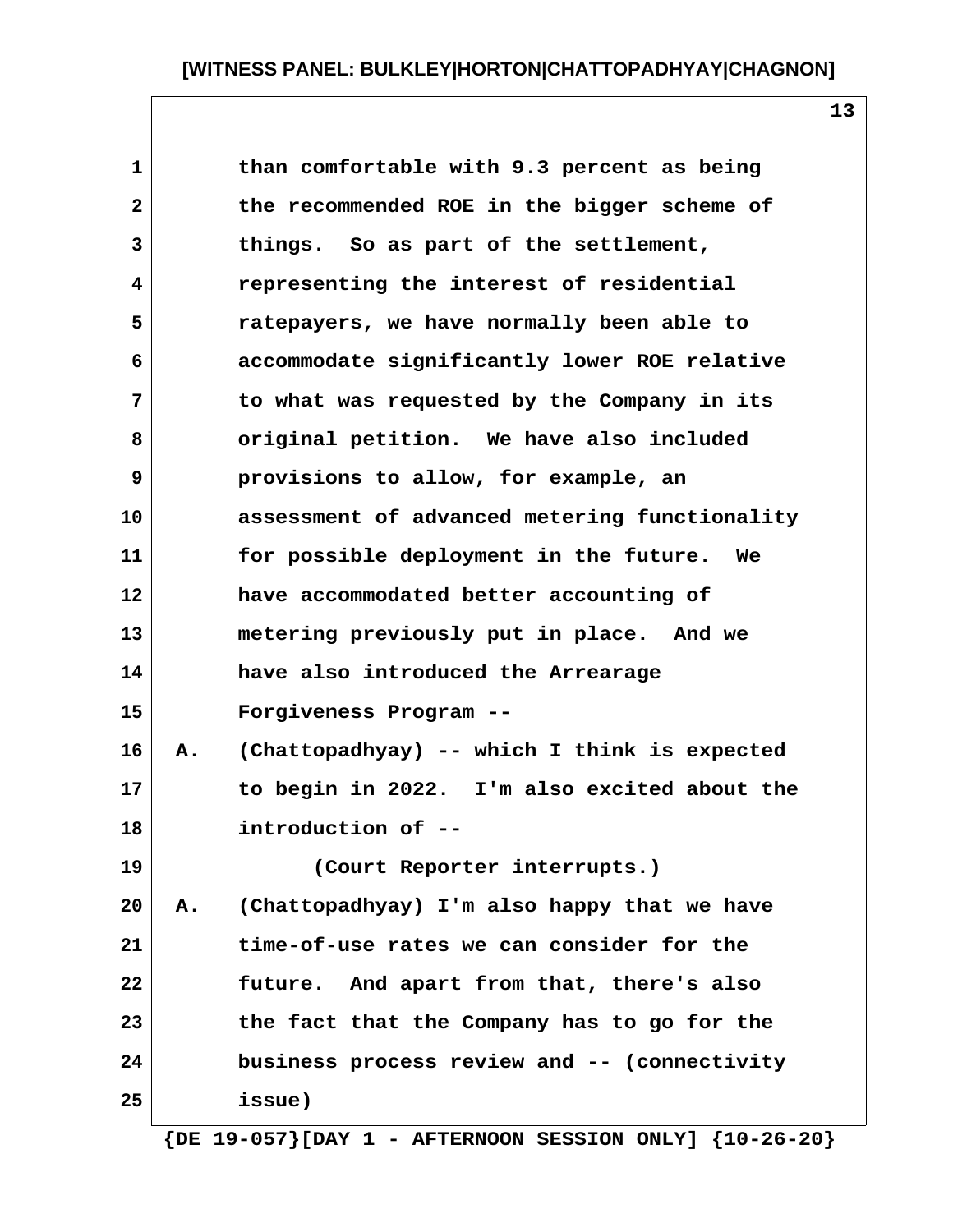**1 (Court Reporter interrupts.) 2 A. (Chattopadhyay) So let me start again with 3 what I mentioned about a few things that I 4 find important to us as representing OCA. 5 One of them is the rate design itself. We 6 have -- I know the Company is going to be 7 looking at time-of-use rates for the near 8 future, and that's going to be happening in 9 active consultation with parties like OCA. 10 I'm also happy that we have been able to 11 keep the residential customer charge at the 12 same level as was set in the temporary rates 13 phase. 14 Moreover, it's good to say that the 15 Company has agreed to a business process 16 review audit, which will be actually overseen** 17 and conducted by Staff. **18 So all of that -- and, you know, 19 finally, I would also say the fact that the 20 cost of debt had gone down significantly with 21 the infusion of additional debt and the final 22 capital structure and the change in the 23 capital structure marginally, but, you know, 24 towards a smaller percentage for equity. All 25 of that in the bigger scheme of things is**

 **{DE 19-057}[DAY 1 - AFTERNOON SESSION ONLY] {10-26-20}**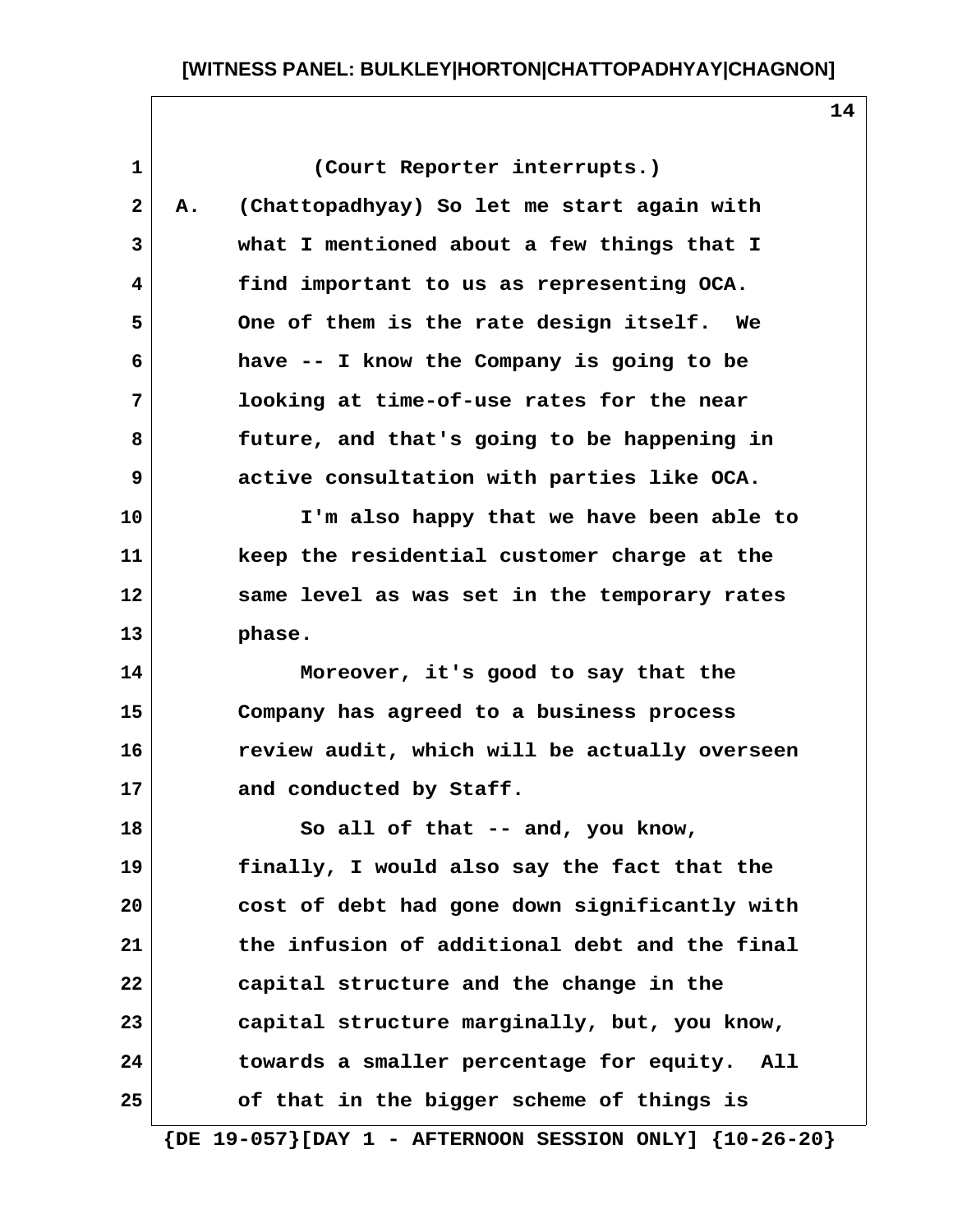| $\mathbf{1}$   |    | helping us to conclude that the ROE of        |
|----------------|----|-----------------------------------------------|
| $\mathbf{2}$   |    | 9.3 percent is very reasonable.               |
| 3              | Q. | So I just want to make sure I understand what |
| 4              |    | you just said, Dr. Chattopadhyay. You listed  |
| 5              |    | a number of elements of the settlement        |
| 6              |    | agreement that you regard as capable          |
| $7\phantom{.}$ |    | checkcheck to the residential ratepayers that |
| 8              |    | the proceeding represents. I think the        |
| 9              |    | import of what you just described is that     |
| 10             |    | those features of the settlement agreement    |
| 11             |    | justify a certain degree of forbearance from  |
| 12             |    | the OCA with respect to how hard we push the  |
| 13             |    | Company on return on equity. Would that be a  |
| 14             |    | fair statement?                               |
| 15             | Α. | (Chattopadhyay) That is a fair statement.     |
| 16             | Q. | In addition to that, have conditions in the   |
| 17             |    | economy changed since December of 2019 in     |
| 18             |    | ways that would affect a return on equity     |
| 19             |    | that would be just and reasonable for a       |
| 20             |    | utility like Eversource?                      |
| 21             | Α. | (Chattopadhyay) Yeah. The testimony that I    |
| 22             |    | filed in July, even if I look at the range,   |
| 23             |    | roughly it went up I think by, like, 40 basis |
| 24             |    | points. So there was a shift of the range.    |
| 25             |    | And that was in -- so that got reflected in   |
|                |    |                                               |

 **{DE 19-057}[DAY 1 - AFTERNOON SESSION ONLY] {10-26-20}**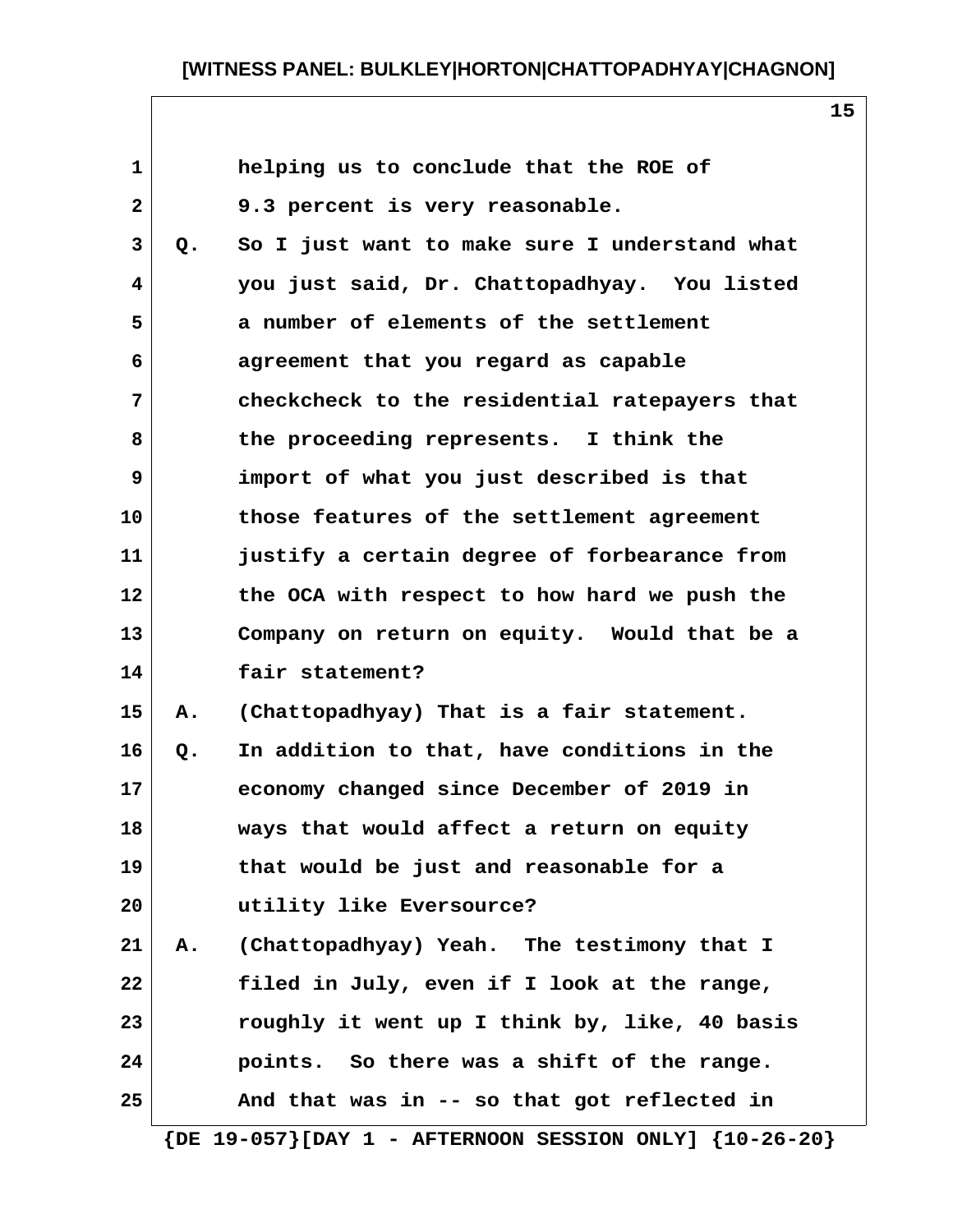| 1<br>my analysis, and that was filed in July as<br>$\mathbf{2}$<br>the supplemental testimony. So we have<br>3<br>moved, you know, towards 9.3 principally<br>because of the change, you know, in the<br>4<br>5<br>economy due to the COVID-19 pandemic.<br>And since you have asked me this<br>6<br>7<br>question, I usually do this; I also look at<br>8<br>what's going on currently. And I can confirm<br>9<br>that even looking at what was going on, let's<br>say -- (connectivity issue)<br>(Court Reporter interrupts.)<br>(Chattopadhyay) So as I usually do, just for<br>Α.<br>my own education, I go back and look at what<br>the situation is currently. So I did some<br>analysis, maybe like last week, 19th or 20th<br>of this month, and the numbers are very<br>similar to where I was in July. And all of |
|-----------------------------------------------------------------------------------------------------------------------------------------------------------------------------------------------------------------------------------------------------------------------------------------------------------------------------------------------------------------------------------------------------------------------------------------------------------------------------------------------------------------------------------------------------------------------------------------------------------------------------------------------------------------------------------------------------------------------------------------------------------------------------------------------------------------------------|
| 10<br>11<br>12<br>13<br>14<br>15<br>16<br>17                                                                                                                                                                                                                                                                                                                                                                                                                                                                                                                                                                                                                                                                                                                                                                                |
|                                                                                                                                                                                                                                                                                                                                                                                                                                                                                                                                                                                                                                                                                                                                                                                                                             |
|                                                                                                                                                                                                                                                                                                                                                                                                                                                                                                                                                                                                                                                                                                                                                                                                                             |
|                                                                                                                                                                                                                                                                                                                                                                                                                                                                                                                                                                                                                                                                                                                                                                                                                             |
|                                                                                                                                                                                                                                                                                                                                                                                                                                                                                                                                                                                                                                                                                                                                                                                                                             |
|                                                                                                                                                                                                                                                                                                                                                                                                                                                                                                                                                                                                                                                                                                                                                                                                                             |
|                                                                                                                                                                                                                                                                                                                                                                                                                                                                                                                                                                                                                                                                                                                                                                                                                             |
|                                                                                                                                                                                                                                                                                                                                                                                                                                                                                                                                                                                                                                                                                                                                                                                                                             |
|                                                                                                                                                                                                                                                                                                                                                                                                                                                                                                                                                                                                                                                                                                                                                                                                                             |
|                                                                                                                                                                                                                                                                                                                                                                                                                                                                                                                                                                                                                                                                                                                                                                                                                             |
|                                                                                                                                                                                                                                                                                                                                                                                                                                                                                                                                                                                                                                                                                                                                                                                                                             |
|                                                                                                                                                                                                                                                                                                                                                                                                                                                                                                                                                                                                                                                                                                                                                                                                                             |
|                                                                                                                                                                                                                                                                                                                                                                                                                                                                                                                                                                                                                                                                                                                                                                                                                             |
|                                                                                                                                                                                                                                                                                                                                                                                                                                                                                                                                                                                                                                                                                                                                                                                                                             |
|                                                                                                                                                                                                                                                                                                                                                                                                                                                                                                                                                                                                                                                                                                                                                                                                                             |
|                                                                                                                                                                                                                                                                                                                                                                                                                                                                                                                                                                                                                                                                                                                                                                                                                             |
|                                                                                                                                                                                                                                                                                                                                                                                                                                                                                                                                                                                                                                                                                                                                                                                                                             |
| that is consistent with my understanding that<br>18                                                                                                                                                                                                                                                                                                                                                                                                                                                                                                                                                                                                                                                                                                                                                                         |
| 19<br>with the COVID-19 situation, the allowed --                                                                                                                                                                                                                                                                                                                                                                                                                                                                                                                                                                                                                                                                                                                                                                           |
| sorry -- the return on equity, the market<br>20                                                                                                                                                                                                                                                                                                                                                                                                                                                                                                                                                                                                                                                                                                                                                                             |
| 21<br>return on equity has gone up.                                                                                                                                                                                                                                                                                                                                                                                                                                                                                                                                                                                                                                                                                                                                                                                         |
| You mentioned the Liberty rate case a few<br>22<br>$Q$ .                                                                                                                                                                                                                                                                                                                                                                                                                                                                                                                                                                                                                                                                                                                                                                    |
| 23<br>minutes ago. And if memory serves, that was                                                                                                                                                                                                                                                                                                                                                                                                                                                                                                                                                                                                                                                                                                                                                                           |
| Docket DE 19-064. And could you comment on<br>24                                                                                                                                                                                                                                                                                                                                                                                                                                                                                                                                                                                                                                                                                                                                                                            |
| how the return on equity in this settlement<br>25                                                                                                                                                                                                                                                                                                                                                                                                                                                                                                                                                                                                                                                                                                                                                                           |

 **{DE 19-057}[DAY 1 - AFTERNOON SESSION ONLY] {10-26-20}**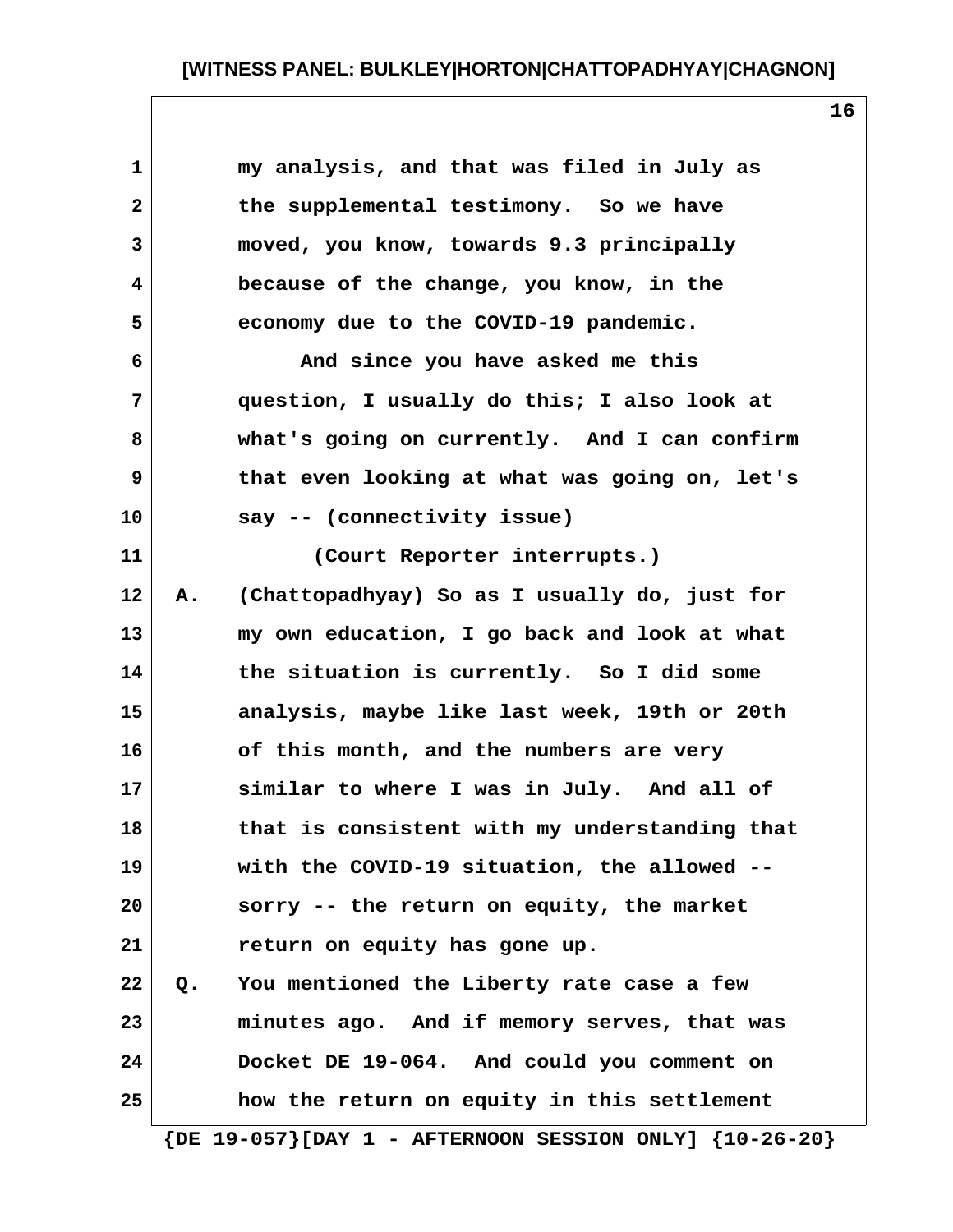**17**

| $\mathbf{1}$ |       | agreement of 9.3 percent compares to the     |
|--------------|-------|----------------------------------------------|
| $\mathbf{2}$ |       | return on equity that was in the Liberty     |
| 3            |       | Utilities electric rate case settlement      |
| 4            |       | agreement that has already been approved by  |
| 5            |       | the Commission?                              |
| 6            | Α.    | (Chattopadhyay) Yes. The return on equity in |
| 7            |       | the other rate case, the DE 19-064, the      |
| 8            |       | Commission has allowed 9.1 percent. And, you |
| 9            |       | know, so that is slightly lower than what's  |
| 10           |       | been recommended here. That is               |
| 11           |       | understandable, because when we discussed    |
| 12           |       | 9.1, you know, at that time I think it was   |
| 13           |       | based on, to the best of my recollection,    |
| 14           |       | information before the COVID-19 started.     |
| 15           |       | And the other point is that the other        |
| 16           |       | company has decoupling to reckon with, and I |
| 17           |       | know the Commission tends to reduce the      |
| 18           |       | return on equity on account of that.         |
| 19           | $Q$ . | Thank you. I think I just have one last      |
| 20           |       | question to ask you, Dr. Chattopadhyay, and  |
| 21           |       | it has to do with the agreed-upon capital    |
| 22           |       | structure in the settlement agreement.       |
| 23           |       | That's in Section 6.2, which says the        |
| 24           |       | settling parties agreed on a capital         |
| 25           |       | structure of 54.4 percent equity and         |
|              |       |                                              |

 **{DE 19-057}[DAY 1 - AFTERNOON SESSION ONLY] {10-26-20}**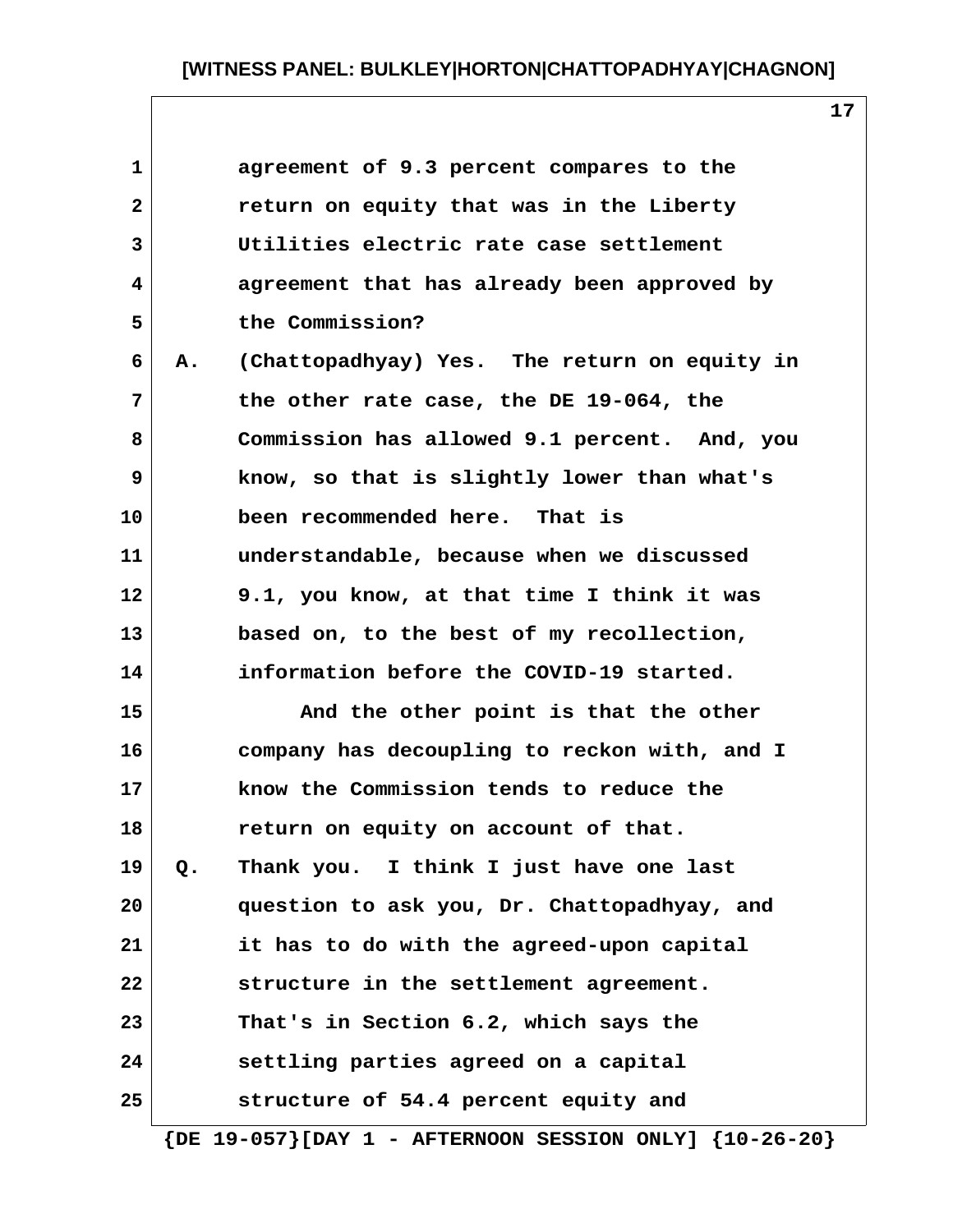| $\mathbf{1}$ |    | 45.6 percent debt to be used for purposes of |
|--------------|----|----------------------------------------------|
| $\mathbf{2}$ |    | determining the Company's revenue            |
| 3            |    | requirement. Is that capital structure just  |
| 4            |    | and reasonable, in your opinion?             |
| 5            | Α. | (Chattopadhyay) Yes, it is. I tend to look   |
| 6            |    | at the ranges. I'm less -- what should I     |
| 7            |    | use -- I'm less fixated by having a precise  |
| 8            |    | number when you're looking at the capital    |
| 9            |    | structure. But I think looking at the proxy  |
| 10           |    | groups for not only the ones that I had but  |
| 11           |    | also what the Company's witness had, overall |
| 12           |    | I'm perfectly happy with that capital        |
| 13           |    | structure, and, you know, I find it          |
| 14           |    | reasonable.                                  |
| 15           | Q. | Thank you.                                   |
| 16           |    | MR. KREIS: Madam Chairwoman,                 |
| 17           |    | I believe those are all the questions I have |
| 18           |    | for my witness on direct exam.               |
| 19           |    | CHAIRWOMAN MARTIN: All right.                |
| 20           |    | Ms. Amidon, do you have any direct questions |
| 21           |    | for this panel?                              |
| 22           |    | MS. AMIDON: I have a couple                  |
| 23           |    | of questions for Mr. Chagnon. They're very   |
| 24           |    | brief.                                       |
| 25           |    | DIRECT EXAMINATION                           |
|              |    |                                              |

 **{DE 19-057}[DAY 1 - AFTERNOON SESSION ONLY] {10-26-20}**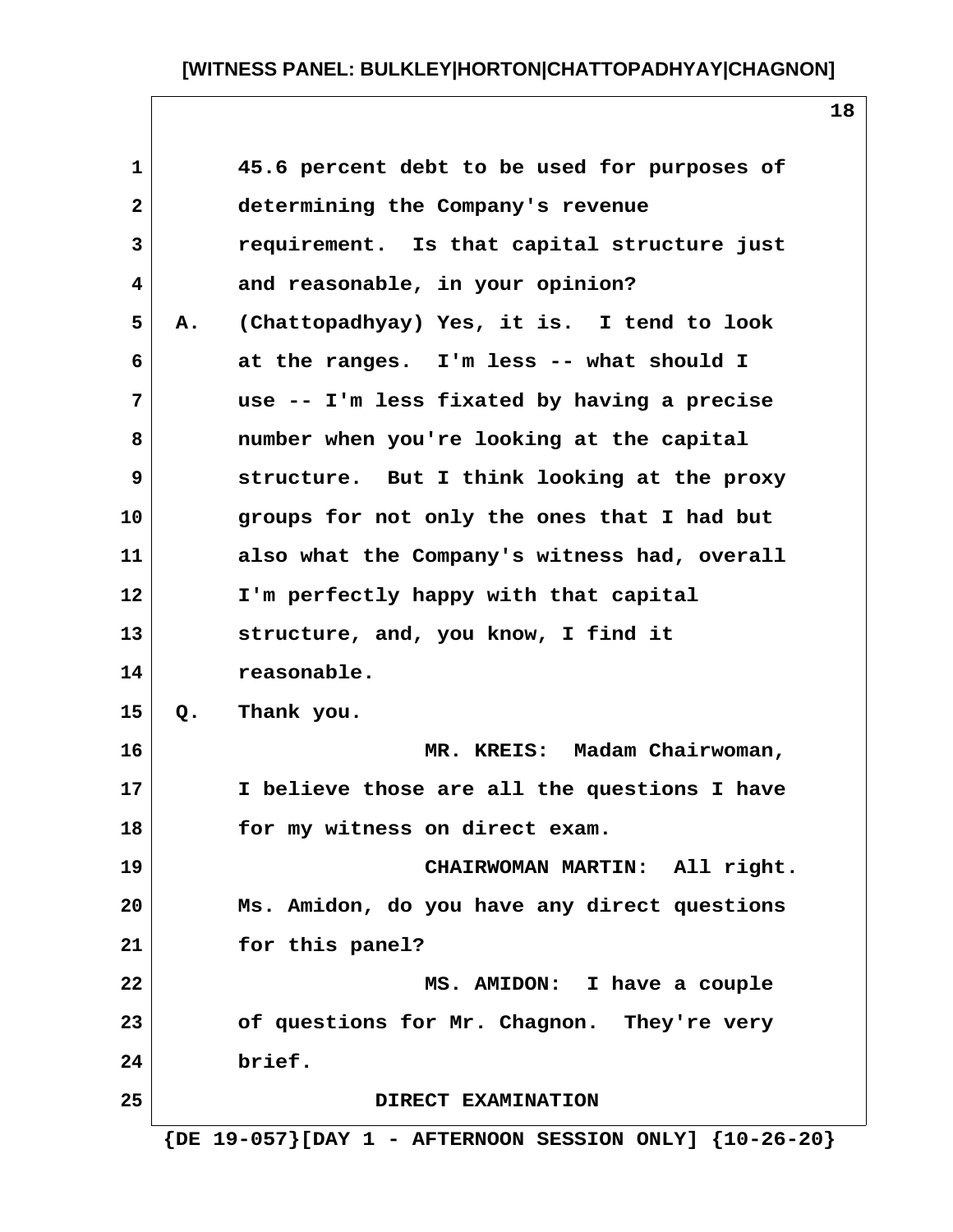**1 BY MS. AMIDON:**

| $\mathbf{2}$            | Q.    | Good afternoon, Mr. Chagnon.                                |
|-------------------------|-------|-------------------------------------------------------------|
| $\mathbf{3}$            | Α.    | (Chagnon) Good afternoon.                                   |
| $\overline{\mathbf{4}}$ | $Q$ . | It's correct that you did not file testimony                |
| 5                       |       | on ROE or capital structure; is that right?                 |
| 6                       | Α.    | (Chagnon) That's correct.                                   |
| 7                       | Q.    | However, you did participate in the                         |
| 8                       |       | settlement discussions, as you previously                   |
| 9                       |       | indicated; is that fair to say?                             |
| 10                      | Α.    | (Chagnon) Yes.                                              |
| 11                      | Q.    | What are your conclusions overall, then,                    |
| $12 \overline{ }$       |       | looking at the provision regarding capital                  |
| 13                      |       | structure and return on equity? Do you                      |
| 14                      |       | believe that the settlement agreement                       |
| 15                      |       | reflects a reasonable resolution of issues                  |
| 16                      |       | that the parties may have had?                              |
| 17                      | Α.    | (Chagnon) Yes, I do.                                        |
| 18                      | Q.    | And you find that provision to be consistent                |
| 19                      |       | with the result of just and reasonable rates;               |
| 20                      |       | is that correct?                                            |
| 21                      |       | A. (Chagnon) Correct.                                       |
| 22                      |       | Q. Okay. Thank you.                                         |
| 23                      |       | MS. AMIDON: That's all I                                    |
| 24                      |       | have.                                                       |
| 25                      |       | CHAIRWOMAN MARTIN: All right.                               |
|                         |       | ${DE 19-057}$ [DAY 1 - AFTERNOON SESSION ONLY] ${10-26-20}$ |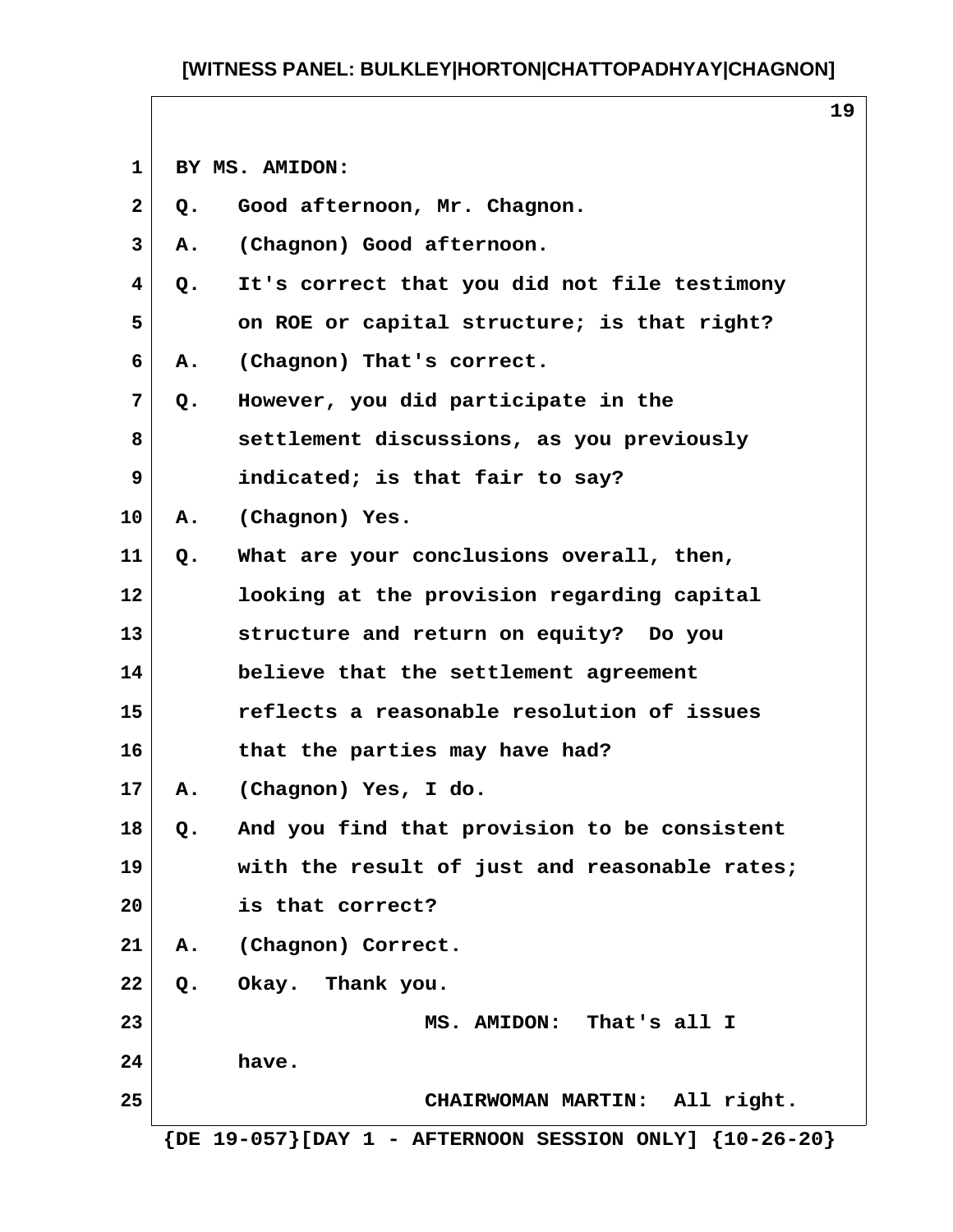**20**

 **1 Thank you. 2 Commissioner Bailey. 3 INTERROGATORIES BY COMMISSIONERS: 4 BY COMMISSIONER BAILEY: 5 Q. Dr. Chattopadhyay and Mr. Chagnon, I asked a 6 question earlier about the capital structure. 7 And I understand that you both believe the 8 capital structure is reasonable. But given 9 the low cost of debt right now, would it be 10 more reasonable to expect the Company to take 11 out more debt and lower the rate of return 12 for customers? You know, would that be more 13 fair? Mr. Chattopadhay. 14 A. (Chattopadhyay) Yeah, at the margin, 15 certainly that is possible. Again, when we 16 set the allowed return on capital, we have 17 actually moved a little bit away from what 18 the Company had requested. So it's -- to the 19 best of my recollection, it was closer to 20 54.8-something, and we've gone down to 54.4. 21 That is partly because of the infusion of 22 additional debt. And so, yeah, I mean, 23 mechanically speaking, if I had more of that, 24 the return on capital, the cost of capital 25 would have gone down.**

 **{DE 19-057}[DAY 1 - AFTERNOON SESSION ONLY] {10-26-20}**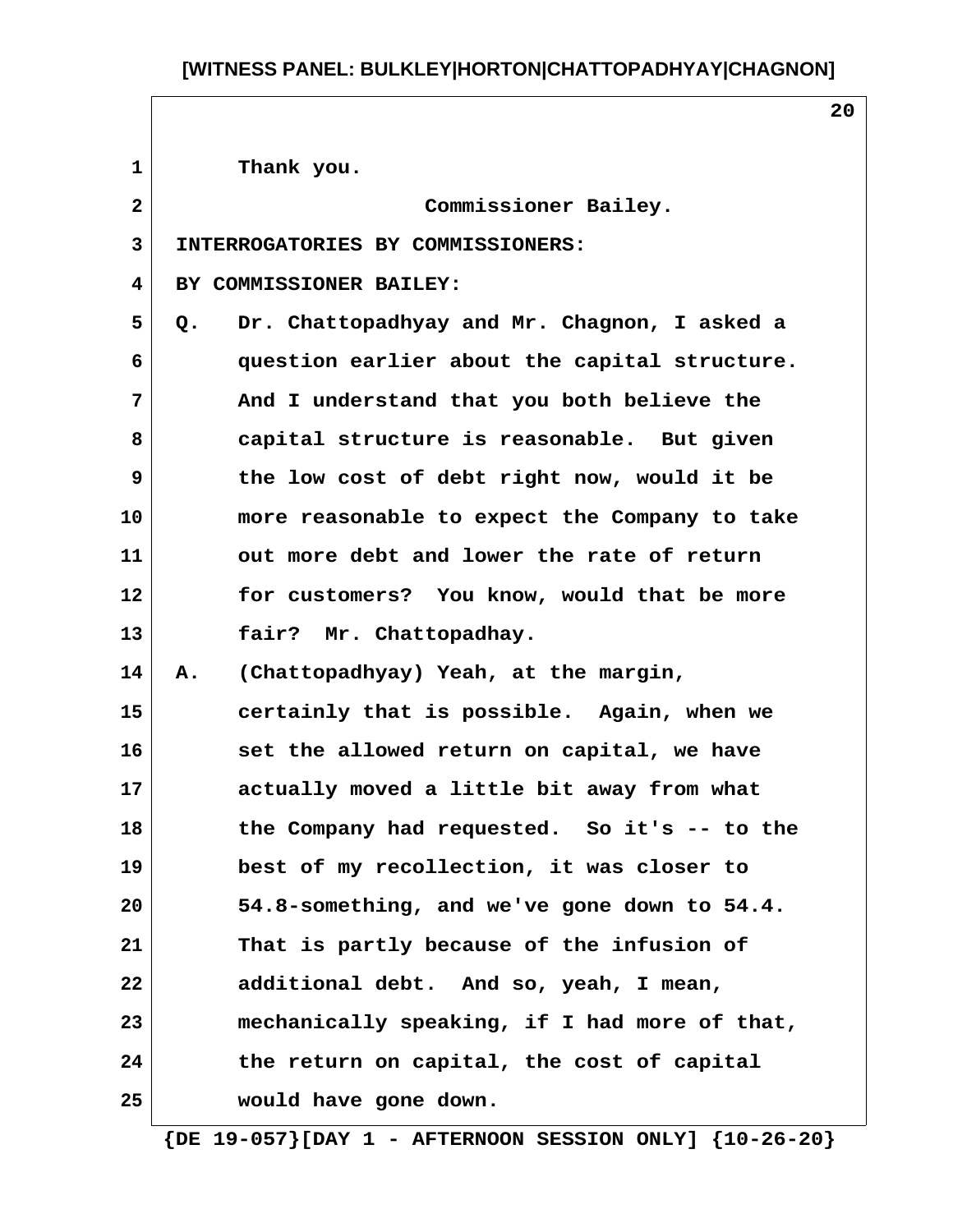**21**

| $\mathbf{1}$ |    | But this is also about trying to              |
|--------------|----|-----------------------------------------------|
| $\mathbf{2}$ |    | understand risks. And when you have more      |
| 3            |    | debt, debt gets the priority in terms of      |
| 4            |    | having to repay whoever you owe it to. And    |
| 5            |    | that, as opposed to equity, which, yes,       |
| 6            |    | you're being allowed a higher return, but     |
| 7            |    | it's not guaranteed. So there is that         |
| 8            |    | element of risk that needs to be understood.  |
| 9            |    | And it's not simple. Therefore, it's in my    |
| 10           |    | opinion, when you're looking at proxy         |
| 11           |    | companies, proxy group companies, you want to |
| 12           |    | get a sense of where those numbers are for    |
| 13           |    | the different companies and be comfortable    |
| 14           |    | with whatever you have -- what we have agreed |
| 15           |    | to here. And so to me, that is one of the     |
| 16           |    | aspects that can be discounted. And I'm       |
| 17           |    | quite comfortable with the capital structure  |
| 18           |    | as has been internalized, you know, within    |
| 19           |    | the settlement metrics.                       |
| 20           | Q. | Thank you. Mr. Chagnon, do you have anything  |
| 21           |    | that you want to add?                         |
| 22           | А. | (Chagnon) Only that in the context of the     |
| 23           |    | overall settlement, Staff does believe that   |
| 24           |    | the ROE and the capital structure is a        |
| 25           |    | reasonable compromise and that it is just and |

 **{DE 19-057}[DAY 1 - AFTERNOON SESSION ONLY] {10-26-20}**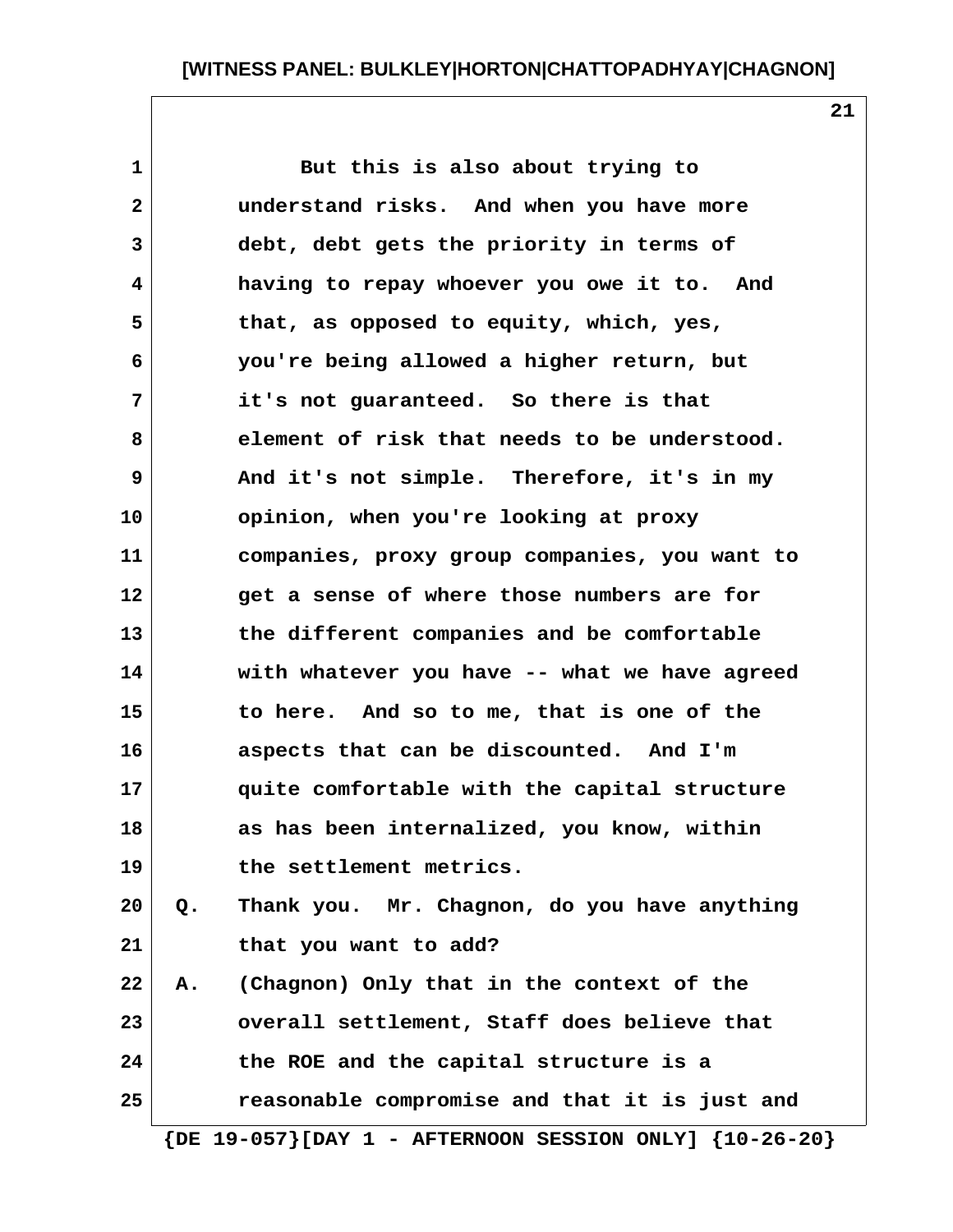**1 reasonable.** 2 Q. Okay. Thank you.  **3 COMMISSIONER BAILEY: That's 4 all I have. 5 CHAIRWOMAN MARTIN: I don't 6 have any other questions on that. Is there 7 any redirect? 8 MR. FOSSUM: Yes, I do have 9 one --(connectivity issue) 10 (Court Reporter interrupts.) 11 MR. KREIS: I just said I had 12 no questions on redirect. 13 MR. FOSSUM: Thank you. 14** REDIRECT EXAMINATION **15 BY MR. FOSSUM: 16 Q. Ms. Bulkley, did you just hear the question 17 that Commissioner Bailey addressed to Staff 18 and the OCA regarding additional debt 19 issuance? 20 A. (Bulkley) Yes, I did. 21 Q. And do you have an opinion or judgment on 22 that same issue? 23 A. (Bulkley) I do. I think there are a couple 24 of important things to note that happened as 25 a result of the pandemic. The first is that, {DE 19-057}[DAY 1 - AFTERNOON SESSION ONLY] {10-26-20}**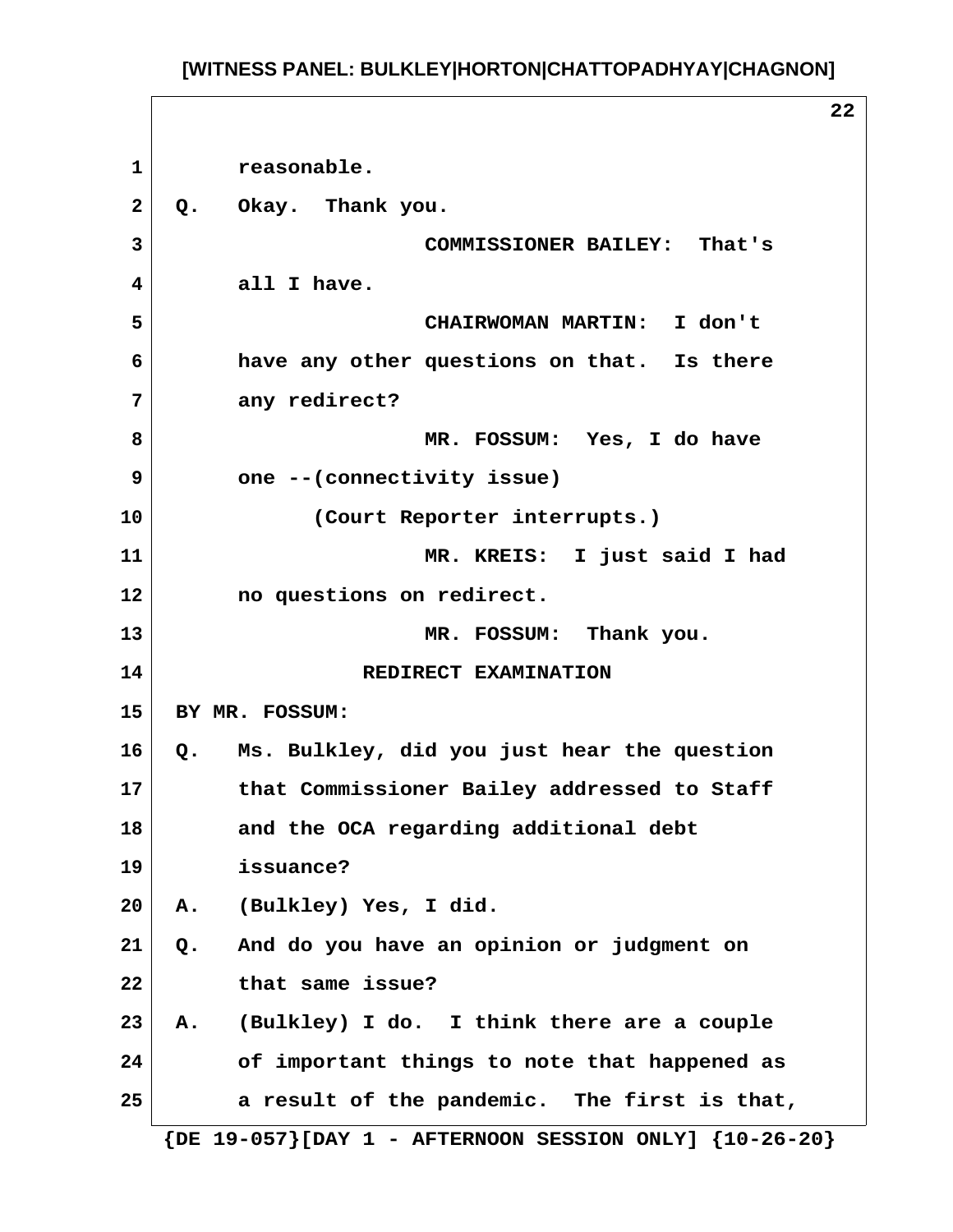**1 back in April, S&P downgraded its outlook on 2 the entire utilities industry with concerns 3 about the effects of the pandemic on the 4 utilities industry. And then most recently, 5 early in October, S&P issued a report that 6 talked about the covered ratios associated 7 with companies more generally. So it covered 8 more than just the utilities segment. And in 9 that report they identified that utilities 10 were -- had among the lowest interest 11 coverage ratios. And so that's I think an 12 important consideration. This particular 13 article that S&P issued was looking at the 14 covered ratios of companies and being 15 concerned about whether or not they could 16 meet their debt coverage ratios. So I think 17 it's really important to note that utilities 18 are already considered very highly leveraged, 19 so additional debt I don't think would be 20 perceived well by the credit rating agencies. 21 Q. Thank you. 22 A. (Bulkley) Sure. 23 MR. FOSSUM: That was the only 24 question I had. 25 CHAIRWOMAN MARTIN: All right. {DE 19-057}[DAY 1 - AFTERNOON SESSION ONLY] {10-26-20}**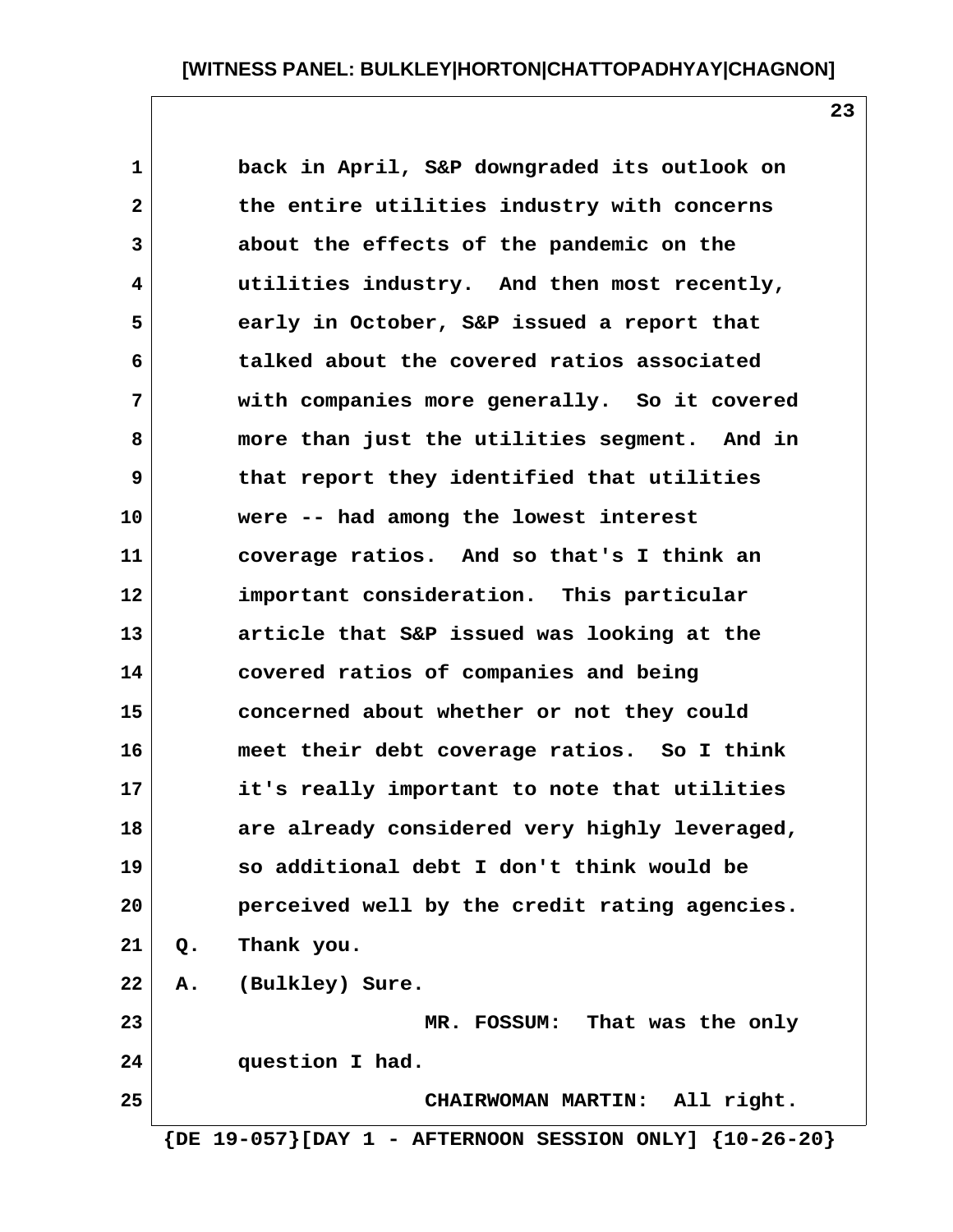| $\mathbf{1}$ | Thank you for that. It looks like then we                        |
|--------------|------------------------------------------------------------------|
| $\mathbf{2}$ | are done with this panel, although, two of                       |
| 3            | the witnesses are staying on for the next                        |
| 4            | panel. Do I have that right?                                     |
| 5            | [No verbal response]                                             |
| 6            | If we could get Ms. Menard and                                   |
| 7            | Mr. Dudley.                                                      |
| 8            | MS. AMIDON: Madam Chairwoman,                                    |
| 9            | I would just say that my co-counsel, Scott                       |
| 10           | Mueller, is going to qualify Mr. Dudley as a                     |
| 11           | witness and may ask additional questions.                        |
| 12           | Thank you.                                                       |
| 13           | CHAIRWOMAN MARTIN: Okay.                                         |
| 14           | Thank you for letting me know.                                   |
| 15           | Ms. Robidas, could you swear                                     |
| 16           | in the two additional witnesses.                                 |
| 17           | (WHEREUPON, ERICA MENARD AND JAY DUDLEY                          |
| 18           | were duly sworn and cautioned by the                             |
| 19           | Court Reporter.)                                                 |
| 20           | ERICA MENARD, SWORN                                              |
| 21           | <b>JAY DUDLEY, SWORN</b>                                         |
| 22           | CHAIRWOMAN MARTIN: Okay.                                         |
| 23           | Who's going first on this one?                                   |
| 24           | MR. MUELLER: We can go ahead                                     |
| 25           | and introduce Mr. Dudley.                                        |
|              | $\{DE\ 19-057\}$ [DAY 1 - AFTERNOON SESSION ONLY] $\{10-26-20\}$ |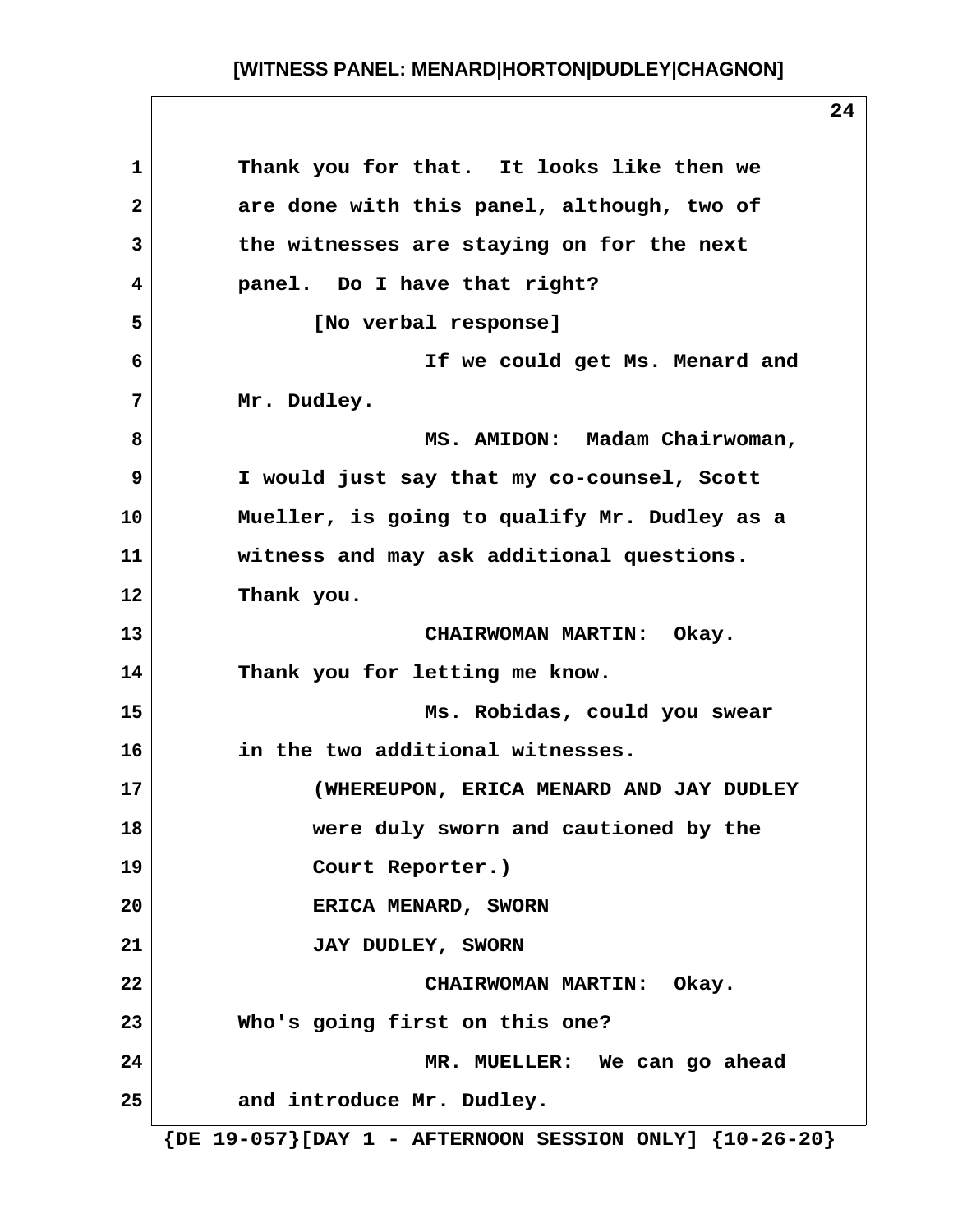|                         | 25                                                               |
|-------------------------|------------------------------------------------------------------|
| $\mathbf{1}$            | CHAIRWOMAN MARTIN: All right.                                    |
| $\overline{2}$          | Thank you.                                                       |
| $\overline{\mathbf{3}}$ | DIRECT EXAMINATION                                               |
| 4                       | BY MR. MUELLER:                                                  |
| 5.                      | Mr. Dudley, can you state your name for the<br>Q.                |
| 6                       | record?                                                          |
| 7                       | A. (Dudley) Jay Dudley.                                          |
| 8                       | Q. And where are you employed and in what                        |
| $\mathbf{9}$            | position?                                                        |
| 10                      | A. (Dudley) New Hampshire Public Utilities                       |
| 11                      | Commission, and I am an analyst in the                           |
| 12 <sup>2</sup>         | Electric Division.                                               |
| 13                      | And have you previously testified before the<br>Q.               |
| 14                      | Commission?                                                      |
| 15                      | A. (Dudley) Yes, I have.                                         |
| 16                      | Did you participate in the investigation of<br>$Q_{\bullet}$     |
| 17                      | this petition?                                                   |
| 18                      | (Dudley) Yes, I did.<br>Α.                                       |
| 19                      | Q. And what aspects of the petition were you --                  |
| 20                      | CHAIRWOMAN MARTIN: Excuse me.                                    |
| 21                      | Mr. Mueller, are you able to turn your volume                    |
| 22                      | on your device down? We're getting a lot of                      |
| 23                      | feedback.                                                        |
| 24                      | MR. MUELLER: Is that better?                                     |
| 25                      | CHAIRWOMAN MARTIN: Ooh, not                                      |
|                         | $\{DE\ 19-057\}$ [DAY 1 - AFTERNOON SESSION ONLY] $\{10-26-20\}$ |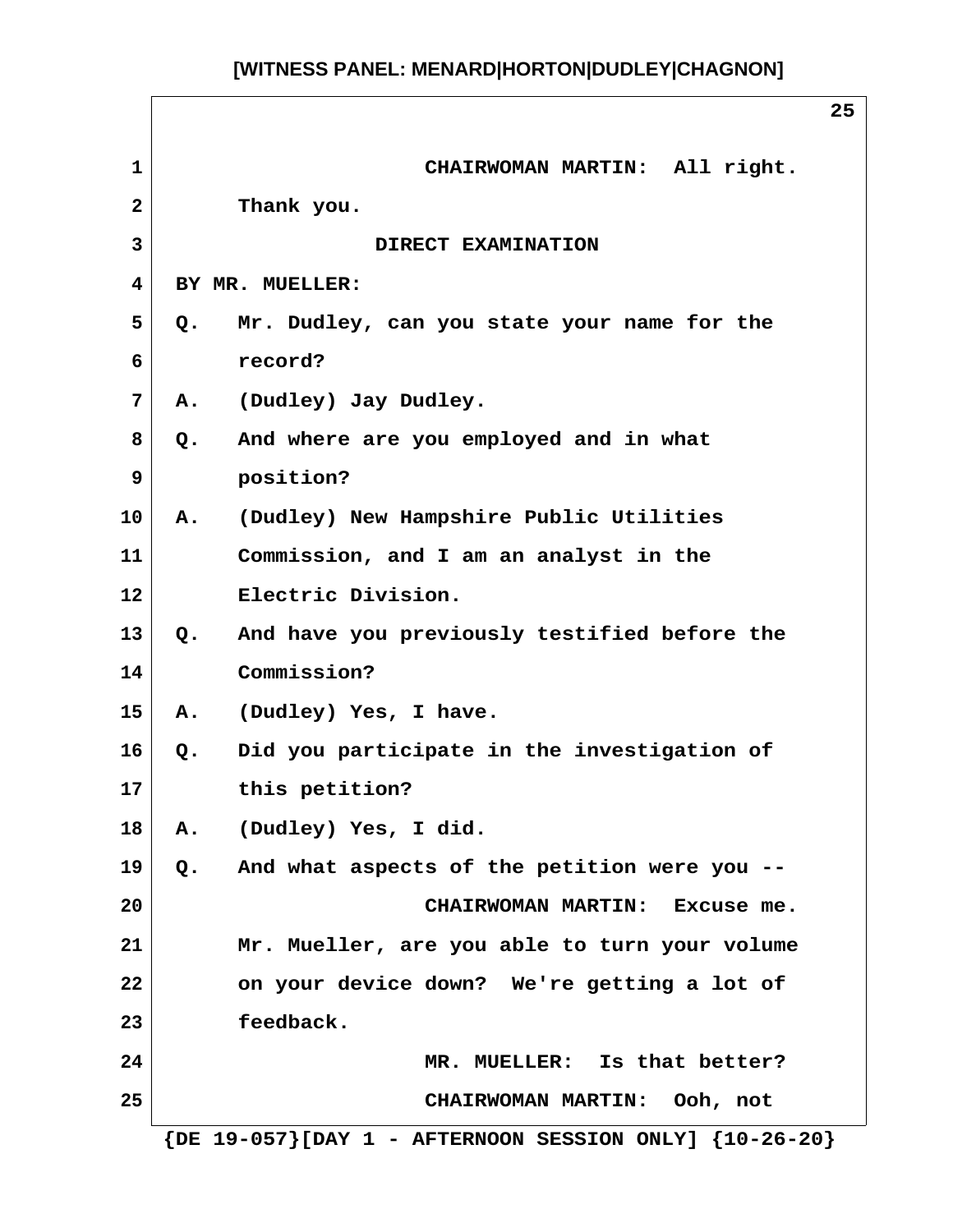**26** 1 really.  **2 And Mr. Dudley, if you could 3 mute in between as well, perhaps that will 4 help -- (connectivity issue) 5 (Pause in proceedings) 6 MR. MUELLER: Okay. 7 BY MR. MUELLER: 8 Q. Mr. Dudley, did you submit initial testimony 9 in this proceeding that has been marked as 10 Exhibits 32 and 33? 11 A. (Dudley) Yes, I did. 12 Q. And are those respectively the unredacted and 13 confidential versions of your initial 14 testimony? 15 A. (Dudley) Yes, that's correct. 16 Q. And do you have any corrections to that 17 testimony at this time? 18 A. (Dudley) No, I do not. However, I would 19 point out that some of the initial budget 20 amounts that I used in my direct testimony of 21 December 20th were inaccurate, and I 22 subsequently corrected those amounts in my 23 updated testimony of July 16th. And those 24 can be found in Table 1 at Bates Pages 6 and 25 7.**

 **{DE 19-057}[DAY 1 - AFTERNOON SESSION ONLY] {10-26-20}**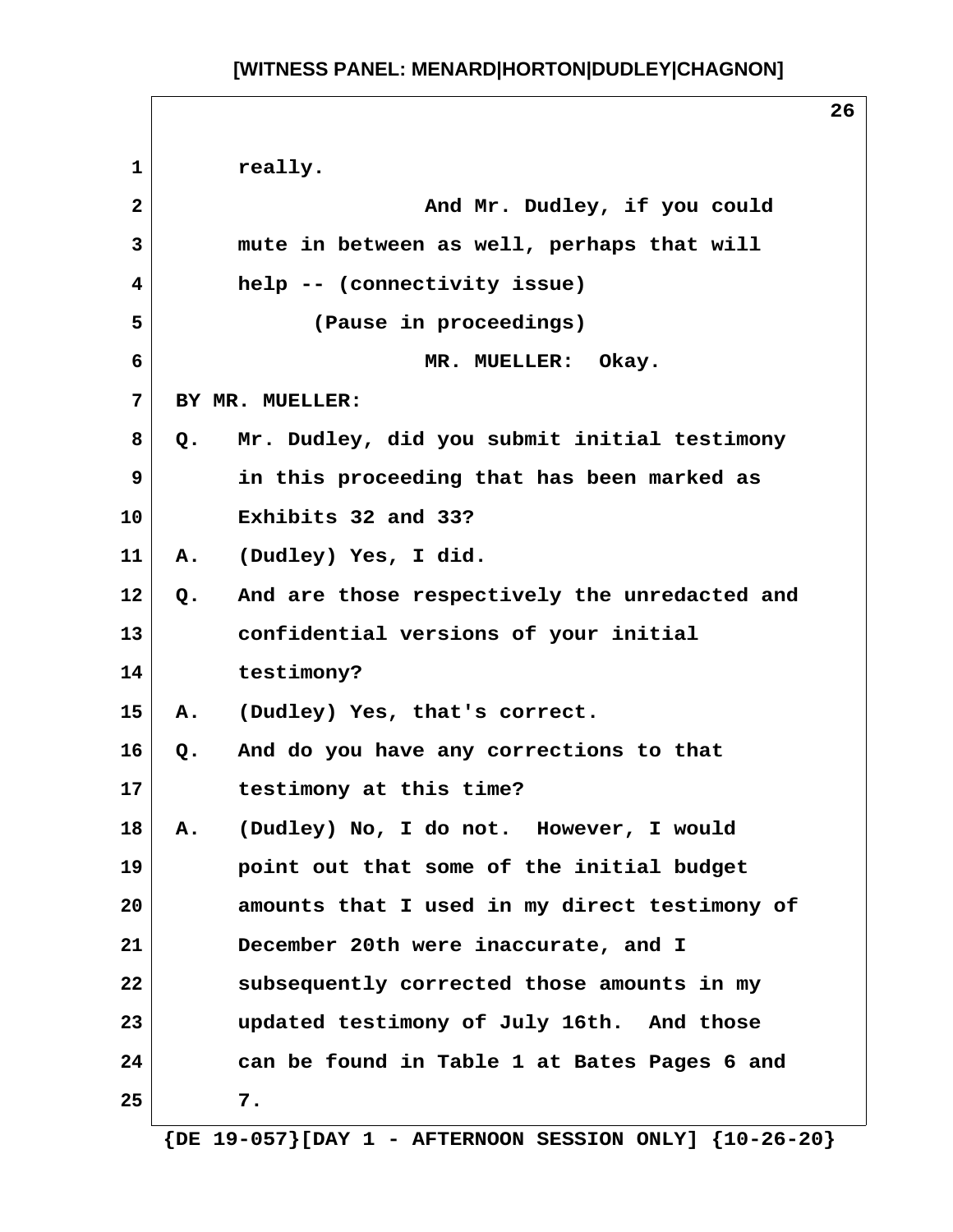| 1            | Q.            | And with that clarification, do you affirm                       |
|--------------|---------------|------------------------------------------------------------------|
| $\mathbf{2}$ |               | that your initial testimony accurately                           |
| 3            |               | represents your opinions at the time you                         |
| 4            |               | prepared it?                                                     |
| 5            | Α.            | (Dudley) Yes, I do.                                              |
| 6            | Q.            | And do you have -- looking now at Exhibit 56,                    |
| 7            |               | is this the updated testimony you referred                       |
| 8            |               | to?                                                              |
| 9            | Α.            | (Dudley) Yes, it is.                                             |
| 10           | Q.            | And do you have any corrections to that                          |
| 11           |               | testimony?                                                       |
| 12           | Α.            | (Dudley) I do not.                                               |
| 13           | Q.            | And do you affirm that that testimony                            |
| 14           |               | accurately represents your position at the                       |
| 15           |               | time that you prepared it?                                       |
| 16           | Α.            | (Dudley) Yes, I do.                                              |
| 17           | Q.            | Did you participate in the development of the                    |
| 18           |               | settlement agreement?                                            |
| 19           | Α.            | (Dudley) Yes, I did.                                             |
| 20           | Q.            | And are you familiar with the terms of that                      |
| 21           |               | settlement?                                                      |
| 22           | A.            | (Dudley) I am.                                                   |
| 23           | $Q_{\bullet}$ | And do you believe that the settlement                           |
| 24           |               | agreement meets the public interest and                          |
| 25           |               | results in just and reasonable rates?                            |
|              |               | $\{DE\ 19-057\}$ [DAY 1 - AFTERNOON SESSION ONLY] $\{10-26-20\}$ |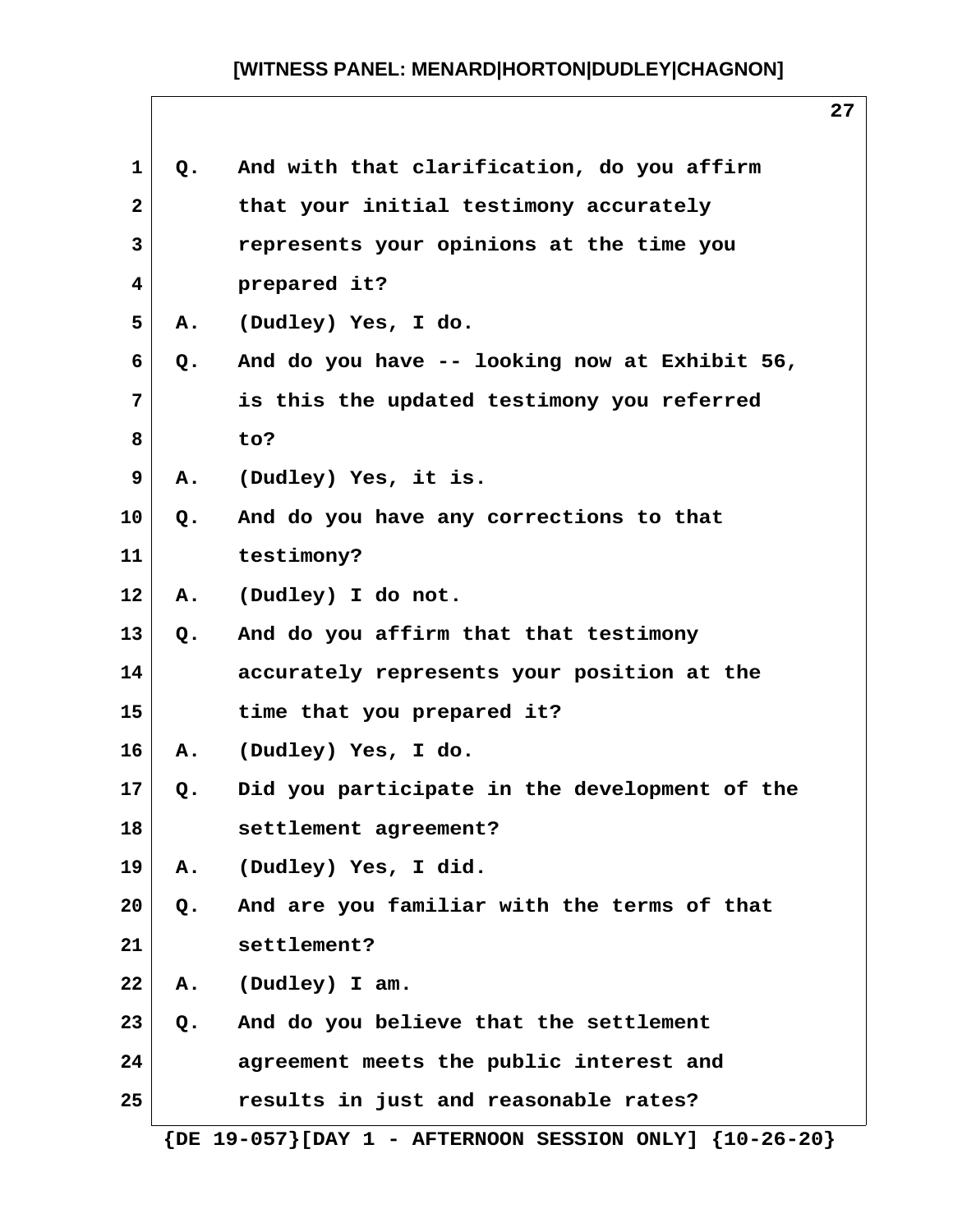**1 A. (Dudley) Yes, I do.**

| $\mathbf{2}$   | Q. | Earlier this morning we had some questions    |
|----------------|----|-----------------------------------------------|
| 3              |    | from the Bench regarding Articles 3.1 and 3.2 |
| $\overline{4}$ |    | of the settlement regarding the regulatory    |
| 5              |    | review template and the business process      |
| 6              |    | audit. Are you familiar with those?           |
| 7              | Α. | (Dudley) Yes, I am.                           |
| 8              | Q. | Could you just briefly describe your view of  |
| 9              |    | the purpose of the regulatory review template |
| 10             |    | and how that fits in with the business        |
| 11             |    | process audit.                                |
| $12 \,$        | Α. | (Dudley) Yes. The vision for the              |
| 13             |    | documentation template is for it to act as a  |
| 14             |    | framework, if you will, for what is needed    |
| 15             |    | for inclusion in Eversource's project         |
| 16             |    | documentation going forward, based on the     |
| 17             |    | documentation issues that I detail in my      |
| 18             |    | testimony.                                    |
| 19             |    | Pursuant to that, it is our expectation       |
| 20             |    | that the business process review consultant   |
| 21             |    | will provide us with some valuable input in   |
| 22             |    | the template's development and design.<br>And |
| 23             |    | that task has been included under Item 2 of   |
| 24             |    | the scope of work which is included in        |
| 25             |    | Attachment 2 to the settlement agreement.     |

 **{DE 19-057}[DAY 1 - AFTERNOON SESSION ONLY] {10-26-20}**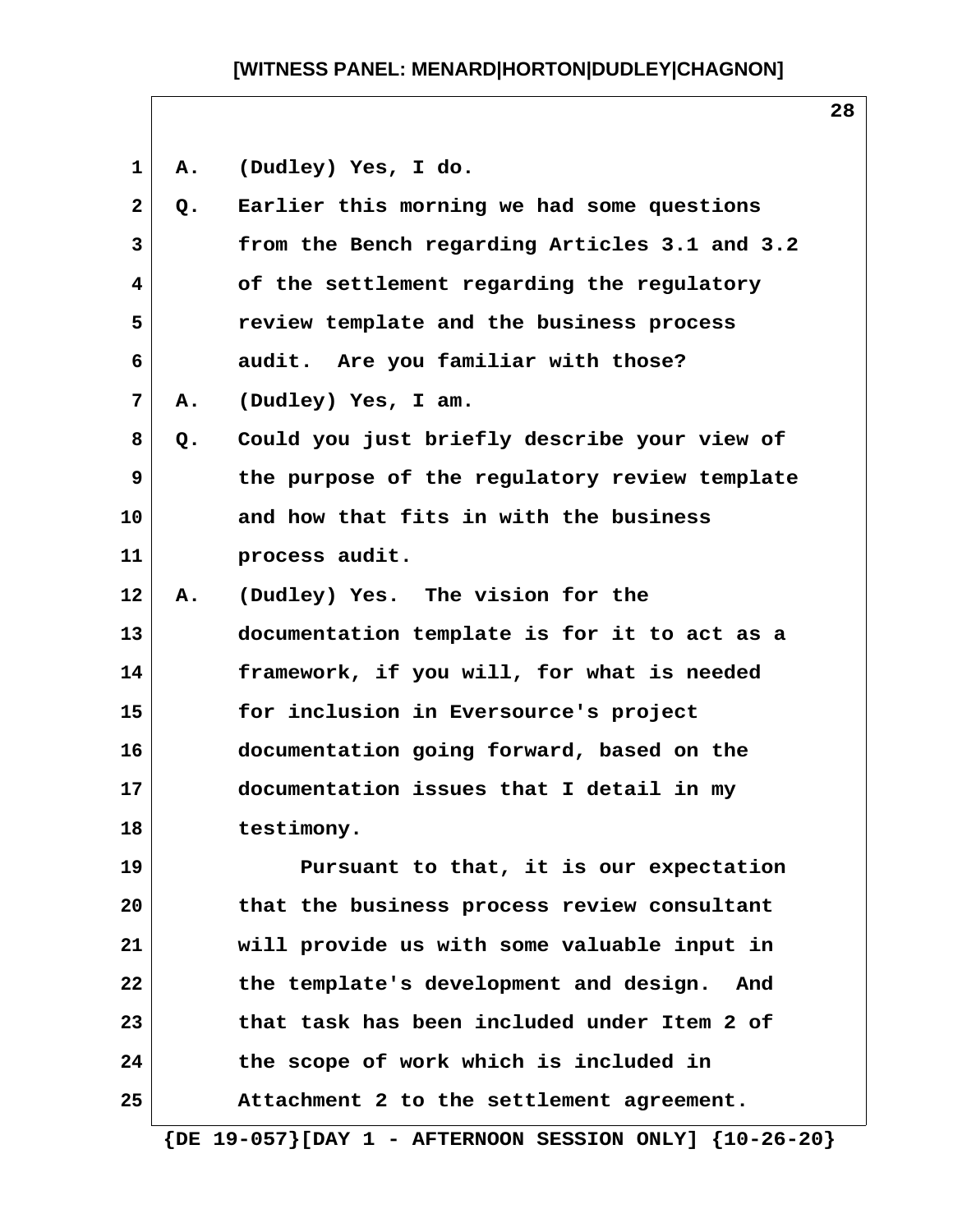**29 1 Q. Thank you. 2 MR. MUELLER: That concludes 3 our direct examination. 4 CHAIRWOMAN MARTIN: All right. 5 Thank you. 6 And Mr. Fossum, do you have 7 direct for Ms. Menard? 8 MR. FOSSUM: A little, tiny 9 bit. 10 DIRECT EXAMINATION 11 BY MR. FOSSUM: 12 Q. Ms. Menard, could you please state your name, 13 position, and responsibilities for the 14 record. 15 A. (Menard) Yes. My name is Erica Menard -- 16 CHAIRWOMAN MARTIN: Ms. 17 Menard, can you speak up, please? 18 (Pause in proceedings) 19 MS. MENARD: Is that any 20 better? 21 MR. FOSSUM: It's clear but 22 quiet. 23 CHAIRWOMAN MARTIN: Very soft. 24 A. (Menard) Okay. My name is Erica Menard. 25 CHAIRWOMAN MARTIN: That's {DE 19-057}[DAY 1 - AFTERNOON SESSION ONLY] {10-26-20}**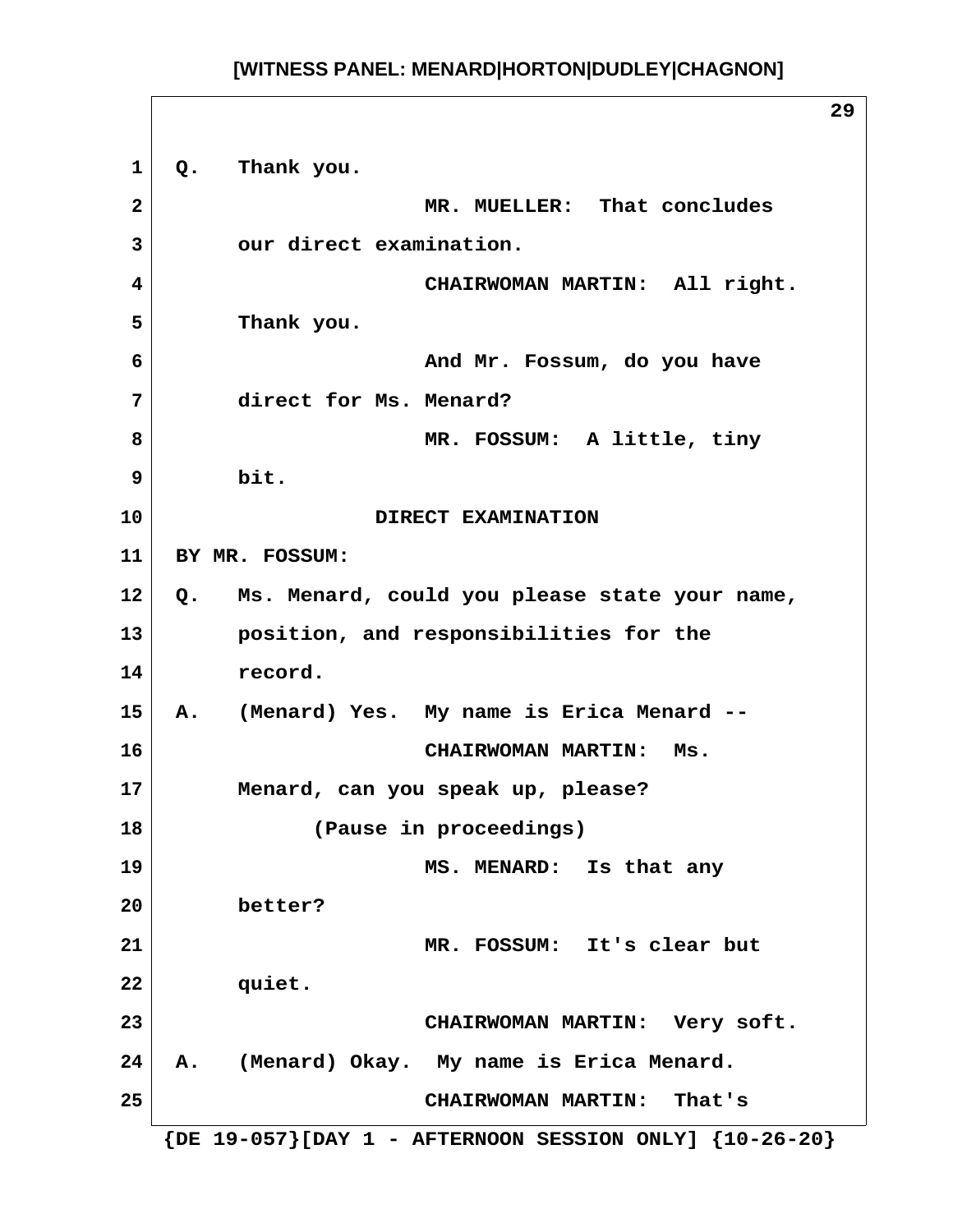**30**

1 better.

| $\mathbf{2}$   | Α.            | (Menard) I am the manager of revenue          |
|----------------|---------------|-----------------------------------------------|
| $\mathbf{3}$   |               | requirements for Eversource. And in that      |
| $\overline{4}$ |               | capacity, I manage the rate calculations      |
| 5              |               | associated with various rates, including      |
| 6              |               | distribution, energy service, stranded costs, |
| $\overline{7}$ |               | transmission and SBC rates.                   |
| 8              | Q.            | And just for clarify, was that your same role |
| 9              |               | back at the time that this rate case          |
| 10             |               | commenced?                                    |
| 11             | Α.            | (Menard) No. When the rate case first         |
| 12             |               | started, I was in a different role, and I     |
| 13             |               | oversaw capital investments for the Company.  |
| 14             | $Q_{\bullet}$ | And have you previously testified before this |
| 15             |               | Commission?                                   |
| 16             | Α.            | (Menard) Yes.                                 |
| 17             | Q.            | And Ms. Menard, back on May 28, 2019, did you |
| 18             |               | file testimony and attachments in what has    |
| 19             |               | been marked as Exhibit 13?                    |
| 20             | Α.            | (Menard) Yes.                                 |
| 21             | Q.            | And was that testimony prepared by you or at  |
| 22             |               | your direction?                               |
| 23             | Α.            | (Menard) Yes.                                 |
| 24             | $Q$ .         | Do you have any corrections to that           |
| 25             |               | testimony?                                    |

 **{DE 19-057}[DAY 1 - AFTERNOON SESSION ONLY] {10-26-20}**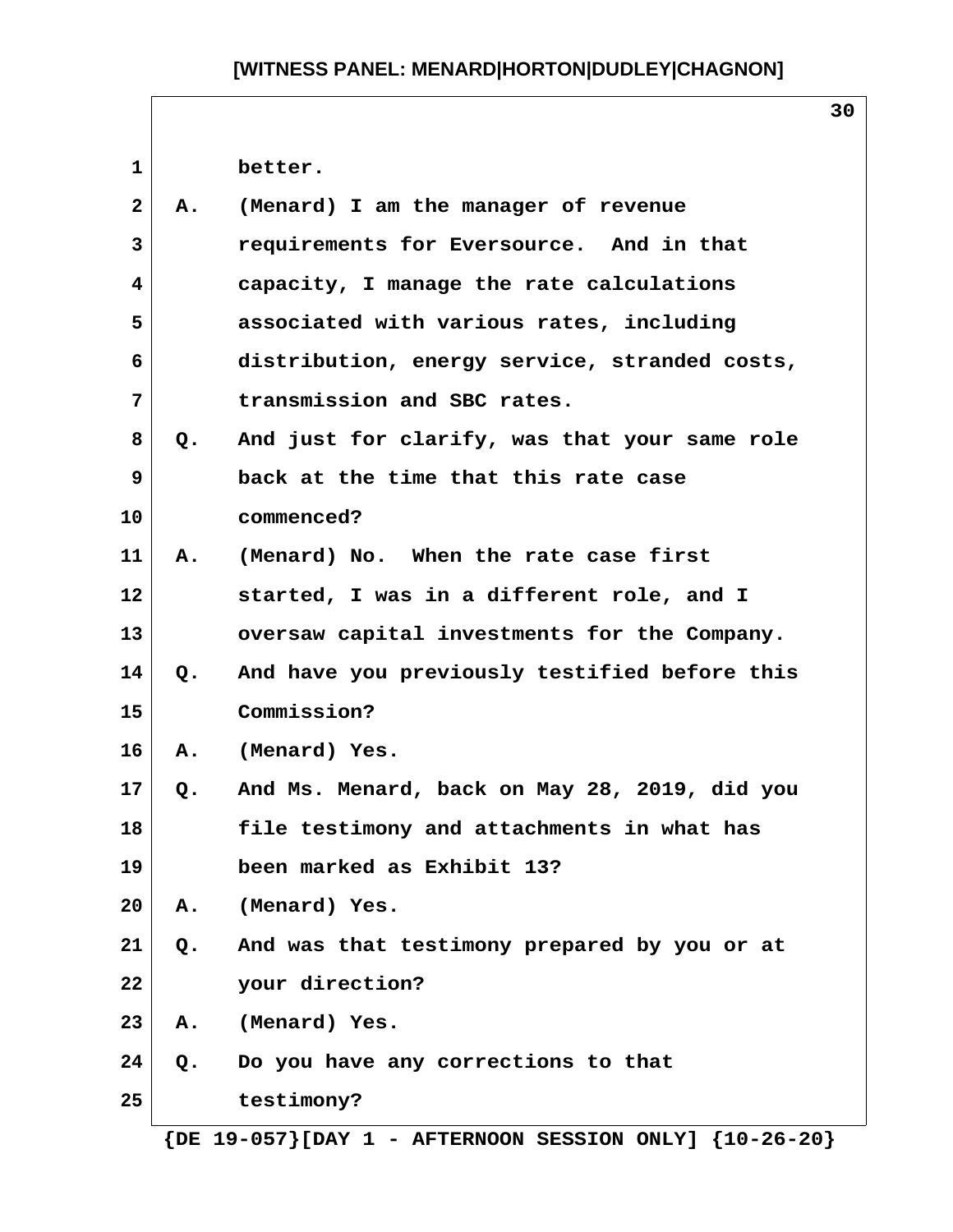|              |       |                                               | 31 |  |
|--------------|-------|-----------------------------------------------|----|--|
| 1            | Α.    | (Menard) No, I don't.                         |    |  |
| $\mathbf{2}$ | Q.    | And do you adopt that testimony as your       |    |  |
| 3            |       | testimony for this proceeding?                |    |  |
| 4            | Α.    | (Menard) Yes, I do.                           |    |  |
| 5            | Q.    | And Ms. Menard, did you also file testimony   |    |  |
| 6            |       | and attachments as part of the Company's      |    |  |
| 7            |       | rebuttal filing on March 4, 2020, in what has |    |  |
| 8            |       | been marked as Exhibits 45 and 46,            |    |  |
| 9            |       | confidential and redacted versions?           |    |  |
| 10           | Α.    | (Menard) Yes, I did.                          |    |  |
| 11           | $Q$ . | Was this testimony prepared by you or at your |    |  |
| 12           |       | direction?                                    |    |  |
| 13           | Α.    | (Menard) Yes, for the portions that I was     |    |  |
| 14           |       | responsible for.                              |    |  |
| 15           | Q.    | And do you have any corrections to that       |    |  |
| 16           |       | testimony today?                              |    |  |
| 17           | Α.    | (Menard) No, I don't.                         |    |  |
| 18           | Q.    | And do you adopt that as your testimony for   |    |  |
| 19           |       | this proceeding?                              |    |  |
| 20           | Α.    | (Menard) Yes, I do.                           |    |  |
| 21           | Q.    | And Ms. Menard, did you participate in the    |    |  |
| 22           |       | discussions, negotiations, and drafting of    |    |  |
| 23           |       | the settlement agreement that's under         |    |  |
| 24           |       | consideration today?                          |    |  |
| 25           | Α.    | (Menard) Yes.                                 |    |  |

 **{DE 19-057}[DAY 1 - AFTERNOON SESSION ONLY] {10-26-20}**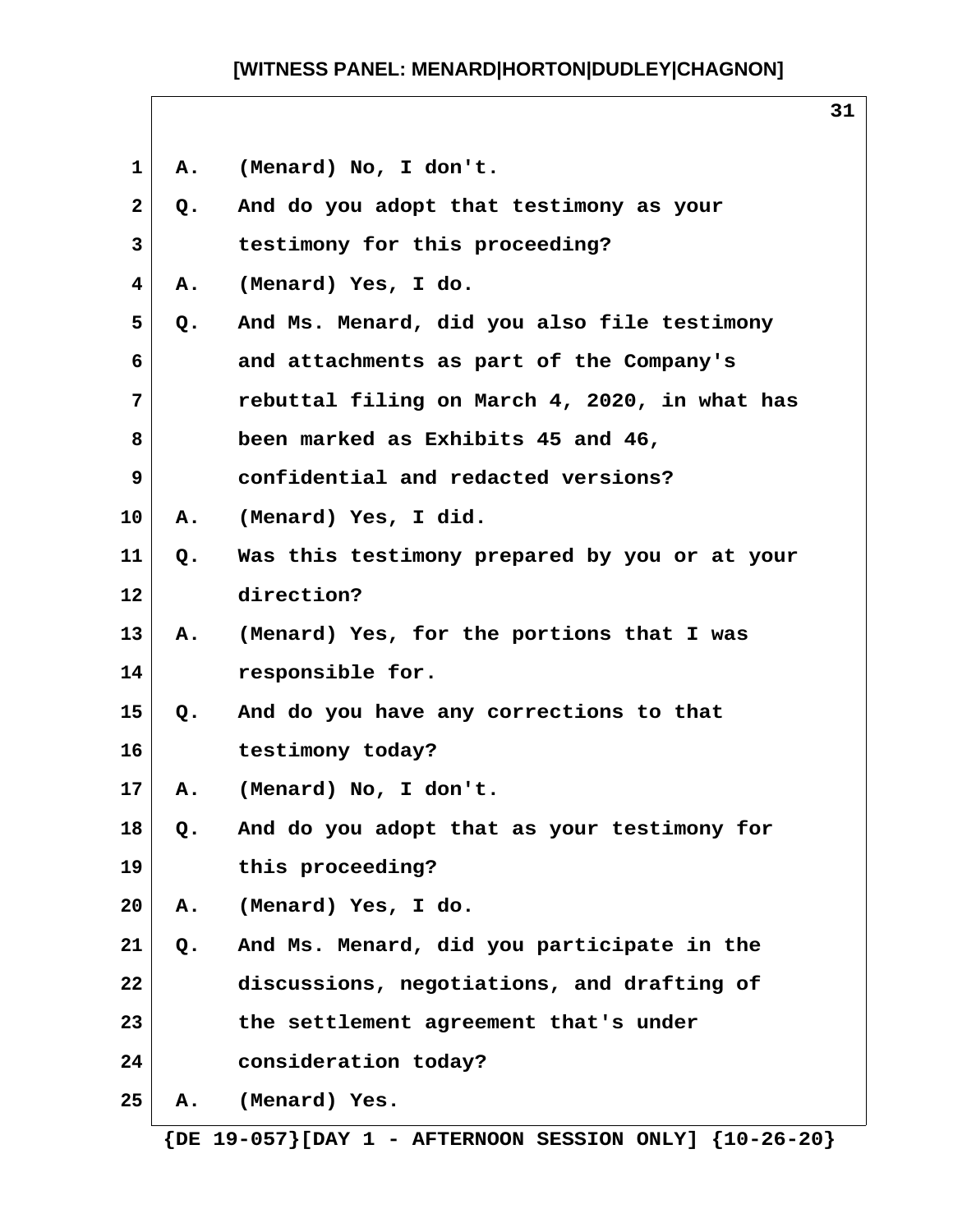| Q. | And you're familiar with the terms of that    |
|----|-----------------------------------------------|
|    | agreement?                                    |
| Α. | (Menard) Yes, I am.                           |
| Q. | So just very briefly, and very much in line   |
|    | with the question that you just heard for the |
|    | Staff, do you have any additional detail to   |
|    | provide around the development of the         |
|    | template or the audit procedure? And I guess  |
|    | this question would be for either you or Mr.  |
|    | Horton. But since you're our new panelist, I  |
|    | was directing it towards you.                 |
| Α. | (Menard) Sure. So the -- as part of the       |
|    | business process template for the business    |
|    | process review, we will be trying to come to  |
|    | consensus on how best to demonstrate the      |
|    | projects that we are including in our step    |
|    | adjustments in the short term and then longer |
|    | term in future rate cases. With the current   |
|    | step increase that we have filed, we have     |
|    | started that process of trying to take the    |
|    | first step in developing that template. And   |
|    | the business process audit will continue that |
|    | further.                                      |
| Q. | Now, I guess just one other question in light |
|    | of the agenda identifying this panel also     |
|    |                                               |

 **{DE 19-057}[DAY 1 - AFTERNOON SESSION ONLY] {10-26-20}**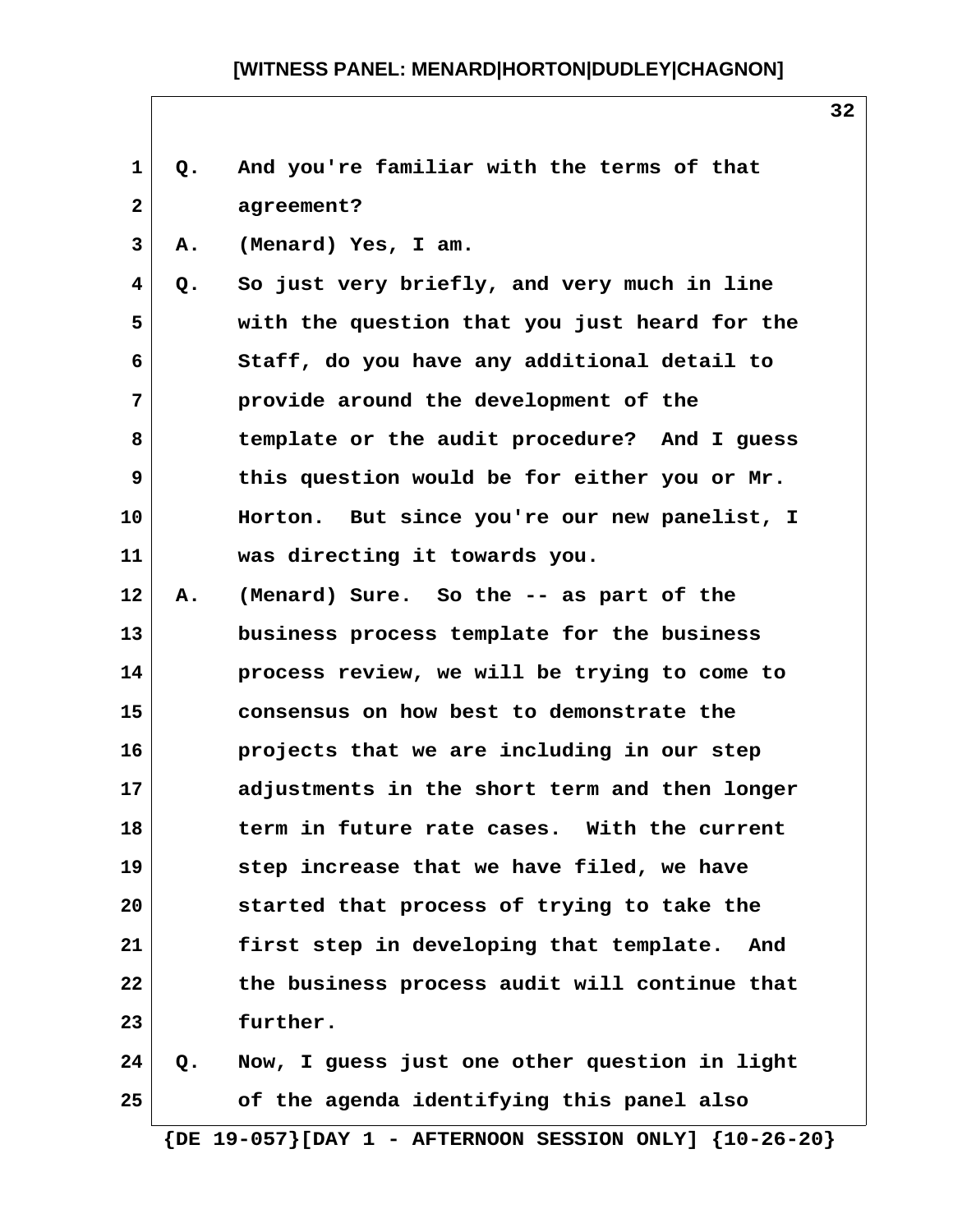| $\mathbf{1}$ |    | speaking to step adjustments.                |
|--------------|----|----------------------------------------------|
| $\mathbf{2}$ |    | Ms. Menard, were you listening in this       |
| 3            |    | morning to the discussion about the          |
| 4            |    | settlement agreement?                        |
| 5            | А. | (Menard) Yes, I was.                         |
| 6            | Q. | And did you hear the questions and answers   |
| 7            |    | directed to handling of the step adjustments |
| 8            |    | answered by Mr. Horton this morning?         |
| 9            | Α. | (Menard) Yes.                                |
| 10           | Q. | And I guess I'll just give you this          |
| 11           |    | opportunity. Do you have any additional      |
| 12           |    | detail that you believe needs to be provided |
| 13           |    | about the handling of those step adjustments |
| 14           |    | beyond what's specified in the settlement    |
| 15           |    | agreement, and other than what Mr. Horton    |
| 16           |    | testified to?                                |
| 17           | Α. | (Menard) No, I don't.                        |
| 18           | Q. | Thank you.                                   |
| 19           |    | MR. FOSSUM: And I think                      |
| 20           |    | that's what I had.                           |
| 21           |    | CHAIRWOMAN MARTIN: All right.                |
| 22           |    | Thank you.                                   |
| 23           |    | Commissioner Bailey.                         |
| 24           |    | COMMISSIONER BAILEY: Thank                   |
| 25           |    | you.                                         |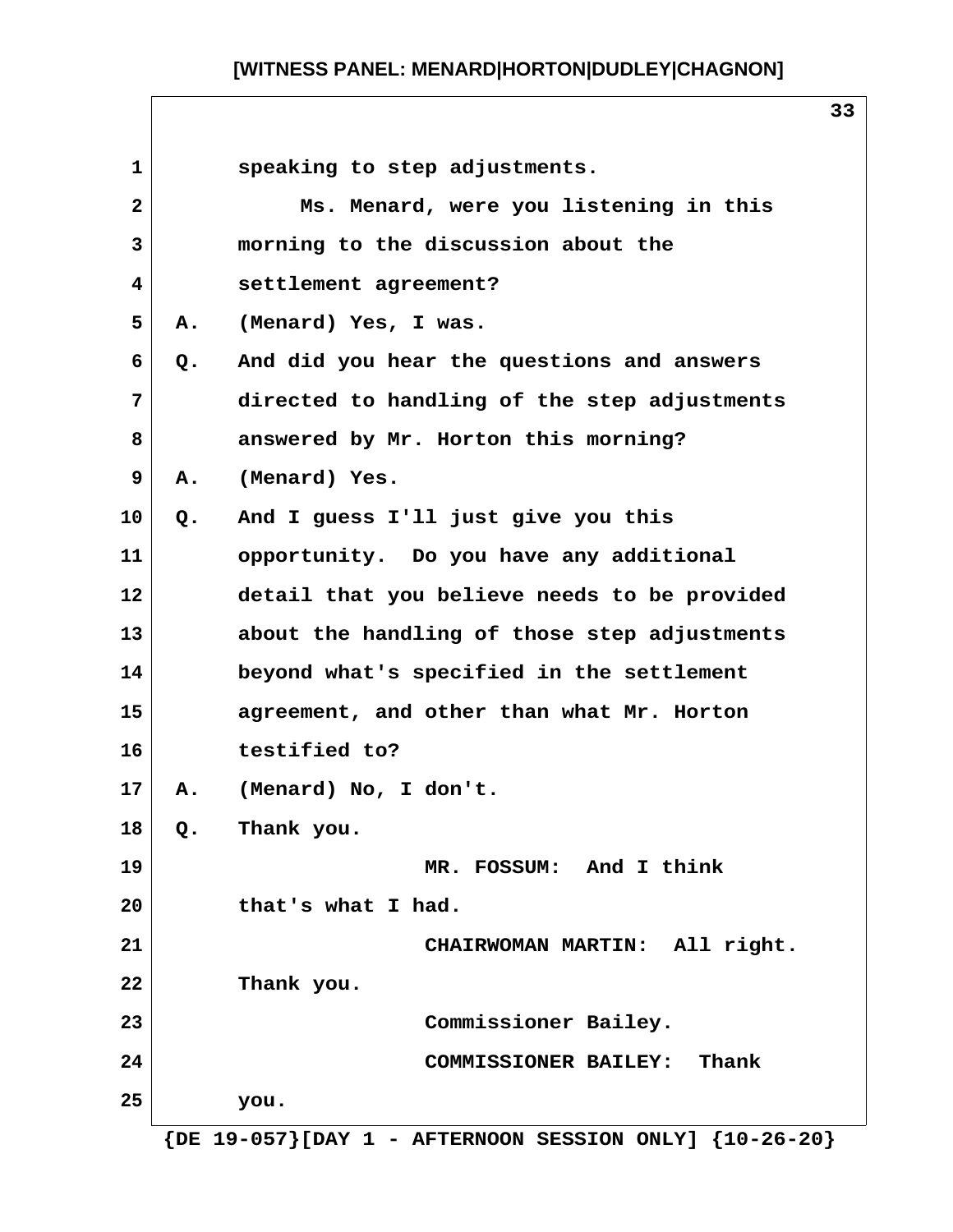**1 INTERROGATORIES BY COMMISSIONERS:**

 **2 BY COMMISSIONER BAILEY: 3 Q. Mr. Dudley, do you believe that the business 4 process review and audit and the 5 establishment of the templates will address**

 **7 A. (Dudley) Yes, I do, Commissioner Bailey. The 8 provision for the business process review 9 audit is, in my opinion, one of the key 10 elements and one of the positive attributes 11 of the settlement.**

 **6 the concerns of rates in your testimony?**

**12 The audit will be structured to examine 13 the issues that I raised in my testimony 14 related to the Company's capital budgeting, 15 planning, documentation, project management, 16 et cetera. And what we hope to obtain from 17 the outside expert's review are helpful 18 recommendations involving improvements to the 19 Company's processes involving those issues. 20 So yes, I am satisfied. 21 Q. Do you think that once the template is**

**22 established, the Company should file them -- 23 do you think it would make sense for the 24 Company to file them annually, in between 25 rate cases, so if there isn't a step**

 **{DE 19-057}[DAY 1 - AFTERNOON SESSION ONLY] {10-26-20}**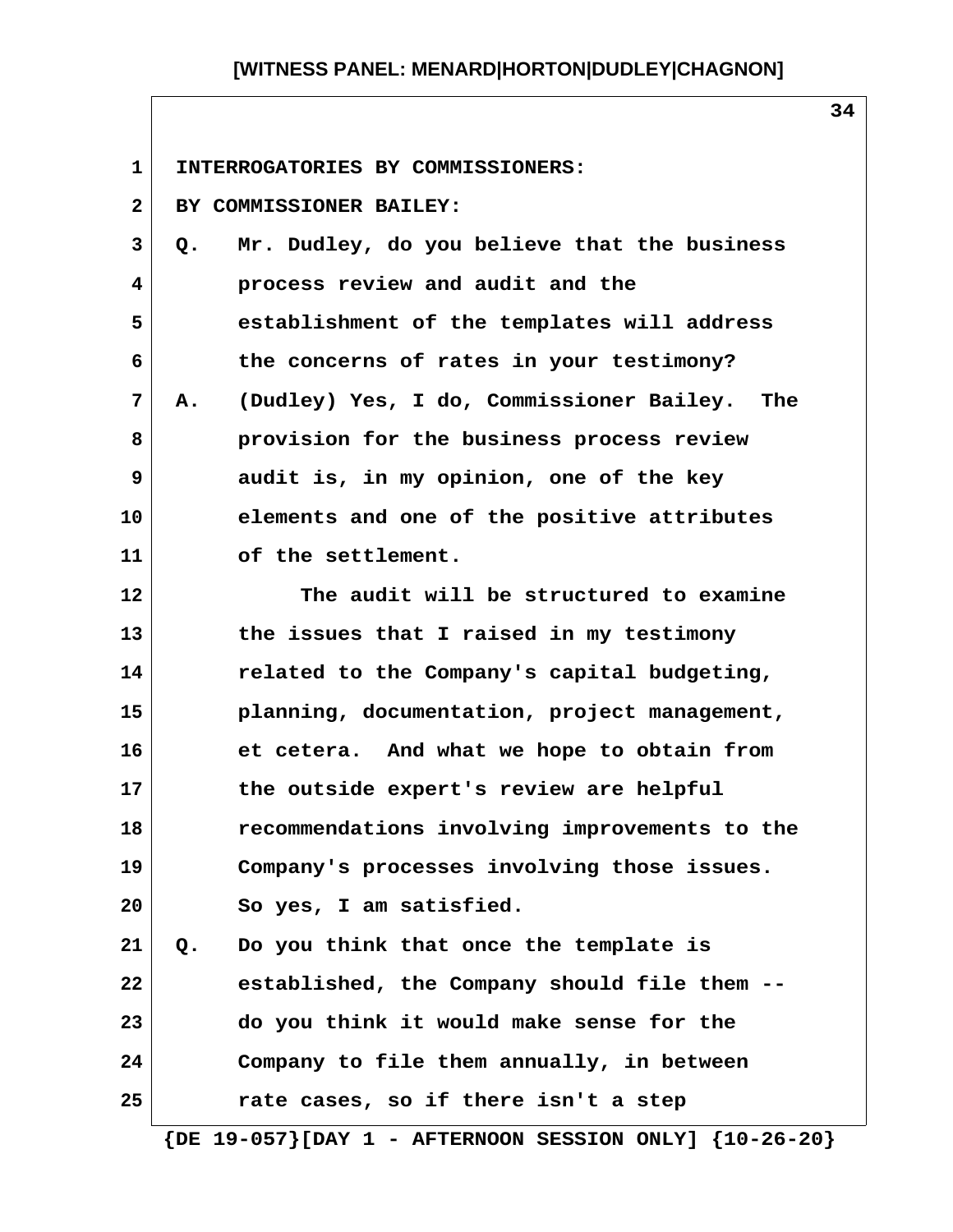| $\mathbf 1$             |    | adjustment, but there's five more years       |
|-------------------------|----|-----------------------------------------------|
| $\overline{\mathbf{2}}$ |    | before the next rate case, we would have the  |
| 3                       |    | documentation more real time?                 |
| 4                       | Α. | (Dudley) Well, I did think about that when    |
| 5                       |    | you first mentioned that this morning. And    |
| 6                       |    | as you probably know, under Rule 308.9, the   |
| 7                       |    | utilities, the New Hampshire utilities are    |
| 8                       |    | already required to file a list of upcoming   |
| 9                       |    | capital projects annually. And Staff refers   |
| 10                      |    | to those reports as E22 reports. And          |
| 11                      |    | although the list is reviewed, I'm not aware  |
| 12                      |    | at any point in time in the past where such a |
| 13                      |    | prudence review has been conducted, only      |
| 14                      |    | because what Staff would get if we asked for  |
| 15                      |    | the documentation at that time, the only      |
| 16                      |    | documentation we would get would be the       |
| 17                      |    | preliminary project documentation, which      |
| 18                      |    | involves -- in Eversource's case, it involves |
| 19                      |    | the project authorization form, which is      |
| 20                      |    | their form of business case that acts as the  |
| 21                      |    | initial justification for the project.        |
| 22                      |    | That's all we would have to go on. Although   |
| 23                      |    | it does include analysis and again provides   |
| 24                      |    | the reasons for initiating the project, we    |
| 25                      |    | would not know how the project progressed at  |
|                         |    |                                               |

 **{DE 19-057}[DAY 1 - AFTERNOON SESSION ONLY] {10-26-20}**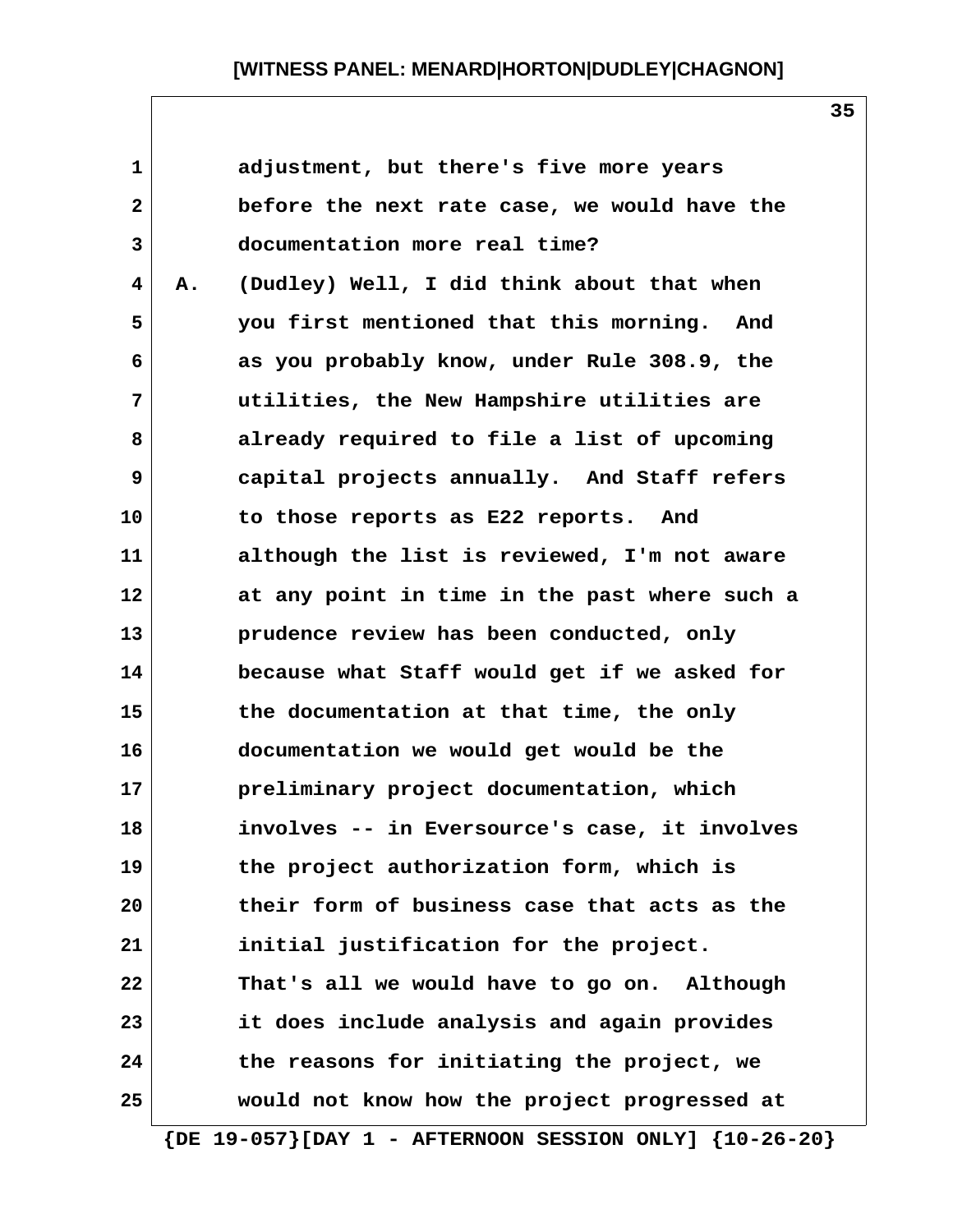| $\mathbf{1}$ |             | that time until year end when the project is  |
|--------------|-------------|-----------------------------------------------|
| $\mathbf{2}$ |             | finished and is deemed by the Company to be   |
| 3            |             | used and useful. So I'm not sure how that     |
| 4            |             | type of review would help anything, unless we |
| 5            |             | were to adopt a process where we would review |
| 6            |             | those projects at year end annually, if       |
| 7            |             | that's what you're suggesting.                |
| 8            | Q.          | No, I don't think that's what I'm suggesting. |
| 9            |             | I was struck by the overwhelming nature of    |
| 10           |             | the review that you had to do for us to be    |
| 11           |             | able to make a determination on prudency for  |
| 12           |             | all the investments for the past seven years  |
| 13           |             | at one time. And so what I was thinking is,   |
| 14           |             | while the E22 is forward-looking and says     |
| 15           |             | these are the projects we expect to be        |
| 16           |             | completed in the next year or start in the    |
| 17           |             | next year, my understanding of the template   |
| 18           |             | is a structure that documents projects that   |
| 19           |             | have been completed and can be used to        |
| 20           |             | determine prudence once the plant is put in   |
| 21           |             | service. Do I have that right so far?         |
| 22           | ${\bf A}$ . | (Dudley) Yes. In terms of the rate case, my   |
| 23           |             | understanding is that Staff likely cannot     |
| 24           |             | raise those issues without a rate case        |
| 25           |             | filing. However, I'll rely on Staff's         |

 **{DE 19-057}[DAY 1 - AFTERNOON SESSION ONLY] {10-26-20}**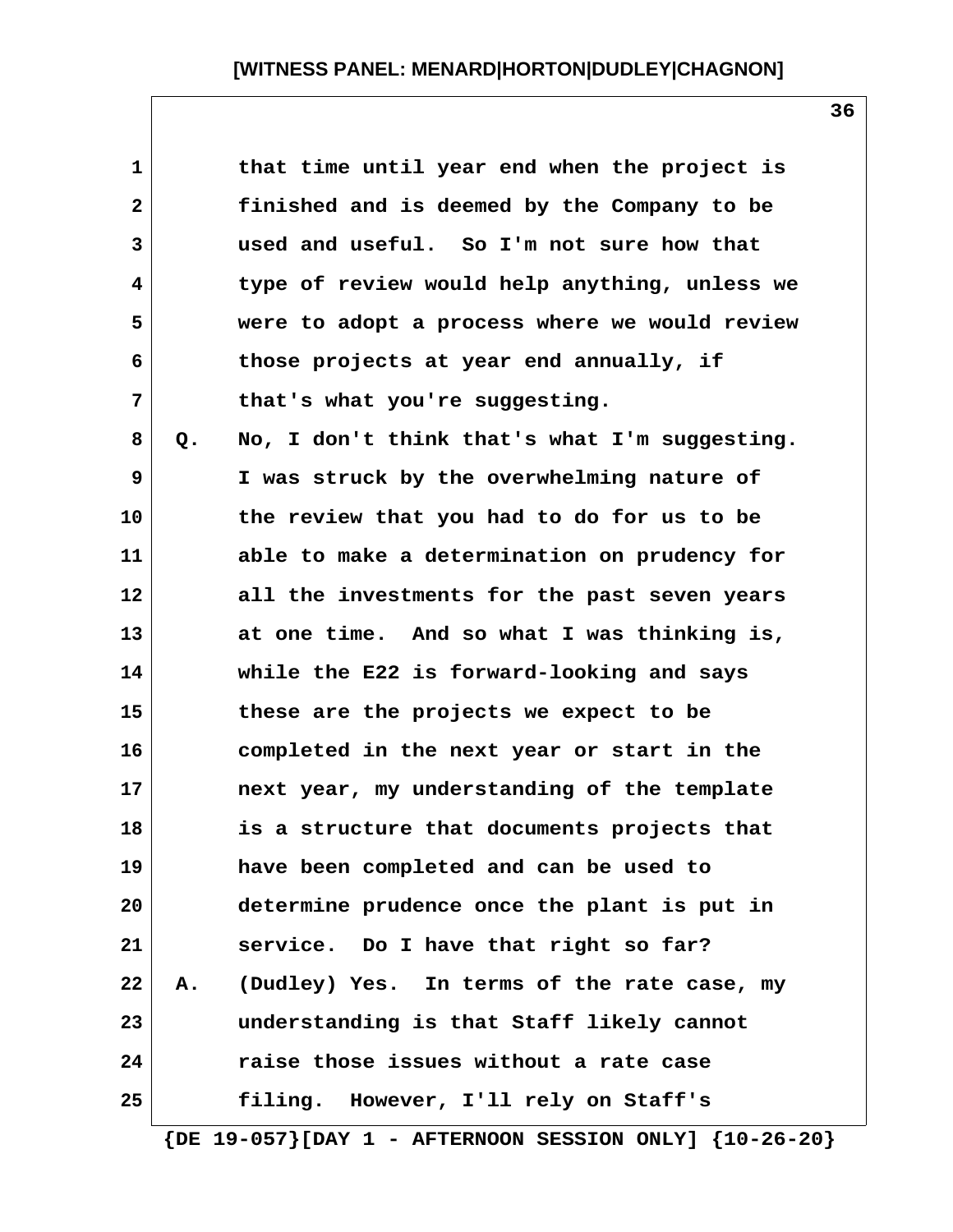1 **1 attorneys** to elaborate on that.  **2 Q. I'm not suggesting that we would make a 3 prudency determination in between rate cases. 4 I'm just suggesting that if we have the 5 information on file, then you don't have to 6 start from square one and go back seven years 7 if there's another ten years in between rate 8 cases. It's just -- it's a record at the 9 Commission that can be used the next time 10 they file a rate case, you know, that we were 11 aware of along the way. Not that we would**

**12 make any determination or use it along the 13 way, but that it would be in place. 14 A. (Dudley) I would agree with that. It would 15 be a separate process that we would have to**

**16 talk about. But I think it would be helpful. 17 But I certainly wouldn't be opposed to that. 18 Q. All right. Well, maybe you could just talk 19 about it when you're talking about the 20 templates and the formation of it.**

**21 So tell me -- and any of the panelists 22 can jump in at any time. Tell me about the 23 structure of the -- I haven't looked at the 24 step one or the 2019 step filing yet. But 25 what did you do to support that filing?**

 **{DE 19-057}[DAY 1 - AFTERNOON SESSION ONLY] {10-26-20}**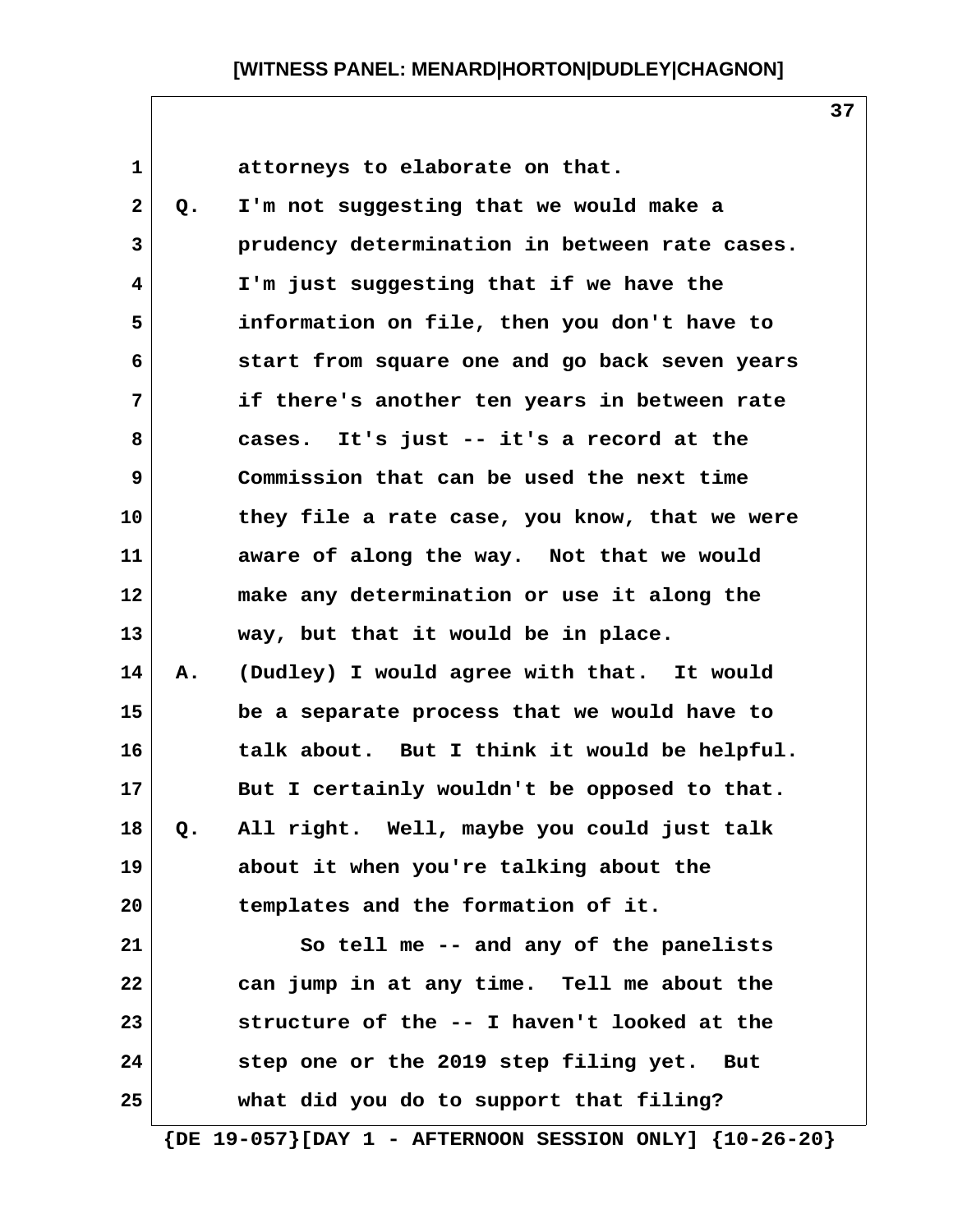| $\mathbf 1$  |    | Maybe Ms. Menard can take that one.           |
|--------------|----|-----------------------------------------------|
| $\mathbf{2}$ | Α. | (Menard) Sure, I can start. The way we first  |
| 3            |    | started it was we had a discussion with Staff |
| 4            |    | to determine a presentation format that was   |
| 5            |    | better than what we had filed in the rate     |
| 6            |    | case. And so we worked with Mr. Chagnon, Mr.  |
| 7            |    | Demmer and Mr. Dudley on, you know, what are  |
| 8            |    | the ways that they wanted to evaluate         |
| 9            |    | projects. And so we had come up with          |
| 10           |    | different ways to look at variance            |
| 11           |    | analyses -- so a variance against the initial |
| 12           |    | pre-construction estimate, a variance against |
| 13           |    | the final cost, a variance against the last   |
| 14           |    | supplement -- to try to understand -- and     |
| 15           |    | these are my terms, but certainly either Mr.  |
| 16           |    | Dudley or Mr. Chagnon could jump in and help  |
| 17           |    | out -- but to try to understand some of the   |
| 18           |    | reasons for variances, why they occur. And    |
| 19           |    | in addition to laying it out in that format,  |
| 20           |    | we'd also try to put a very brief description |
| 21           |    | of the variance. So it could have been maybe  |
| 22           |    | the scope changed. Maybe there was a -- you   |
| 23           |    | know, maybe there was more work that needed   |
| 24           |    | to be done than was initially estimated       |
| 25           |    | because of some reason. So we tried to put    |

 **{DE 19-057}[DAY 1 - AFTERNOON SESSION ONLY] {10-26-20}**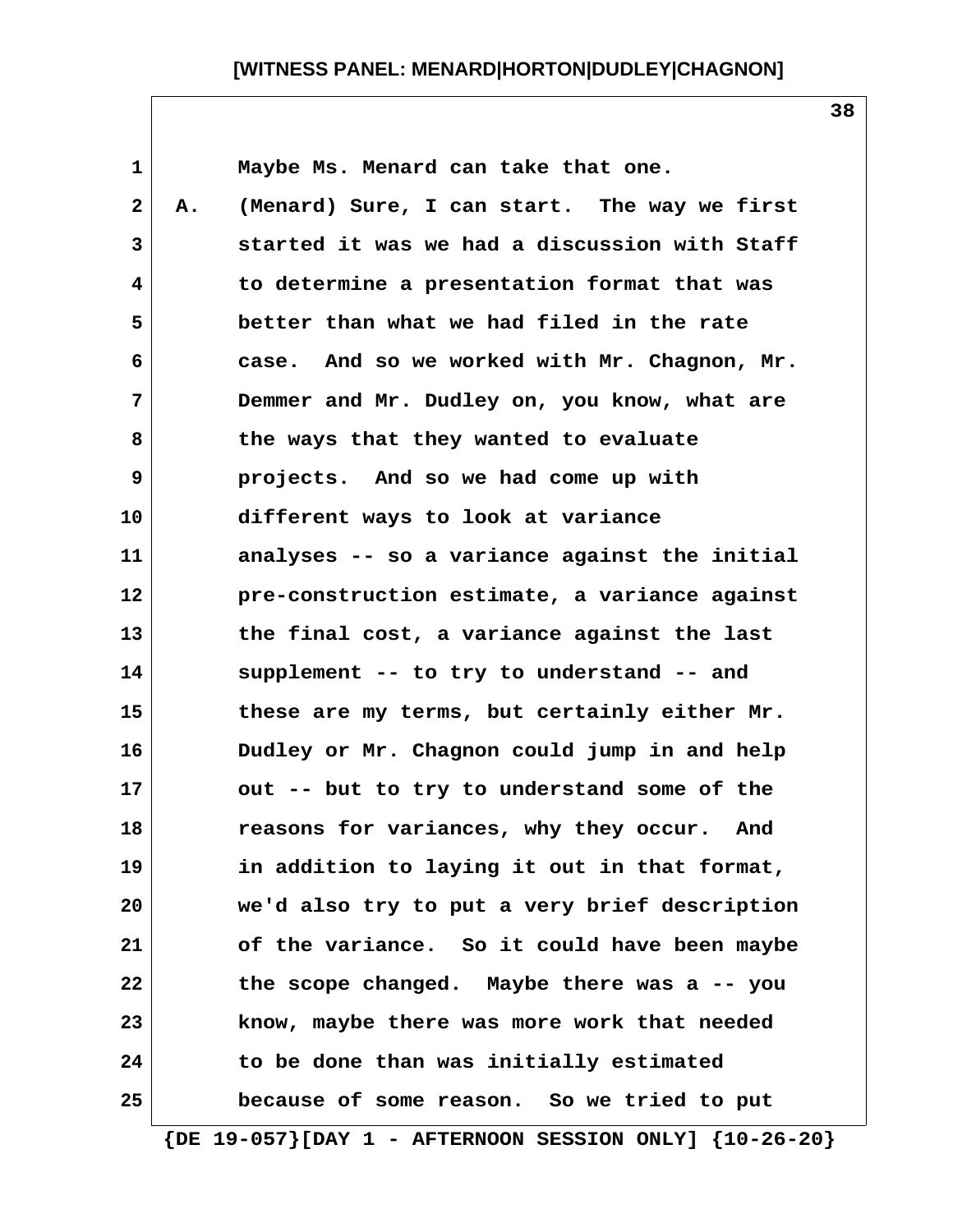| 1              |    | some generic descriptions as to why the       |  |
|----------------|----|-----------------------------------------------|--|
| $\overline{2}$ |    | project may have varied from its initial      |  |
| 3              |    | estimate.                                     |  |
| 4              |    | And once this information is filed,           |  |
| 5              |    | Staff then is looking at making some samples, |  |
| 6              |    | testing some samples. And we will then        |  |
| 7              |    | provide those samples, to include the initial |  |
| 8              |    | project authorization, any supplemental       |  |
| 9              |    | documentation, and also some detailed         |  |
| 10             |    | timeline of costs over time; so how costs     |  |
| 11             |    | were incurred over time.                      |  |
| 12             |    | So I think we tried to work to                |  |
| 13             |    | understand the way that a project would be    |  |
| 14             |    | evaluated from Staff's point of view and      |  |
| 15             |    | tried to take a first pass at -- I know there |  |
| 16             |    | will be more permutations of this going       |  |
| 17             |    | forward, but at least it was a first pass to  |  |
| 18             |    | try and present it in a way that worked for   |  |
| 19             |    | both.                                         |  |
| 20             | Q. | Mr. Dudley, do you have anything you want to  |  |
| 21             |    | add to that?                                  |  |
| 22             | Α. | (Dudley) Yeah, I would agree with what Ms.    |  |
| 23             |    | Menard just said. However, I would point out  |  |
| 24             |    | that this process, this review process, is a  |  |
| 25             |    | defined process. It's a little more           |  |
|                |    |                                               |  |

 **{DE 19-057}[DAY 1 - AFTERNOON SESSION ONLY] {10-26-20}**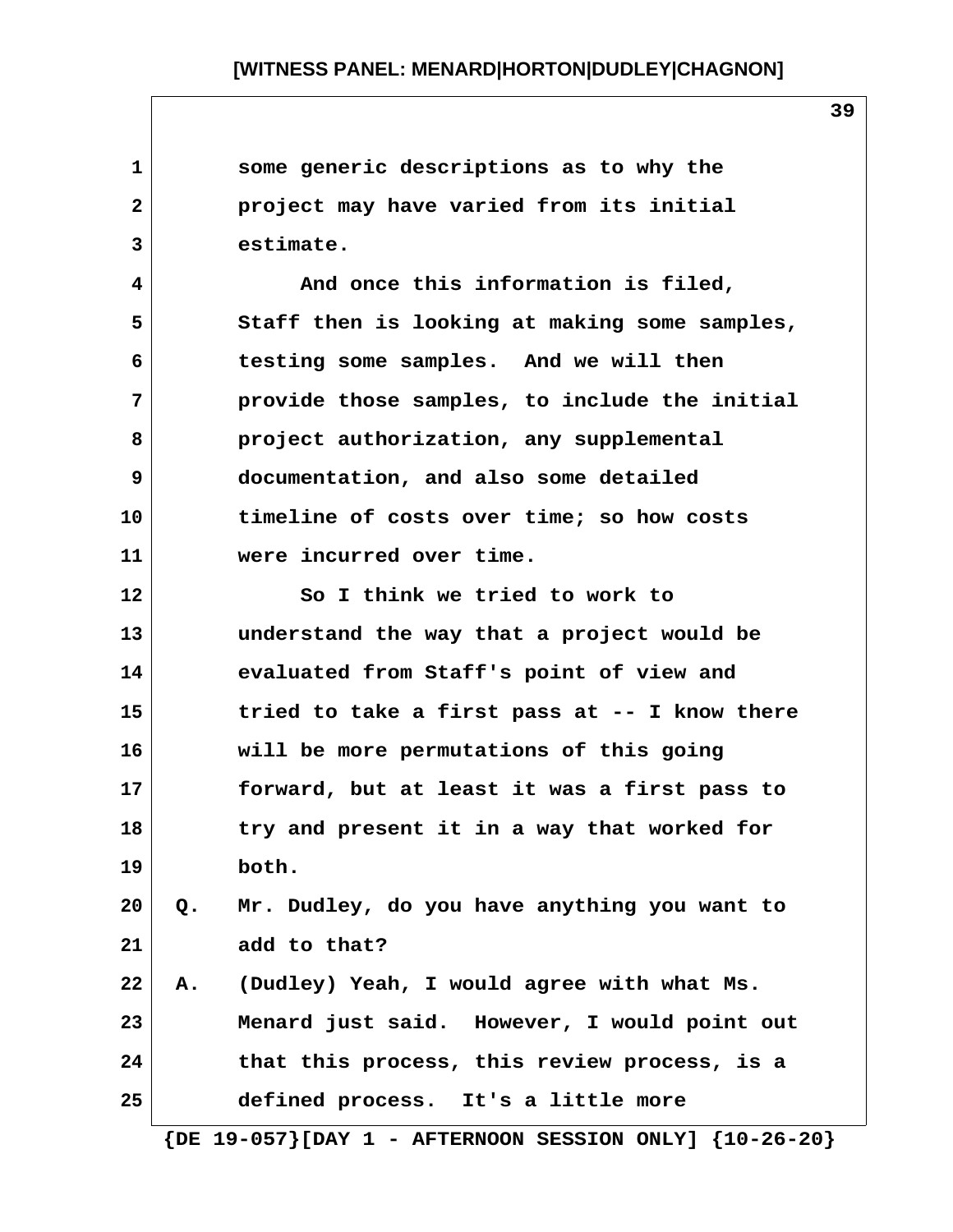|    | formalized than what we've done in the past,  |
|----|-----------------------------------------------|
|    | you know, in that supporting documentation is |
|    | submitted by the Company on the step          |
|    | adjustment projects after they submit a list. |
|    | As Ms. Menard pointed out, you know, we       |
|    | compile a sample list from that initial       |
|    | filing, and then we ask for the project       |
|    | documentation based on that. And we have 90   |
|    | days. We have a 90-day review period in       |
|    | which to investigate those projects and any   |
|    | issues that we may discover. So this is       |
|    | really a process, as far as I know, that has  |
|    | existed before, but it is something that we'd |
|    | like to continue going forward. But it's a    |
|    | little more formal than what we've done in    |
|    | the past.                                     |
| Q. | Okay. Ms. Menard, are you the person that I   |
|    | should ask about -- well, I think I asked Mr. |
|    | Horton this morning about the number of times |
|    | that you decide not to proceed with a project |
|    | when the difference in budget between the     |
|    | conceptual budget and the reconstruction      |
|    | budget is significant.                        |
|    | Do you re-evaluate whether the project        |
|    | should go forward at that point? Or once      |
|    |                                               |

 **{DE 19-057}[DAY 1 - AFTERNOON SESSION ONLY] {10-26-20}**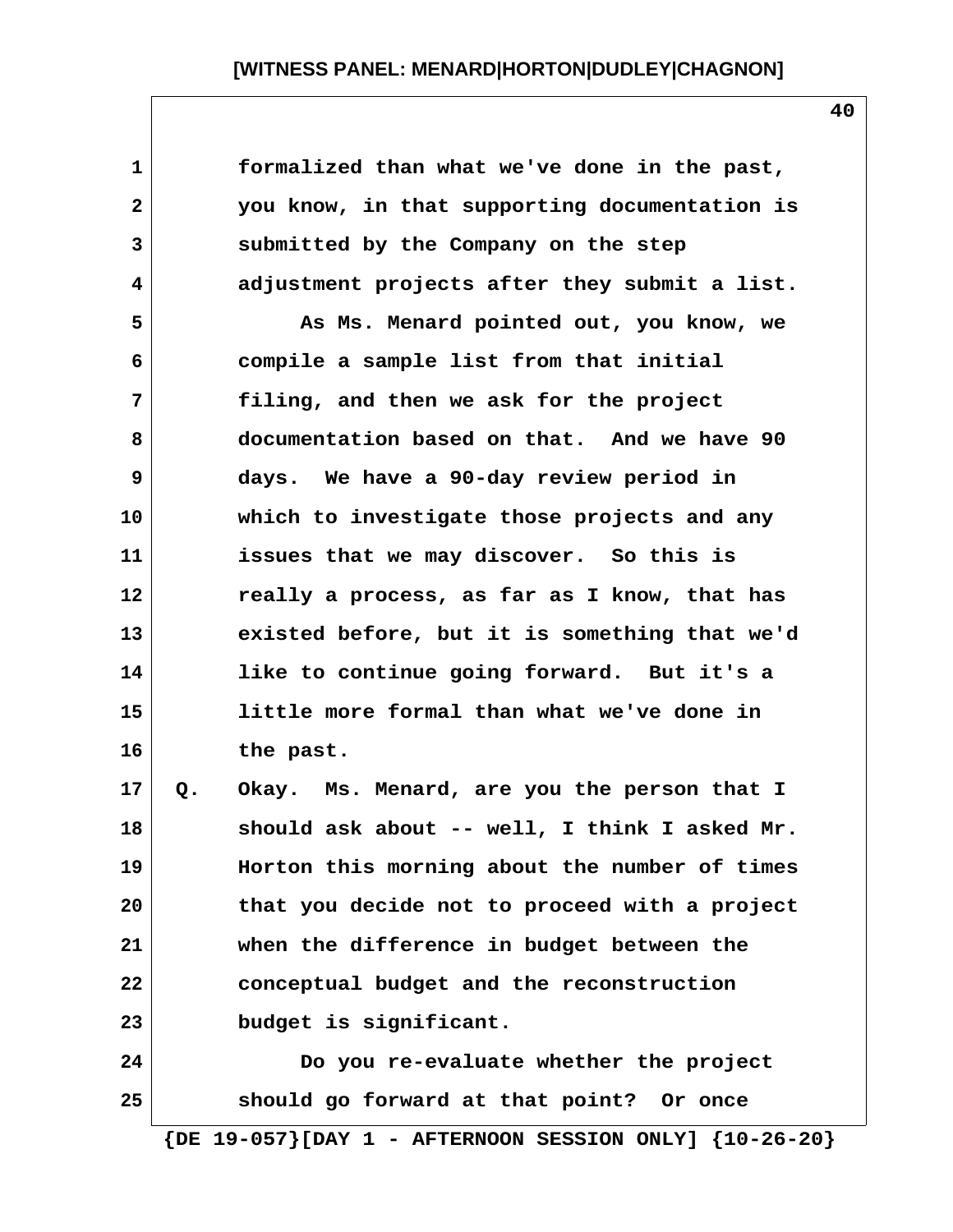**1 you've decided to go forward, does it usually 2 go forward? 3 A. (Menard) Sure. Sure, I can take a stab at 4 that. So we have various steps along the way 5 in our process. From the time an issue is 6 identified, it goes through an engineering 7 process where, you know, engineers will 8 propose projects to address an issue on the 9 system. And we have limited capital dollars 10 in which to address issues. So those 11 projects are prioritized. 12 Once a project is deemed that it will 13 rise to the top and will fit within our 14 budget constraints, then pre-engineering is 15 done. And there's a process where the 16 engineers will present their proposals, and 17 it goes through an internal review process. 18 There are multiple steps along the way for 19 that engineering review and challenge 20 sessions to happen. We also have a solutions 21 design committee that will review the 22 proposed solution itself. And I would -- to 23 get into more of the engineering side of it, 24 I could probably pass that off to Mr. Lajoie, 25 who will be a panelist later in the session.**

 **{DE 19-057}[DAY 1 - AFTERNOON SESSION ONLY] {10-26-20}**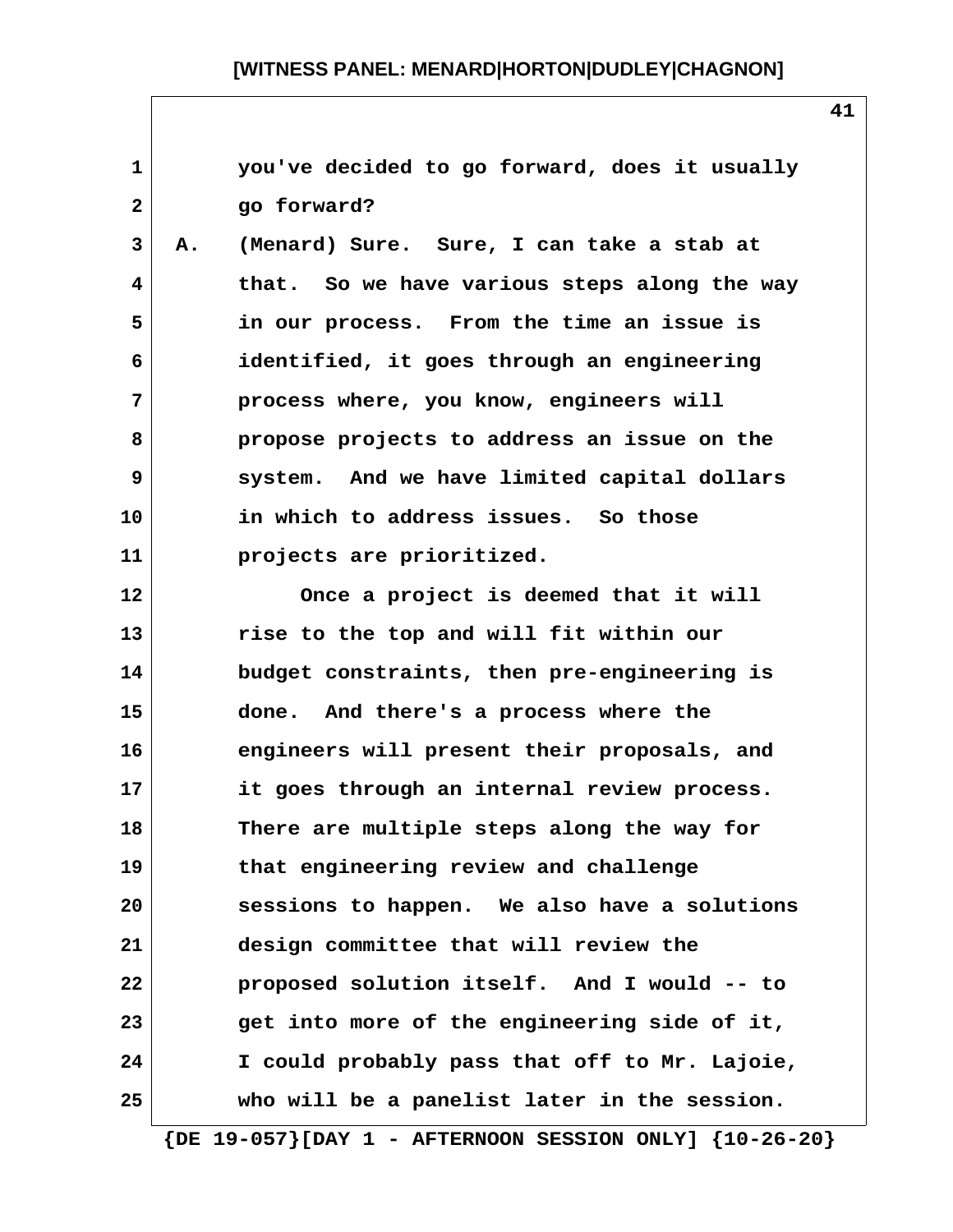**1 But I can just kind of give you an overview** 2 of the process itself.  **3 Once a project is proposed and 4 pre-engineering is done, it will be presented 5 to a committee to make sure that the solution 6 is appropriate and that the costs are 7 something we can fit into our overall 8 program. And it gets challenged along the 9 way. And if for some reason a project 10 changes from its initial, you know, estimate 11 to -- you know, as we're going from 12 pre-engineering to maybe further engineering 13 is happening and there's more costs that's 14 uncovered than initially thought, at that 15 point along the way, the project review and 16 approval committee will stop and say: Does 17 this project still make sense? 18 So there are these check-ins along the 19 way where a committee of various disciplines 20 will stop and review the projects and make 21 that determination of should we still move 22 forward or not. I will say we don't have a 23 lot of discretionary projects where we're 24 just doing work on the system. Usually the 25 project is to address an issue on the system**

 **{DE 19-057}[DAY 1 - AFTERNOON SESSION ONLY] {10-26-20}**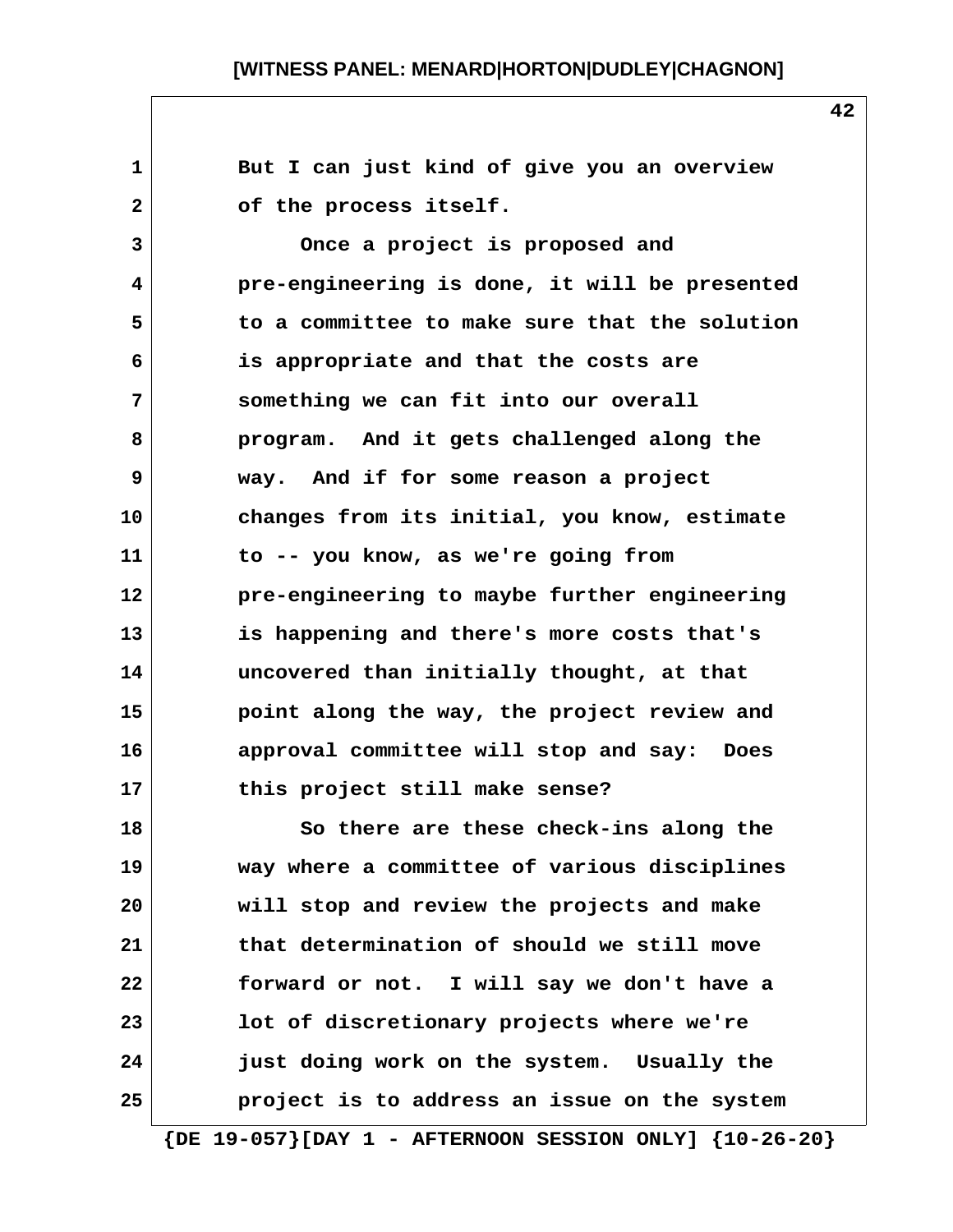**1 that needs to be done. And there are 2 alternatives that are proposed with each 3 project. And so presumably this solution 4 that was picked was the best option of all, 5 from both an engineering and technical and 6 cost perspective.**

 **7 I have been a member of these committees 8 in the past, and I will say that there are 9 some that would -- we would postpone because 10 maybe the project costs are too high and, you 11 know, we think maybe a different alternative 12 can be done. But I can't quantify how many 13 or what percentage of it happens. But, you 14 know, there would be a small percent where we 15 have seen that happen in the past. 16 Q. Okay. So I think what I heard you just say 17 is that along the way engineers reviews 18 happen to determine whether the project still 19 makes sense. But for the majority of 20 projects, they're not optional, and so very 21 few get eliminated. Maybe they get postponed 22 for another budget year. And if that's the 23 case, what are some measures that the Company 24 has in place to ensure cost control? 25 A. (Menard) So I'll speak from more of a**

 **{DE 19-057}[DAY 1 - AFTERNOON SESSION ONLY] {10-26-20}**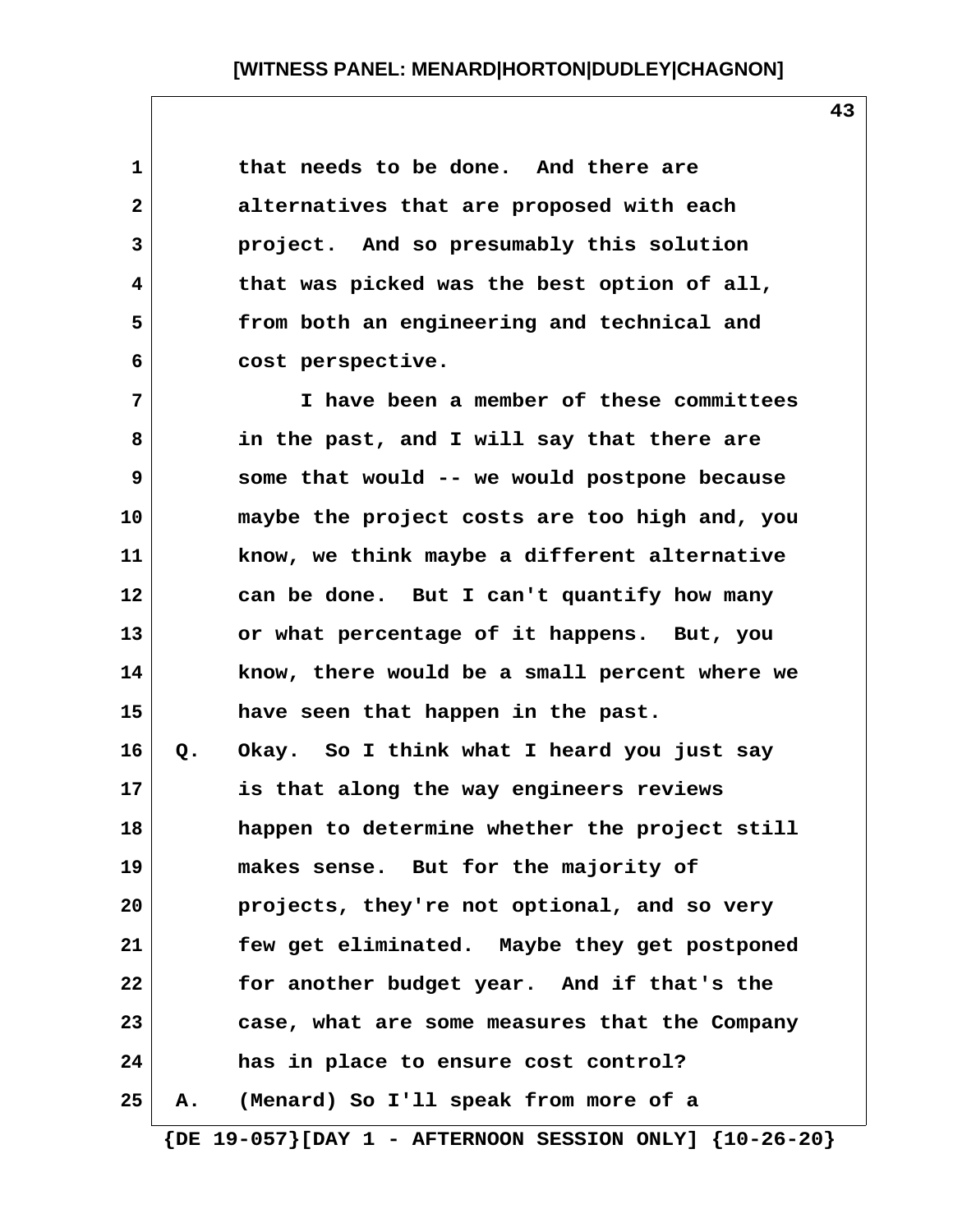**1 larger-type project. Let's say it's a 2 substation or, you know, maybe a rebuilt 3 circuit or something like that, you know, a 4 very specific project. We assign a project 5 management manager to a project. And that 6 project manager has a team of people that 7 support that project, and a team of cost 8 analysts behind that project manager. And 9 every month, project costs are reviewed 10 through a monthly project review committee. 11 And at that point we would have -- we would 12 have a chance to identify any issues that 13 come up, any risks to the project, and an 14 understanding of where we are within the 15 budget itself. We have change-order 16 processes that have to be signed off by 17 management. You know, there are various cost 18 controls that we do have in place and 19 check-in points that project managers and 20 their teams have to present projects either 21 at a work plan meeting every month, project 22 review meeting, and various things like that. 23 Q. Do you envision the change-order process 24 being one of the steps that would be included 25 in the template?**

 **{DE 19-057}[DAY 1 - AFTERNOON SESSION ONLY] {10-26-20}**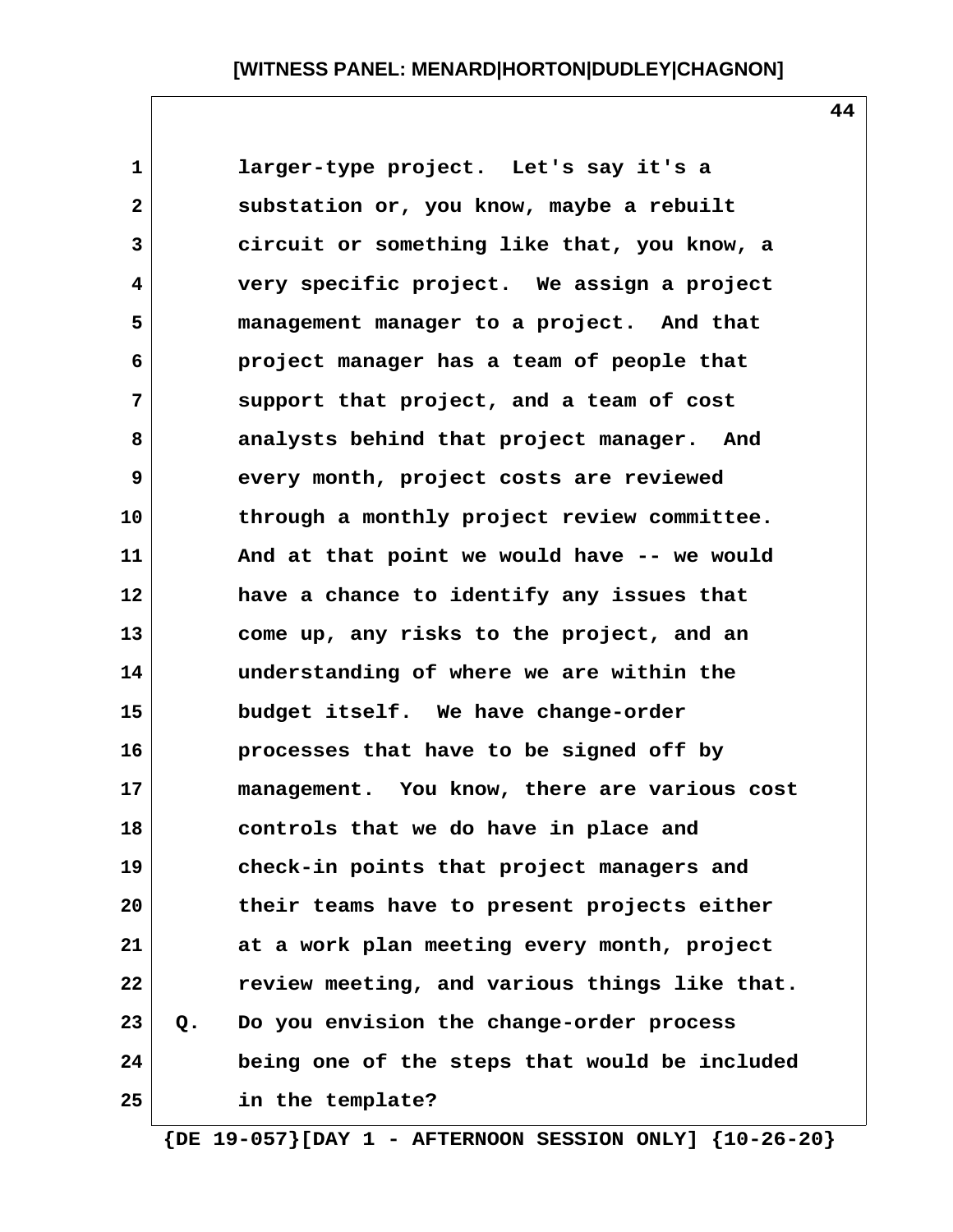| $\mathbf{1}$ | Α. | (Menard) Well, the template itself, as it     |
|--------------|----|-----------------------------------------------|
| $\mathbf{2}$ |    | stands today, is really just here is the      |
| 3            |    | initial project cost and here is the revised  |
| 4            |    | project cost, which we would call a           |
| 5            |    | "supplement." And so certainly if we do have  |
| 6            |    | a supplement, meaning there is a change from  |
| 7            |    | the initial cost, there would and should be   |
| 8            |    | change orders to back those costs, those      |
| 9            |    | increase in costs up. And in that supplement  |
| 10           |    | we would usually identify the reasons for the |
| 11           |    | cost increase. You know, typically the        |
| 12           |    | change order is if we're dealing with a       |
| 13           |    | contract that's in place. You know, there     |
| 14           |    | could have been a reason why we had this      |
| 15           |    | design and then for some reason we had to     |
| 16           |    | change it to this design. And so we would     |
| 17           |    | have to pull a change order in place to       |
| 18           |    | change the contract with that vendor or       |
| 19           |    | something. So, you know, if that were the     |
| 20           |    | case, if that were a reason why the project   |
| 21           |    | changed and there was a supplement, then,     |
| 22           |    | yes, I would assume there would be change     |
| 23           |    | orders, and certainly that would be part of   |
| 24           |    | the supporting documentation. I don't know    |
| 25           |    | that it would necessarily be part of the      |

 **{DE 19-057}[DAY 1 - AFTERNOON SESSION ONLY] {10-26-20}**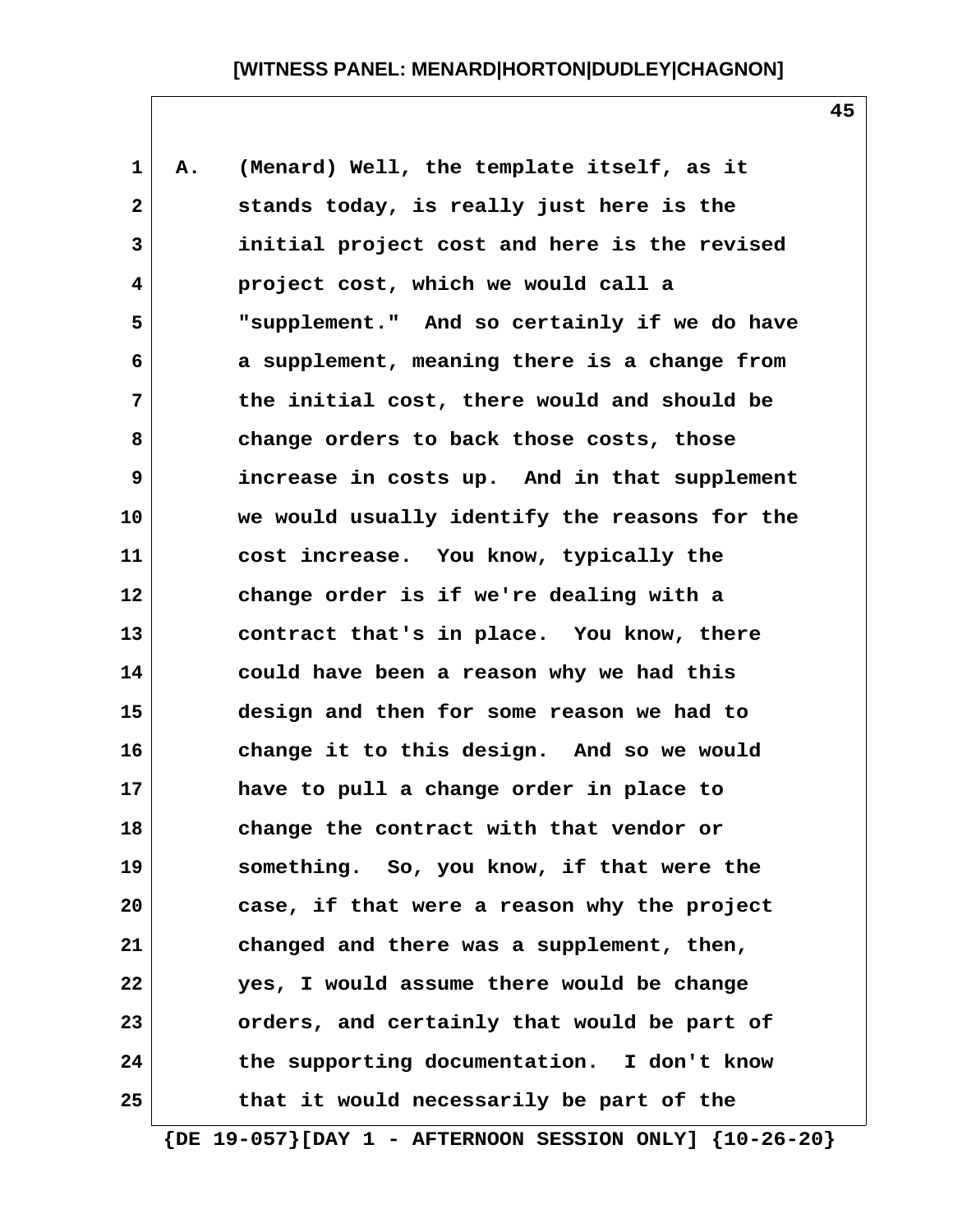$\sqrt{ }$ 

|                 |                        |                                                                 | ΞO |
|-----------------|------------------------|-----------------------------------------------------------------|----|
| $\mathbf{1}$    |                        | template, but it would be part of the                           |    |
| $\mathbf{2}$    |                        | supporting documentation behind that.                           |    |
| 3               | $Q_{\bullet}$          | That's what I meant, supporting                                 |    |
| 4               | documentation.         |                                                                 |    |
| 5               | (Menard) Yeah.<br>Α.   |                                                                 |    |
| 6               | Q.                     | It would be part of that review process,                        |    |
| 7               | though?                |                                                                 |    |
| 8               | (Menard) Yes.<br>Α.    |                                                                 |    |
| 9               | Okay.<br>Q.            |                                                                 |    |
| 10              | Α.                     | (Menard) And, you know, another thing would                     |    |
| 11              |                        | be project -- or after-action report or                         |    |
| 12              |                        | lessons learned type of thing. And so I                         |    |
| 13              |                        | would include that as part of the project                       |    |
| 14              | documentation as well. |                                                                 |    |
| 15              | $Q_{\bullet}$          | Okay. Just give me one sec to look at my                        |    |
| 16              | notes, please.         |                                                                 |    |
| 17              |                        | (Pause in proceedings)                                          |    |
| 18              |                        | COMMISSIONER BAILEY: Okay. I                                    |    |
| 19              |                        | think that's all I have. Thank you.                             |    |
| 20 <sub>o</sub> | BY CHAIRWOMAN MARTIN:  |                                                                 |    |
| 21              | Q.                     | I have a question about the template                            |    |
| 22              |                        | development as it relates to the business                       |    |
| 23              |                        | process audit. It looks -- well, I heard                        |    |
| 24              |                        | testimony before that the hope is to have a                     |    |
| 25              |                        | consultant inform the template development                      |    |
|                 |                        | $\{DE 19-057\}$ [DAY 1 - AFTERNOON SESSION ONLY] $\{10-26-20\}$ |    |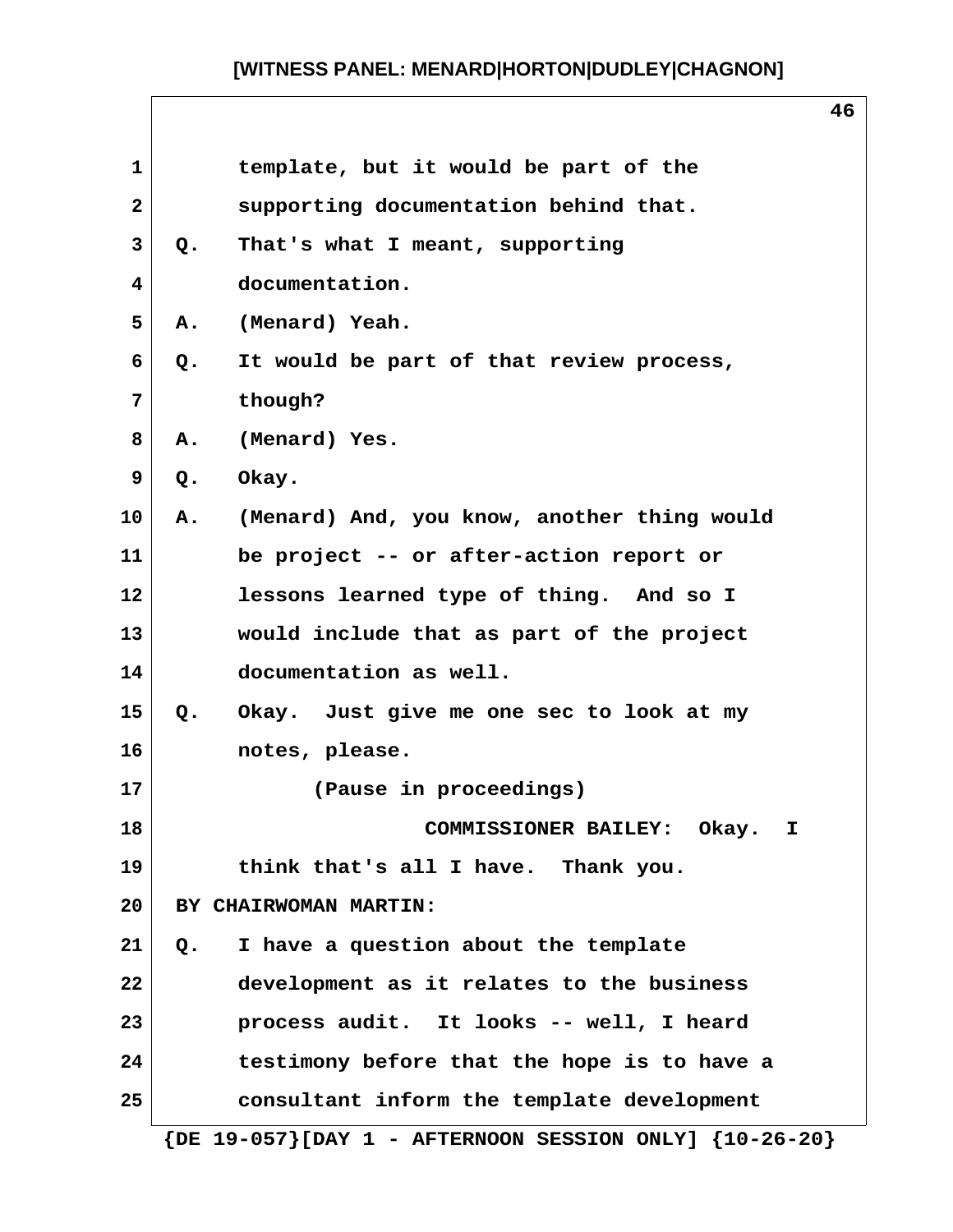| $\mathbf 1$  |    | process. But it also appears to be the plan    |
|--------------|----|------------------------------------------------|
| $\mathbf{2}$ |    | that it will be -- the template will be filed  |
| 3            |    | prior to May -- or developed prior to May of   |
| 4            |    | 2021.                                          |
| 5            |    | Will you develop a template, to the            |
| 6            |    | extent you don't yet have a consultant on the  |
| 7            |    | audit, and then revise it based upon the       |
| 8            |    | consultant's input? Or is it possible there    |
| 9            |    | may not be a template in place for May 2021?   |
| 10           | Α. | (Horton) I can start and then others can       |
| 11           |    | chime in. And Ms. Menard I think touched on    |
| 12           |    | this.                                          |
| 13           |    | But just to clarify, we have already           |
| 14           |    | begun to work with Staff around what that      |
| 15           |    | template will include. We worked together on   |
| 16           |    | the template for the filing for the 2019       |
| 17           |    | step, the capital associated with that. And    |
| 18           |    | we had discussed as well continuing to work    |
| 19           |    | on that, you know, together and                |
| 20           |    | collaboratively for the May 2021 filing,       |
| 21           |    | associated with 2020 additions. So we see it   |
| 22           |    | as an iterative process, at first between us   |
| 23           |    | and Staff and the OCA, and then as we get      |
| 24           |    | input from the business process audit.<br>- To |
| 25           |    | the extent there are other recommendations     |
|              |    |                                                |

 **{DE 19-057}[DAY 1 - AFTERNOON SESSION ONLY] {10-26-20}**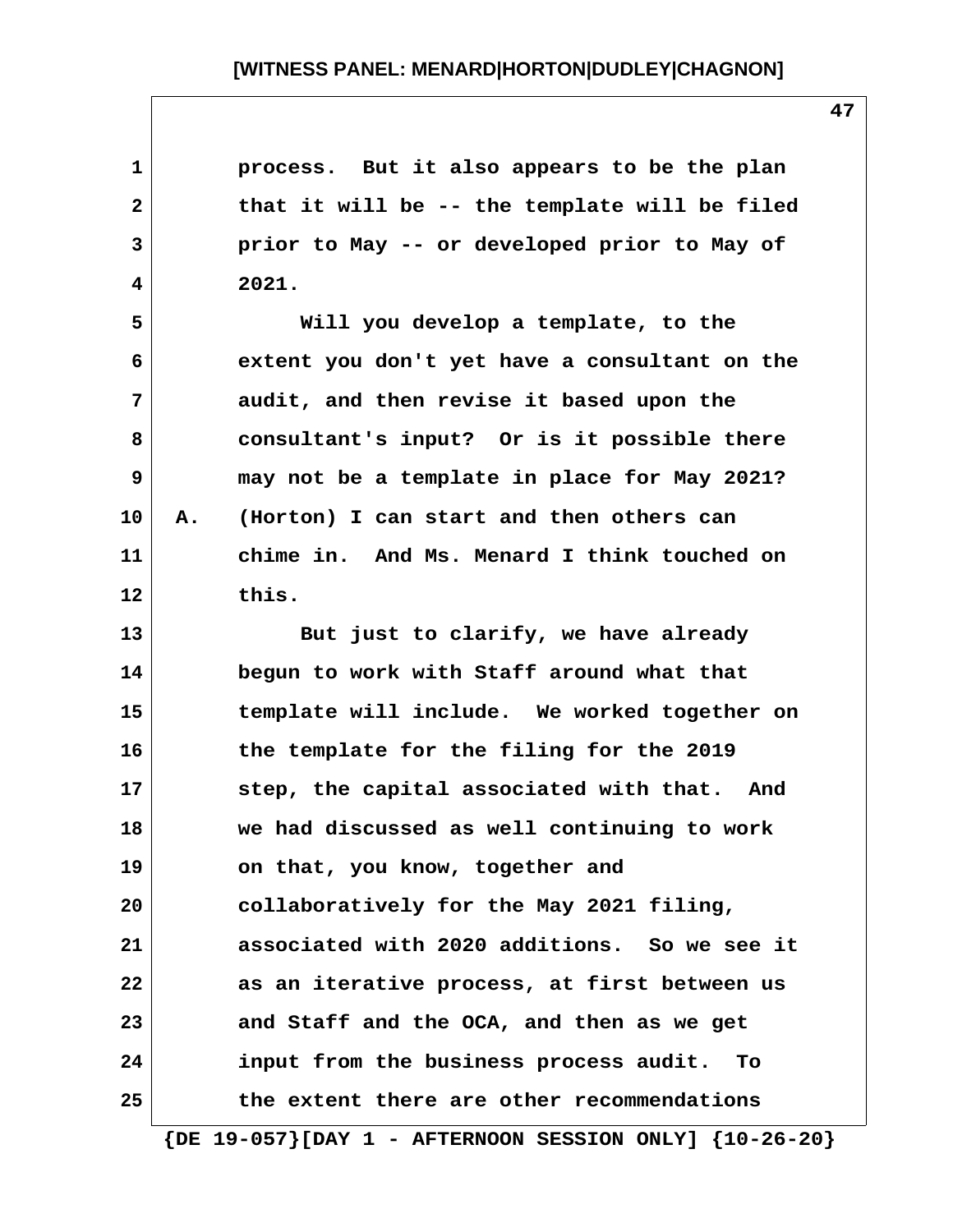| $\mathbf 1$    | that are appropriate to incorporate, we would                    |
|----------------|------------------------------------------------------------------|
| $\mathbf{2}$   | do that. But the timing would be that, you                       |
| 3              | know, we may have made changes to the                            |
| 4              | template that we're using now for the May                        |
| 5              | 2021 filing and then again for the May 2022                      |
| 6              | filing.                                                          |
| $\overline{7}$ | Is that Staff's understanding as well?<br>Q.                     |
| 8              | (Dudley) Yes. And I would agree with what<br>Α.                  |
| 9              | Mr. Horton just said.                                            |
| 10             | Of course, we don't have an opportunity,                         |
| 11             | Madam Chair, to discuss with consultants how                     |
| 12             | this would look or what it would be because                      |
| 13             | we haven't issued an RFP yet. We hope to do                      |
| 14             | that after the Commission issues its order.                      |
| 15             | But part of one of the things that we                            |
| 16             | anticipate early on is that once the                             |
| 17             | consultant is hired and begins work, that we                     |
| 18             | may have some pretty good recommendations in                     |
| 19             | time for the May deadline. At least that's                       |
| 20             | one of our expectations.                                         |
| 21             | Q. Okay. And that report from the consultant                     |
| 22             | will be filed with the Commission?                               |
| 23             | A. (Dudley) My understanding is, yes, it will                    |
| 24             | be.                                                              |
| 25             | Okay. Thank you. I don't have any other<br>Q.                    |
|                | $\{DE\ 19-057\}$ [DAY 1 - AFTERNOON SESSION ONLY] $\{10-26-20\}$ |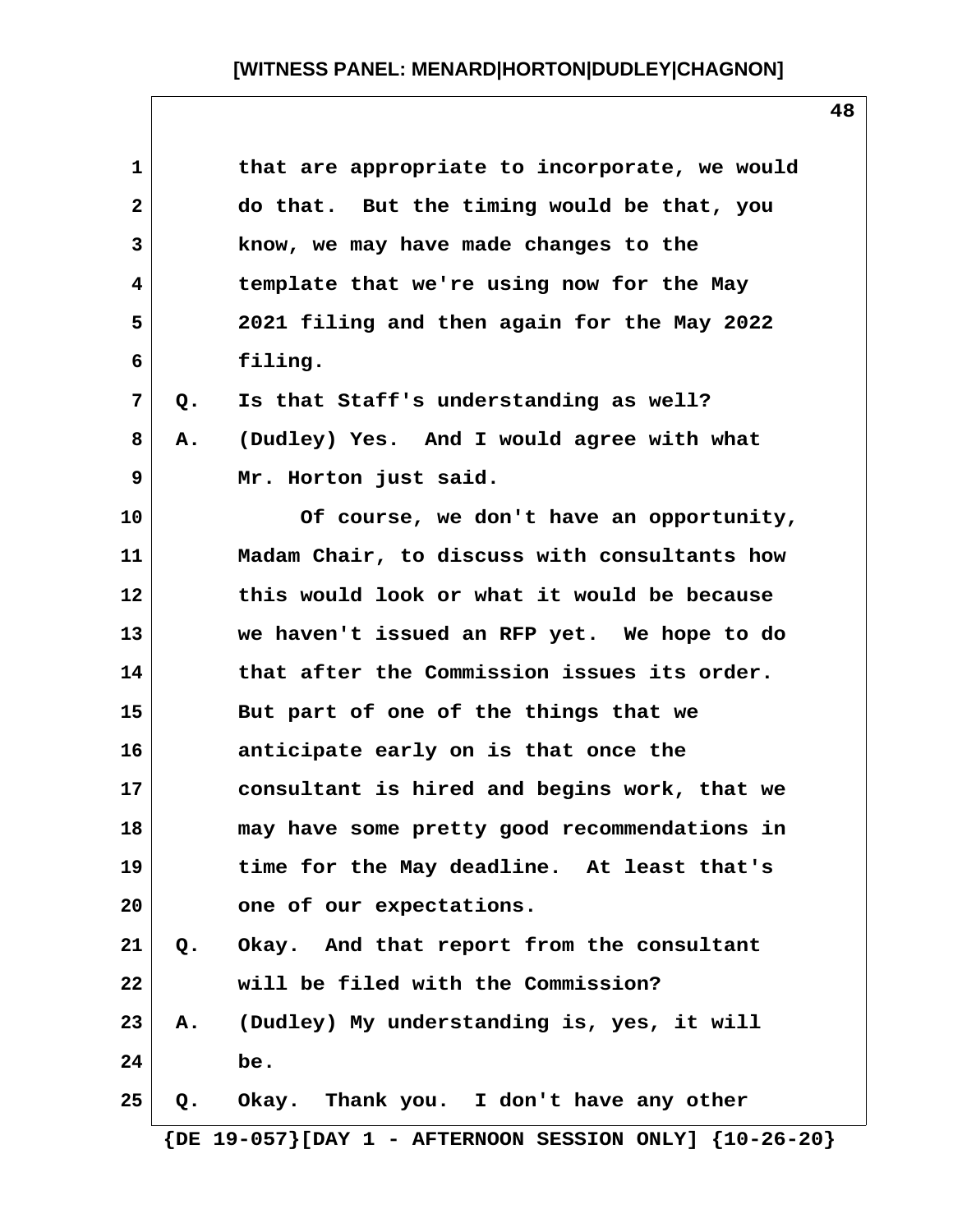**49 1 questions. 2 CHAIRWOMAN MARTIN: Mr. 3 Fossum, Ms. Amidon, any follow-up -- I'm 4 sorry -- Mr. Mueller? 5 MR. FOSSUM: I do not have any 6 at this time, no. 7 MR. MUELLER: Nor do -- no 8 follow-up. 9 CHAIRWOMAN MARTIN: Okay. 10 Thank you, everyone. So I think that 11 concludes what we were planning to cover for 12 today; is that right? 13 [No verbal response] 14 CHAIRWOMAN MARTIN: All right. 15 Is there anything we need to cover before we 16 close for the day? 17 [No verbal response] 18 CHAIRWOMAN MARTIN: Okay. I'm 19 not seeing anyone. All right. Then thank 20 you, everyone. We managed to get through 21 today without many problems at all. I'm very 22 grateful for that. We will continue this 23 hearing tomorrow, October 27th, at 10:00 a.m. 24 COMMISSIONER BAILEY: Thanks, 25 everyone.**

 **{DE 19-057}[DAY 1 - AFTERNOON SESSION ONLY] {10-26-20}**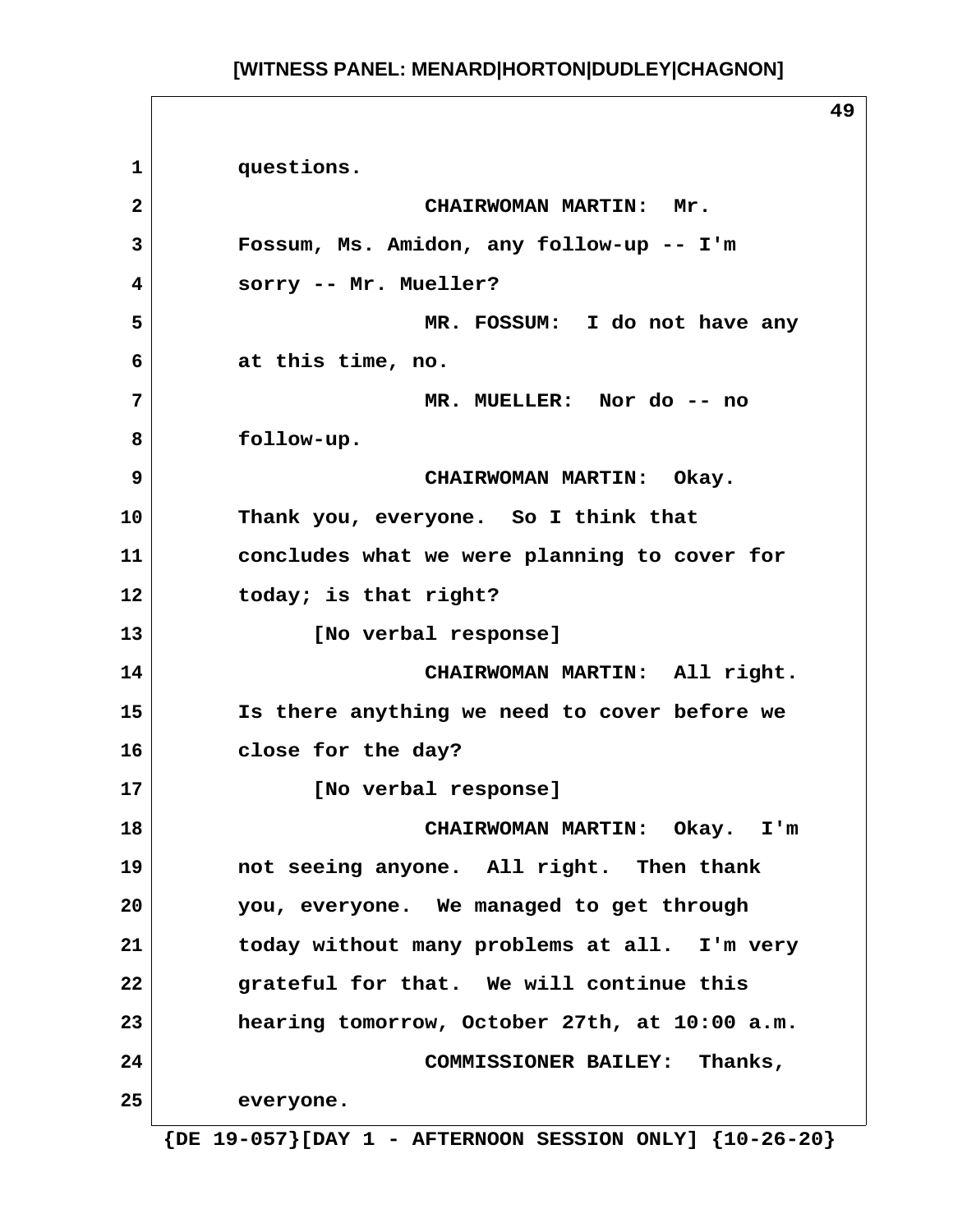$\sqrt{ }$ 

|                         |                                       | 50                   |
|-------------------------|---------------------------------------|----------------------|
| $\mathbf 1$             | (Whereupon the Afternoon Session of   |                      |
| $\mathbf{2}$            | Day 1 of the hearing was adjourned at |                      |
| $\mathbf{3}$            | 2:42 p.m.                             |                      |
| $\overline{\mathbf{4}}$ |                                       |                      |
| 5                       |                                       |                      |
| 6                       |                                       |                      |
| $\overline{7}$          |                                       |                      |
| 8                       |                                       |                      |
| $\boldsymbol{9}$        |                                       |                      |
| ${\bf 10}$              |                                       |                      |
| 11                      |                                       |                      |
| 12                      |                                       |                      |
| 13                      |                                       |                      |
| 14                      |                                       |                      |
| 15                      |                                       |                      |
| 16                      |                                       |                      |
| ${\bf 17}$              |                                       |                      |
| 18                      |                                       |                      |
| 19                      |                                       |                      |
| 20                      |                                       |                      |
| 21                      |                                       |                      |
| 22                      |                                       |                      |
| 23                      |                                       |                      |
| 24                      |                                       |                      |
| 25                      | $\sim$                                | $\sim$ $\sim$ $\sim$ |

 **{DE 19-057}[DAY 1 - AFTERNOON SESSION ONLY] {10-26-20}**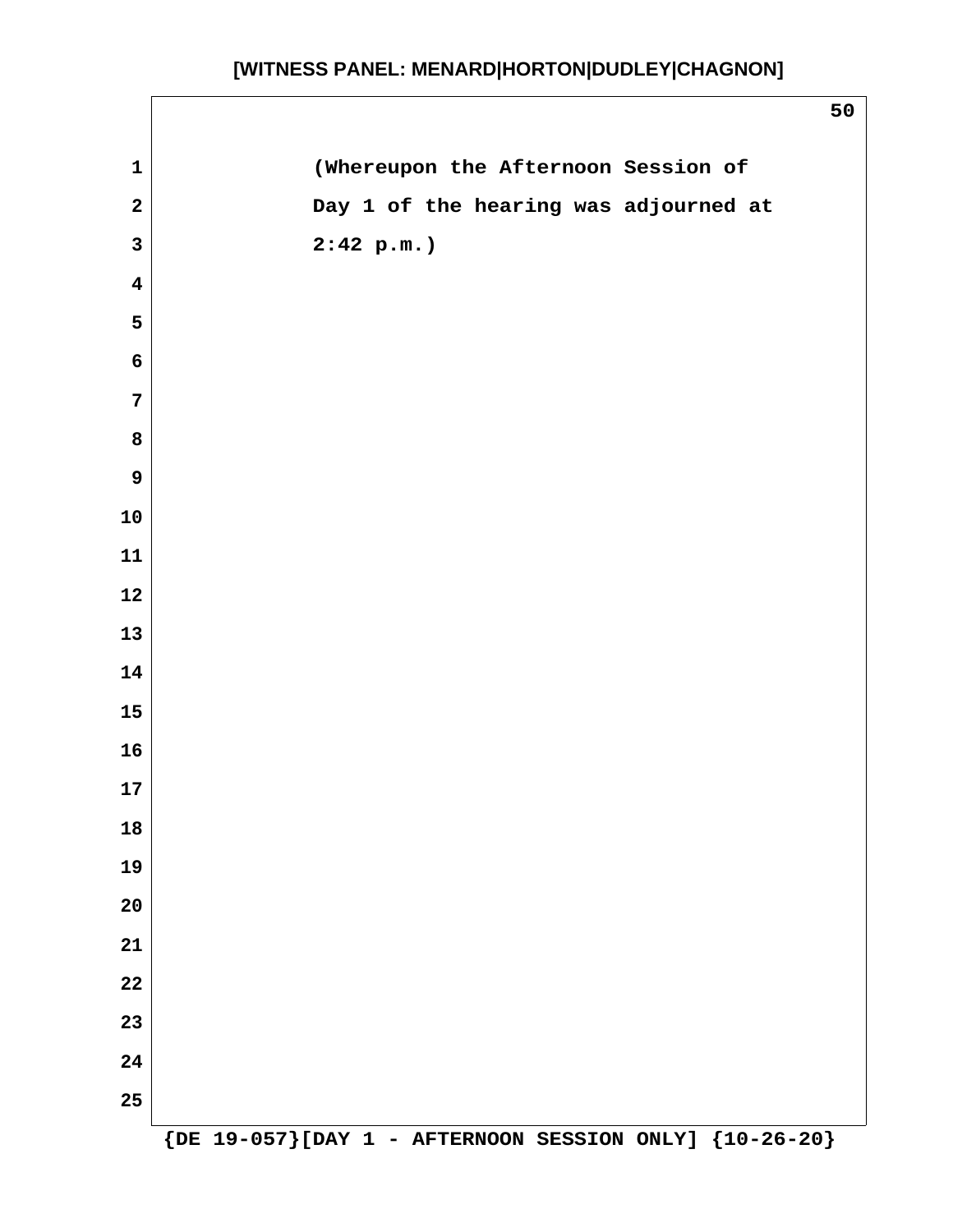|                   |                                                                                                                          | 51 |
|-------------------|--------------------------------------------------------------------------------------------------------------------------|----|
| 1                 | CERTIFICATE                                                                                                              |    |
| $\mathbf{2}$      |                                                                                                                          |    |
| 3                 |                                                                                                                          |    |
| 4                 | I, Susan J. Robidas, a Licensed<br>Shorthand Court Reporter and Notary Public                                            |    |
| 5.                | of the State of New Hampshire, do hereby<br>certify that the foregoing is a true and                                     |    |
| 6                 | accurate transcript of my stenographic<br>notes of these proceedings taken at the                                        |    |
| 7                 | place and on the date hereinbefore set<br>forth, to the best of my skill and ability                                     |    |
| 8                 | under the conditions present at the time.                                                                                |    |
| 9                 | I further certify that I am neither<br>attorney or counsel for, nor related to or                                        |    |
| 10                | employed by any of the parties to the<br>action; and further, that I am not a<br>relative or employee of any attorney or |    |
| 11                | counsel employed in this case, nor am I<br>financially interested in this action.                                        |    |
| $12 \overline{ }$ |                                                                                                                          |    |
| 13                | The foregoing certification of this<br>transcript does not apply to any                                                  |    |
| 14                | reproduction of the same by any means<br>unless under the direct control and/or<br>direction of the certifying reporter. |    |
| 15                |                                                                                                                          |    |
| 16                |                                                                                                                          |    |
| 17                |                                                                                                                          |    |
| 18                |                                                                                                                          |    |
| 19                |                                                                                                                          |    |
| 20                | Susan J. Robidas, LCR/RPR<br>Licensed Shorthand Court Reporter                                                           |    |
| 21                | Registered Professional Reporter<br>N.H. LCR No. 44 (RSA 310-A:173)                                                      |    |
| 22                |                                                                                                                          |    |
| 23                |                                                                                                                          |    |
| 24                |                                                                                                                          |    |
| 25                |                                                                                                                          |    |
|                   | $\{DE\ 19-057\}$ [DAY 1 - AFTERNOON SESSION ONLY] $\{10-26-20\}$                                                         |    |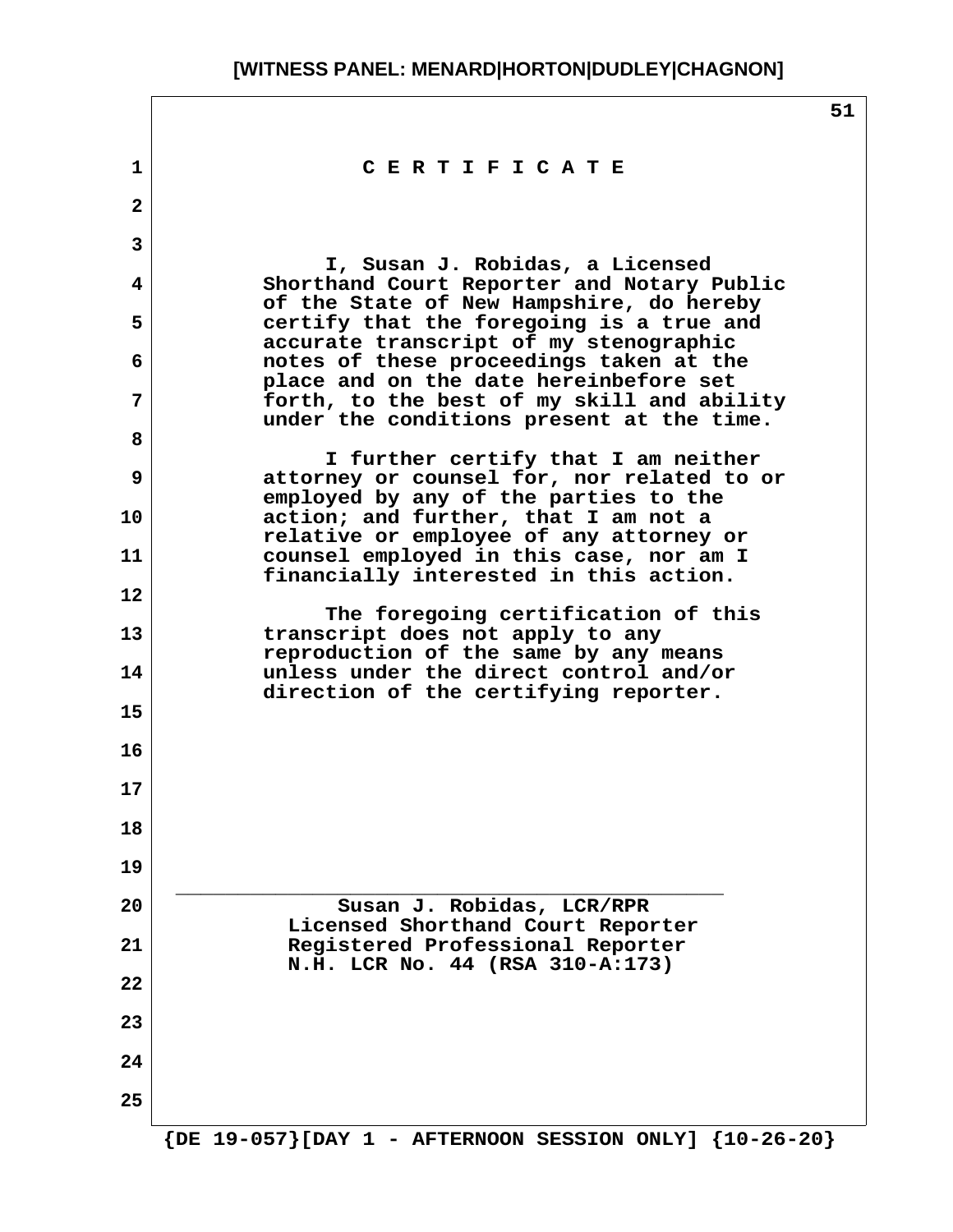#### **DAY 1 AFTERNOON SESSION ONLY October 26, 2020**

|                                     | 46:11                            | answered $(1)$                     | away(1)                   | 8, 13, 16, 19, 22; 6: 1, 4, 7,         |
|-------------------------------------|----------------------------------|------------------------------------|---------------------------|----------------------------------------|
|                                     | afternoon (7)                    | 33:8                               | 20:17                     | 10,11,15,19;7:5,23;                    |
| L                                   | 5:4,18;8:25;9:4;                 | anticipate (1)                     |                           | 8:14;22:16,20,23;                      |
|                                     | 19:2,3;50:1                      | 48:16                              | B                         | 23:22                                  |
| [No $(3)$<br>24:5;49:13,17          | again (5)                        | apart $(1)$                        |                           | business $(13)$                        |
|                                     | 8:18;14:2;20:15;                 | 13:22                              | back $(16)$               | 13:24;14:15;28:5,                      |
| $\mathbf A$                         | 35:23;48:5                       | appears $(1)$                      | 4:20;9:25;10:4,12;        | 10,20;32:13,13,22;                     |
|                                     | against $(3)$                    | 47:1                               | 11:5,8,11,13;12:9,11;     | 34:3,8;35:20;46:22;                    |
| able $(4)$                          | 38:11,12,13                      | appropriate (5)                    | 16:13;23:1;30:9,17;       | 47:24                                  |
| 13:5;14:10;25:21;                   | agencies $(1)$                   | 7:3;8:18;9:24;                     | 37:6;45:8                 |                                        |
| 36:11                               | 23:20                            | 42:6;48:1                          | background (2)            | $\mathbf C$                            |
| accommodate (1)                     | $a$ genda $(1)$                  | approval $(1)$                     | 4:8,10                    |                                        |
| 13:6                                | 32:25                            | 42:16                              | Bailey (10)               | calculations (1)                       |
| accommodated (1)                    | ago(1)                           | approve $(2)$                      | 20:2,4;22:3,17;           | 30:4                                   |
| 13:12                               | 16:23                            | 12:3,15                            | 33:23,24;34:2,7;          | call(1)                                |
| account(1)                          | agree $(4)$                      | approved (1)<br>17:4               | 46:18;49:24               | 45:4                                   |
| 17:18                               | 12:13;37:14;39:22;<br>48:8       |                                    | based $(4)$               | can (18)                               |
| accounting(1)                       | agreed $(3)$                     | April $(1)$<br>23:1                | 17:13;28:16;40:8;<br>47:7 | 13:21;16:8;21:16;<br>24:24;25:5;26:24; |
| 13:12                               | 14:15;17:24;21:14                | area(1)                            | basically (1)             | 29:17;36:19;37:9,22;                   |
| accurately (2)                      | agreed-upon (1)                  | 4:1                                | 6:23                      | 38:1,2;41:3;42:1,7;                    |
| 27:2,14                             | 17:21                            | around (2)                         | basis $(2)$               | 43:12;47:10,10                         |
| act(1)                              | agreement (17)                   | 32:7;47:14                         | 7:15;15:23                | capable $(1)$                          |
| 28:13<br>active(1)                  | 6:13,17,20;12:2;                 | Arrearage (1)                      | Bates $(1)$               | 15:6                                   |
| 14:9                                | 15:6, 10; 17:1, 4, 22;           | 13:14                              | 26:24                     | capacity (1)                           |
| acts (1)                            | 19:14;27:18,24;                  | article <sub>(1)</sub>             | begin $(1)$               | 30:4                                   |
| 35:20                               | 28:25;31:23;32:2;                | 23:13                              | 13:17                     | capital (33)                           |
| actually(2)                         | 33:4,15                          | Articles (1)                       | begins $(1)$              | 4:2,16,18;6:18,21,                     |
| 14:16;20:17                         | ahead $(1)$                      | 28:3                               | 48:17                     | 21;8:10,12,14,19;                      |
| add(2)                              | 24:24                            | aspects $(2)$                      | begun $(1)$               | 9:24;11:10;14:22,23;                   |
| 21:21;39:21                         | align $(1)$                      | 21:16;25:19                        | 47:14                     | 17:21,24;18:3,8,12;                    |
| addition (2)                        | 7:2                              | assessment (4)                     | behind $(2)$              | 19:5, 12; 20:6, 8, 16, 24,             |
| 15:16;38:19                         | allow $(1)$                      | 8:12;9:23;11:9;                    | 44:8;46:2                 | 24;21:17,24;30:13;                     |
| additional (8)                      | 13:9                             | 13:10                              | Bench (1)                 | 34:14;35:9;41:9;                       |
| 14:21;20:22;22:18;                  | allowed (4)<br>16:19;17:8;20:16; | assign(1)<br>44:4                  | 28:3<br>best $(7)$        | 47:17<br>case $(16)$                   |
| 23:19;24:11,16;32:6;                | 21:6                             | assignment (1)                     | 10:13,19,20;17:13;        | 4:22;10:23;16:22;                      |
| 33:11                               | along $(8)$                      | 9:9                                | 20:19;32:15;43:4          | 17:3,7;30:9,11;35:2,                   |
| additions (1)                       | 37:11,12;41:4,18;                | associated (4)                     | better $(5)$              | 18,20;36:22,24;                        |
| 47:21                               | 42:8,15,18;43:17                 | 23:6;30:5;47:17,21                 | 13:12;25:24;29:20;        | 37:10;38:6;43:23;                      |
| address $(4)$<br>34:5;41:8,10;42:25 | alternative $(1)$                | assume $(2)$                       | 30:1;38:5                 | 45:20                                  |
| addressed (1)                       | 43:11                            | 12:1;45:22                         | beyond $(1)$              | cases $(4)$                            |
| 22:17                               | alternatives (1)                 | Attachment (1)                     | 33:14                     | 32:18;34:25;37:3,8                     |
| adjourned (1)                       | 43:2                             | 28:25                              | bigger $(2)$              | cautioned (1)                          |
| 50:2                                | although $(3)$                   | attachments (6)                    | 13:2;14:25                | 24:18                                  |
| adjustment (2)                      | 24:2;35:11,22                    | 4:21;5:10;9:17;                    | bit $(2)$                 | certain(1)                             |
| 35:1;40:4                           | Amidon (6)                       | 11:2;30:18;31:6                    | 20:17;29:9                | 15:11                                  |
| adjustments (4)                     | 18:20,22;19:1,23;                | attention (2)                      | <b>Boston</b> (1)         | certainly(5)                           |
| 32:17;33:1,7,13                     | 24:8;49:3                        | 9:14;10:24                         | 4:12                      | 20:15;37:17;38:15;                     |
| $\text{adopt}(6)$                   | $\mathbf{among}\left(1\right)$   | $\left  \right $ attorneys (1)     | both $(4)$                | 45:5,23                                |
| 5:6,20;6:8;31:2,18;                 | 23:10                            | 37:1                               | 12:21;20:7;39:19;         | cetera $(1)$                           |
| 36:5                                | amounts (2)                      | attributes <sub>(1)</sub><br>34:10 | 43:5                      | 34:16                                  |
| advanced (1)                        | 26:20,22                         | audit $(11)$                       | brief (2)<br>18:24;38:20  | Chagnon (12)<br>18:23;19:2,3,6,10,     |
| 13:10                               | analyses $(1)$<br>38:11          | 14:16;28:6,11;                     | briefly $(3)$             | 17,21;20:5;21:20,22;                   |
| <b>Advisors (1)</b>                 | analysis (3)                     | 32:8,22;34:4,9,12;                 | 4:7;28:8;32:4             | 38:6,16                                |
| 4:1                                 | 16:1,15;35:23                    | 46:23;47:7,24                      | budget (7)                | Chair $(1)$                            |
| <b>Advocate (1)</b>                 | analyst (1)                      | authorization (2)                  | 26:19;40:21,22,23;        | 48:11                                  |
| 9:10                                | 25:11                            | 35:19;39:8                         | 41:14;43:22;44:15         | <b>CHAIRWOMAN (22)</b>                 |
| affect $(1)$                        | analysts (1)                     | authorized (3)                     | budgeting $(1)$           | 8:22;18:16,19;                         |
| 15:18                               | 44:8                             | 7:7,9;8:9                          | 34:14                     | 19:25;22:5;23:25;                      |
| affirm $(2)$<br>27:1,13             | annually $(3)$                   | aware $(3)$                        | Bulkley $(25)$            | 24:8,13,22;25:1,20,                    |
| after-action (1)                    | 34:24;35:9;36:6                  | 12:2;35:11;37:11                   | 4:6,10,20,24;5:2,5,       | 25;29:4,16,23,25;                      |

**after-action (1)**

**Min-U-Script® SUSAN J. ROBIDAS, N.H. LCR (603) 540-2083 shortrptr@comcast.net** **(1) [No - CHAIRWOMAN**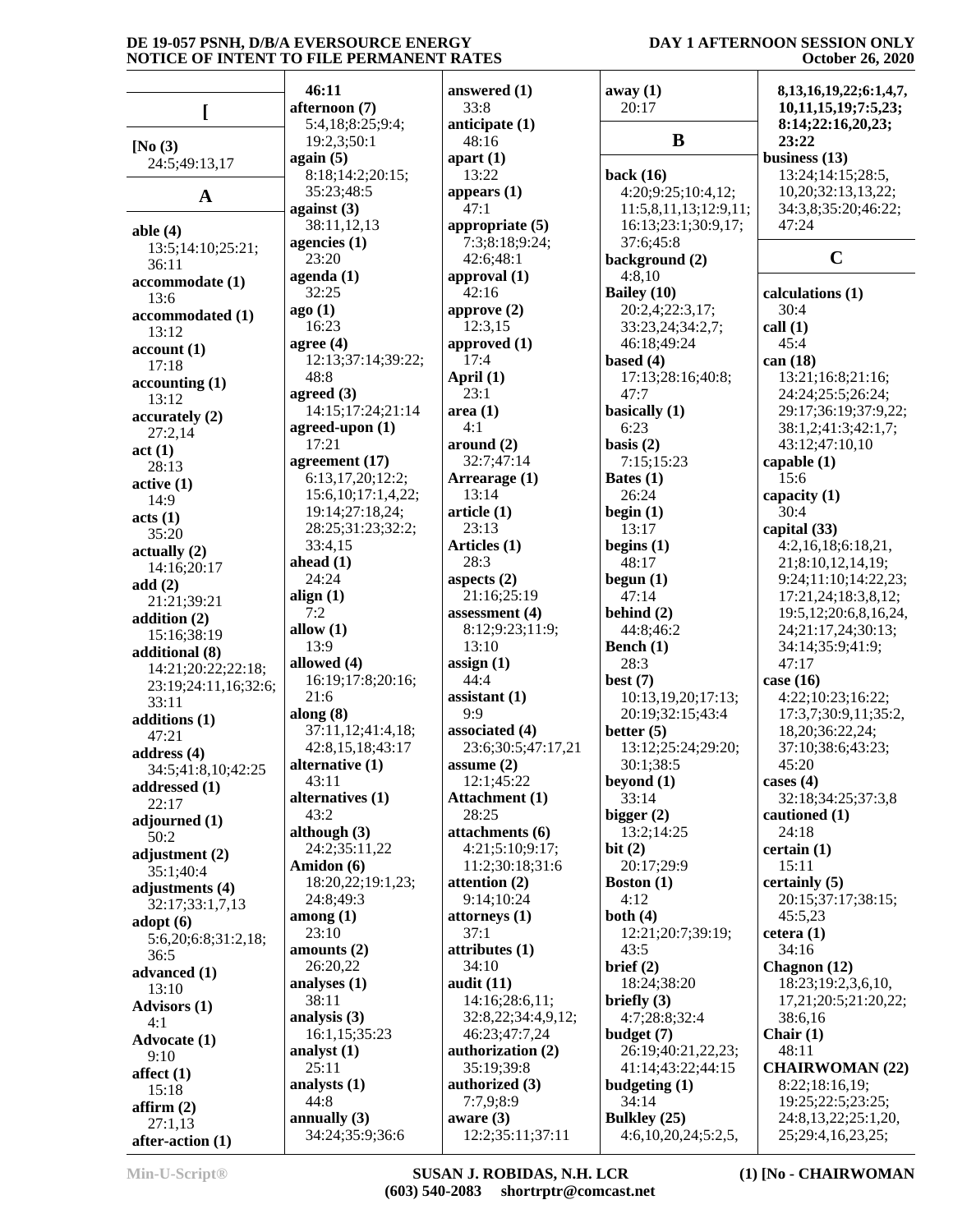33:21;46:20;49:2,9, 14,18 **challenge (1)** 41:19 **challenged (1)** 42:8 **chance (1)** 44:12 **change (9)** 14:22;16:4;45:6,8, 12,16,17,18,22 **changed (3)** 15:17;38:22;45:21 **change-order (2)** 44:15,23 **changes (2)** 42:10;48:3 **charge (1)** 14:11 **Chattopadhay (1)** 20:13 **Chattopadhyay (30)** 9:4,8,9,13,17,22; 10:2,9,13,17;11:6,12, 19,22;12:1,6,17,23; 13:16,20;14:2;15:4, 15,21;16:12;17:6,20; 18:5;20:5,14 **checkcheck (1)** 15:7 **check-in (1)** 44:19 **check-ins (1)** 42:18 **chime (1)** 47:11 **circuit (1)** 44:3 **clarification (1)** 27:1 **clarify (2)** 30:8;47:13 **clear (1)** 29:21 **close (1)** 49:16 **closer (1)** 20:19 **co-counsel (1)** 24:9 **collaboratively (1)** 47:20 **comfortable (3)** 13:1;21:13,17 **commenced (1)** 30:10 **comment (1)** 16:24 **Commission (18)** 4:5;6:14;9:11,20; 10:11;11:5;12:3,12, 15;17:5,8,17;25:11, 14;30:15;37:9;48:14,

 22 **Commissioner (10)** 20:2,4;22:3,17; 33:23,24;34:2,7; 46:18;49:24 **COMMISSIONERS (2)** 20:3;34:1 **committee (5)** 41:21;42:5,16,19; 44:10 **committees (1)** 43:7 **companies (6)** 7:4;21:11,11,13; 23:7,14 **Company (14)** 13:7,23;14:6,15; 15:13;17:16;20:10, 18;30:13;34:22,24; 36:2;40:3;43:23 **Company's (7)** 4:22;5:10;18:2,11; 31:6;34:14,19 **compares (1)** 17:1 **compile (1)** 40:6 **completed (2)** 36:16,19 **compromise (1)** 21:25 **conceptual (1)** 40:22 **concerned (1)** 23:15 **concerns (2)** 23:2;34:6 **conclude (1)** 15:1 **concludes (2)** 29:2;49:11 **conclusions (1)** 19:11 **conditions (1)** 15:16 **conducted (2)** 14:17;35:13 **confidential (2)** 26:13;31:9 **confirm (1)** 16:8 **connectivity (4)** 13:24;16:10;22:9; 26:4 **consensus (1)** 32:15 **consider (1)** 13:21 **consideration (3)** 8:4;23:12;31:24 **considered (1)** 23:18 **consistent (3)**

 7:18;16:18;19:18 **constraints (1)** 41:14 **consultant (5)** 28:20;46:25;47:6; 48:17,21 **consultants (1)** 48:11 **consultant's (1)** 47:8 **consultation (1)** 14:9 **consulting (1)** 4:14 **Consumer (1)**  $Q \cdot Q$ **context (4)** 7:23;8:5,6;21:22 **continue (3)** 32:22;40:14;49:22 **continuing (1)** 47:18 **contract (2)** 45:13,18 **control (1)** 43:24 **controls (1)** 44:18 **corrected (1)** 26:22 **corrections (7)** 5:3,17;6:5;26:16; 27:10;30:24;31:15 **cost (16)** 4:2,16,18;6:20; 14:20;20:9,24;38:13; 43:6,24;44:7,17;45:3, 4,7,11 **costs (9)** 30:6;39:10,10; 42:6,13;43:10;44:9; 45:8,9 **couple (3)** 6:24;18:22;22:23 **course (1)** 48:10 **Court (6)** 10:16;13:19;14:1; 16:11;22:10;24:19 **cover (2)** 49:11,15 **coverage (2)** 23:11,16 **covered (3)** 23:6,7,14 **COVID-19 (3)** 16:5,19;17:14 **credit (1)** 23:20 **current (1)** 32:18 **currently (2)** 16:8,14

**customer (1)** 14:11 **customers (1)** 20:12 **D** 3 **data (2)** 7:13,17 **dated (2)** 9:18;11:3 **day (2)** 49:16;50:2 **days (1)** 40:9 **DE (2)** 16:24;17:7 **deadline (1)** 48:19 **dealing (1)** 45:12 **debt (11)** 14:20,21;18:1; 20:9,11,22;21:3,3; 22:18;23:16,19 **December (9)** 9:18,21;10:1,4,12; 12:11,21;15:17; 26:21 **decide (1)** 40:20 **decided (1)** 41:1 **decoupling (1)** 17:16 **deemed (2)** 36:2;41:12 **defined (1)** 39:25 **degree (1)** 15:11 **Demmer (1)** 38:7 **demonstrate (1)** 32:15 **demonstrates (1)** 7:11 **deployment (1)** 13:11 **describe (1)** 28:8 **described (1)** 15:9 **description (1)** 38:20 **descriptions (1)** 39:1 **design (5)** 14:5;28:22;41:21; 45:15,16 **detail (3)** 28:17;32:6;33:12 **detailed (1)**

#### **DAY 1 AFTERNOON SESSION ONLY October 26, 2020**

 39:9 **determination (4)** 36:11;37:3,12; 42:21 **determine (3)** 36:20;38:4;43:18 **determining (1)** 18:2 **develop (1)** 47:5 **developed (1)** 47:3 **developing (1)** 32:21 **development (5)** 27:17;28:22;32:7; 46:22,25 **device (1)** 25:22 **difference (1)** 40:21 **different (4)** 21:13;30:12;38:10; 43:11 **direct (13)** 8:16,21;9:2,19; 10:6;18:18,20,25; 25:3;26:20;29:3,7,10 **directed (1)** 33:7 **directing (1)** 32:11 **direction (5)** 5:1,15;6:3;30:22;  $31 \cdot 12$ **disciplines (1)** 42:19 **discounted (1)** 21:16 **discover (1)** 40:11 **discretionary (1)** 42:23 **discuss (1)** 48:11 **discussed (2)** 17:11;47:18 **discussion (2)** 33:3;38:3 **discussions (3)** 6:12;19:8;31:22 **distribution (1)** 30:6 **Division (1)** 25:12 **Docket (1)** 16:24 **document (2)** 9:16;11:1 **documentation (15)** 28:13,16,17;34:15; 35:3,15,16,17;39:9; 40:2,8;45:24;46:2,4,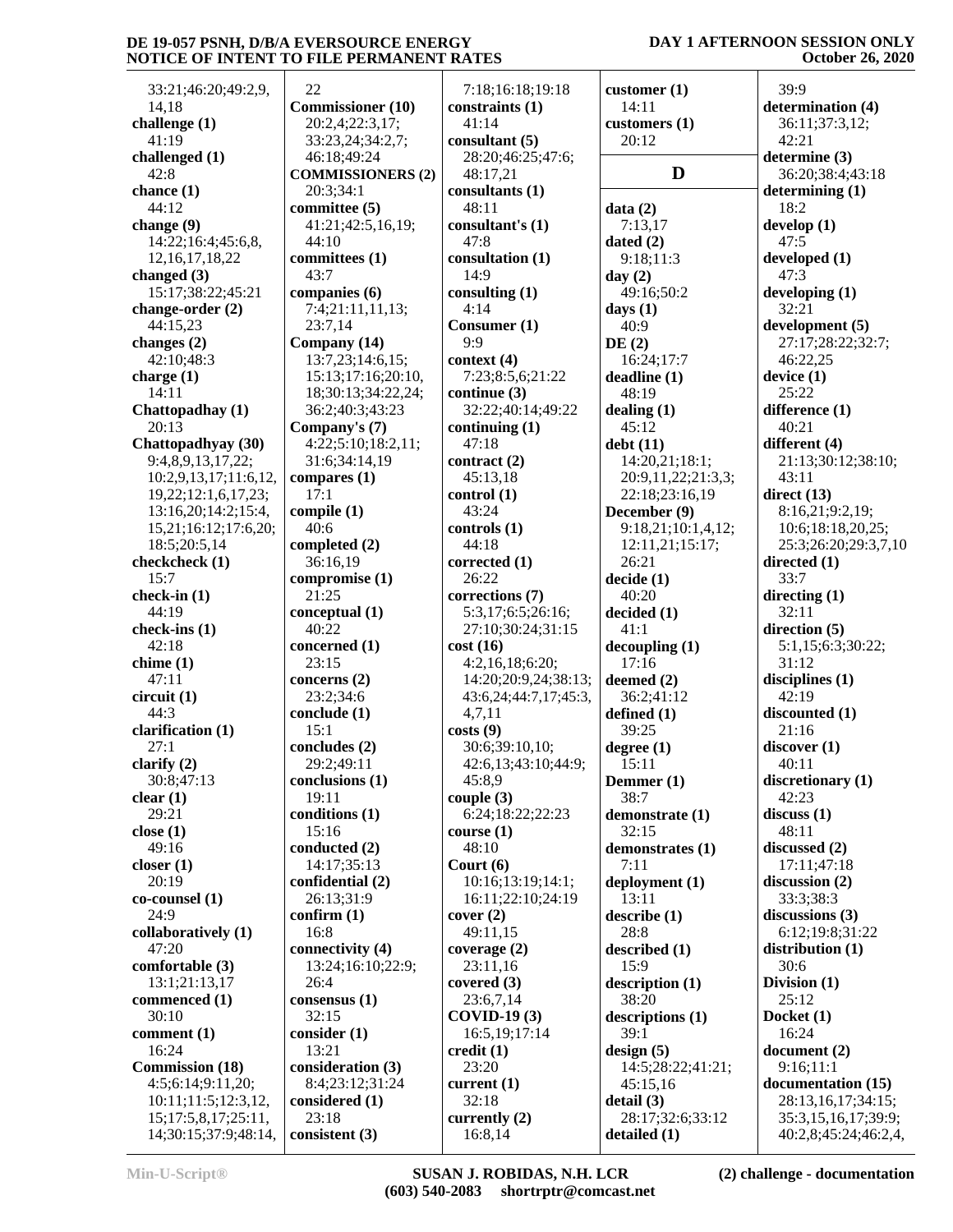#### **DAY 1 AFTERNOON SESSION ONLY October 26, 2020**

| 14                           | 25:8                   | excess(2)            | 25;40:7;47:16,20;   | 13:11,22;14:8;     |
|------------------------------|------------------------|----------------------|---------------------|--------------------|
| documents (1)                | end $(5)$              | 12:7,10              | 48:5,6              | 32:18              |
| 36:18                        | 7:13,20;8:3;36:1,6     | excited $(1)$        | final $(2)$         |                    |
| dollars $(1)$                | ends $(1)$             | 13:17                | 14:21;38:13         | G                  |
|                              |                        |                      |                     |                    |
| 41:9                         | 7:13                   | Excuse (1)           | finally $(2)$       |                    |
| done $(8)$                   | Energy $(3)$           | 25:20                | 5:23;14:19          | generally $(1)$    |
| 24:2;38:24;40:1,             | 4:1,15;30:6            | Exhibit (10)         | finance $(2)$       | 23:7               |
| 15;41:15;42:4;43:1,          | engineering $(5)$      | 4:23;5:12,25;9:15;   | 4:11,11             | generic $(1)$      |
| 12                           | 41:6,19,23;42:12;      | 11:1,3,16,17;27:6;   | find $(3)$          | 39:1               |
| down $(5)$                   | 43:5                   | 30:19                | 14:4;18:13;19:18    | gets(2)            |
| 11:17;14:20;20:20,           | engineers (3)          | Exhibits (2)         | finished (1)        | 21:3;42:8          |
| 25;25:22                     | 41:7,16;43:17          | 26:10:31:8           | 36:2                | given $(4)$        |
|                              |                        |                      |                     |                    |
| downgraded (1)               | enough $(1)$           | existed $(1)$        | First $(11)$        | 10:7;11:18;12:19;  |
| 23:1                         | 9:5                    | 40:13                | 6:25;12:12;22:25;   | 20:8               |
| Dr(5)                        | ensure $(1)$           | expect (2)           | 24:23;30:11;32:21;  | goes(2)            |
| 9:4;12:1;15:4;               | 43:24                  | 20:10:36:15          | 35:5;38:2;39:15,17; | 41:6,17            |
| 17:20;20:5                   | entire $(1)$           | expectation (1)      | 47:22               | Good(6)            |
| drafting $(2)$               | 23:2                   | 28:19                | fit(2)              | 8:25;9:4;14:14;    |
| 6:12;31:22                   | envision (1)           | expectations (1)     | 41:13;42:7          | 19:2,3;48:18       |
|                              |                        |                      |                     |                    |
| Dudley (36)                  | 44:23                  | 48:20                | fits $(1)$          | grateful(1)        |
| 24:7,10,17,21,25;            | equity $(21)$          | expected $(1)$       | 28:10               | 49:22              |
| 25:5,7,7,10,15,18;           | 7:1,22;9:24;10:11;     | 13:16                | five $(1)$          | group(2)           |
| 26:2,8,11,15,18;27:5,        | 11:10,21;12:4,10,14;   | experience (1)       | 35:1                | 8:15:21:11         |
| 9, 12, 16, 19, 22; 28: 1, 7, | 14:24;15:13,18;        | 4:9                  | fixated $(1)$       | groups (1)         |
| 12;34:3,7;35:4;              | 16:20,21,25;17:2,6,    | expertise $(1)$      | 18:7                | 18:10              |
| 36:22;37:14;38:7,16;         | 18,25;19:13;21:5       | 4:1                  | focused $(1)$       | guaranteed (1)     |
| 39:20,22;48:8,23             | ERICA (4)              | expert's $(1)$       | 4:16                | 21:7               |
|                              |                        |                      |                     |                    |
| due $(1)$                    | 24:17,20;29:15,24      | 34:17                | follow $(1)$        | guess $(3)$        |
| 16:5                         | established (2)        | explain(2)           | 7:14                | 32:8,24;33:10      |
| duly $(1)$                   | 8:15;34:22             | 12:12,18             | follow-up $(2)$     |                    |
| 24:18                        | establishment (1)      | extent $(2)$         | 49:3,8              | H                  |
|                              |                        |                      |                     |                    |
|                              |                        |                      |                     |                    |
|                              | 34:5                   | 47:6,25              | forbearance (1)     |                    |
| $\bf{E}$                     | estimate $(5)$         |                      | 15:11               | Hampshire (3)      |
|                              | 10:19;11:23;38:12;     | $\mathbf F$          | Forgiveness (1)     | 9:10;25:10;35:7    |
| E22(2)                       | 39:3;42:10             |                      | 13:15               | handling $(2)$     |
| 35:10;36:14                  | estimated (1)          | fact $(2)$           | form $(2)$          | 33:7,13            |
| earlier $(2)$                | 38:24                  | 13:23;14:19          | 35:19,20            | happen $(5)$       |
| 20:6;28:2                    | et(1)                  | fair $(6)$           | formal $(1)$        | 10:10;11:20;41:20; |
|                              | 34:16                  | 10:8;11:7;15:14,     | 40:15               | 43:15,18           |
| early $(2)$                  |                        |                      |                     |                    |
| 23:5;48:16                   | evaluate $(1)$         | 15;19:9;20:13        | formalized (1)      | happened (1)       |
| economics (3)                | 38:8                   | familiar $(5)$       | 40:1                | 22:24              |
| 4:11,11,12                   | evaluated $(1)$        | 6:16,22;27:20;       | format $(2)$        | happening $(2)$    |
| economy $(2)$                | 39:14                  | 28:6;32:1            | 38:4,19             | 14:8;42:13         |
| 15:17;16:5                   | even $(2)$             | far $(2)$            | formation (1)       | happens $(1)$      |
| education $(1)$              | 15:22;16:9             | 36:21;40:12          | 37:20               | 43:13              |
| 16:13                        | <b>Eversource</b> (5)  | features $(1)$       | forward $(7)$       | happy $(3)$        |
| educational (1)              | 9:25;10:12;11:11;      | 15:10                | 28:16;39:17;40:14,  | 13:20;14:10;18:12  |
|                              |                        |                      |                     |                    |
| 4:10                         | 15:20;30:3             | feedback (1)         | 25;41:1,2;42:22     | hard $(1)$         |
| effects $(1)$                | Eversource's (2)       | 25:23                | forward-looking (1) | 15:12              |
| 23:3                         | 28:15;35:18            | few $(3)$            | 36:14               | hear $(2)$         |
| either $(3)$                 | everybody $(1)$        | 14:3;16:22;43:21     | FOSSUM(12)          | 22:16;33:6         |
| 32:9;38:15;44:20             | 9:1                    | fewer $(1)$          | 8:20;22:8,13,15;    | heard $(3)$        |
| elaborate $(1)$              | everyone $(3)$         | 7:17                 | 23:23;29:6,8,11,21; | 32:5;43:16;46:23   |
| 37:1                         | 49:10,20,25            | file $(11)$          | 33:19;49:3,5        | hearing $(4)$      |
|                              |                        |                      |                     |                    |
| electric $(3)$               | exam(1)                | 4:21;5:9,23;19:4;    | found $(1)$         | 10:3;11:13;49:23;  |
| 7:9;17:3;25:12               | 18:18                  | 30:18;31:5;34:22,24; | 26:24               | 50:2               |
| element $(1)$                | <b>EXAMINATION (6)</b> | 35:8;37:5,10         | framework $(1)$     | held $(2)$         |
| 21:8                         | 9:2;18:25;22:14;       | filed $(11)$         | 28:14               | 10:3;11:13         |
| elements (2)                 | 25:3;29:3,10           | 9:20;10:22;11:4,8;   | functionality $(1)$ | help $(3)$         |
| 15:5;34:10                   | examine $(1)$          | 15:22;16:1;32:19;    | 13:10               | 26:4;36:4;38:16    |
| eliminated (1)               | 34:12                  | 38:5;39:4;47:2;48:22 | further $(2)$       | helpful $(2)$      |
| 43:21                        | example $(1)$          | filing $(9)$         | 32:23;42:12         | 34:17;37:16        |
| employed $(1)$               | 13:9                   | 31:7;36:25;37:24,    | future $(4)$        | helping $(1)$      |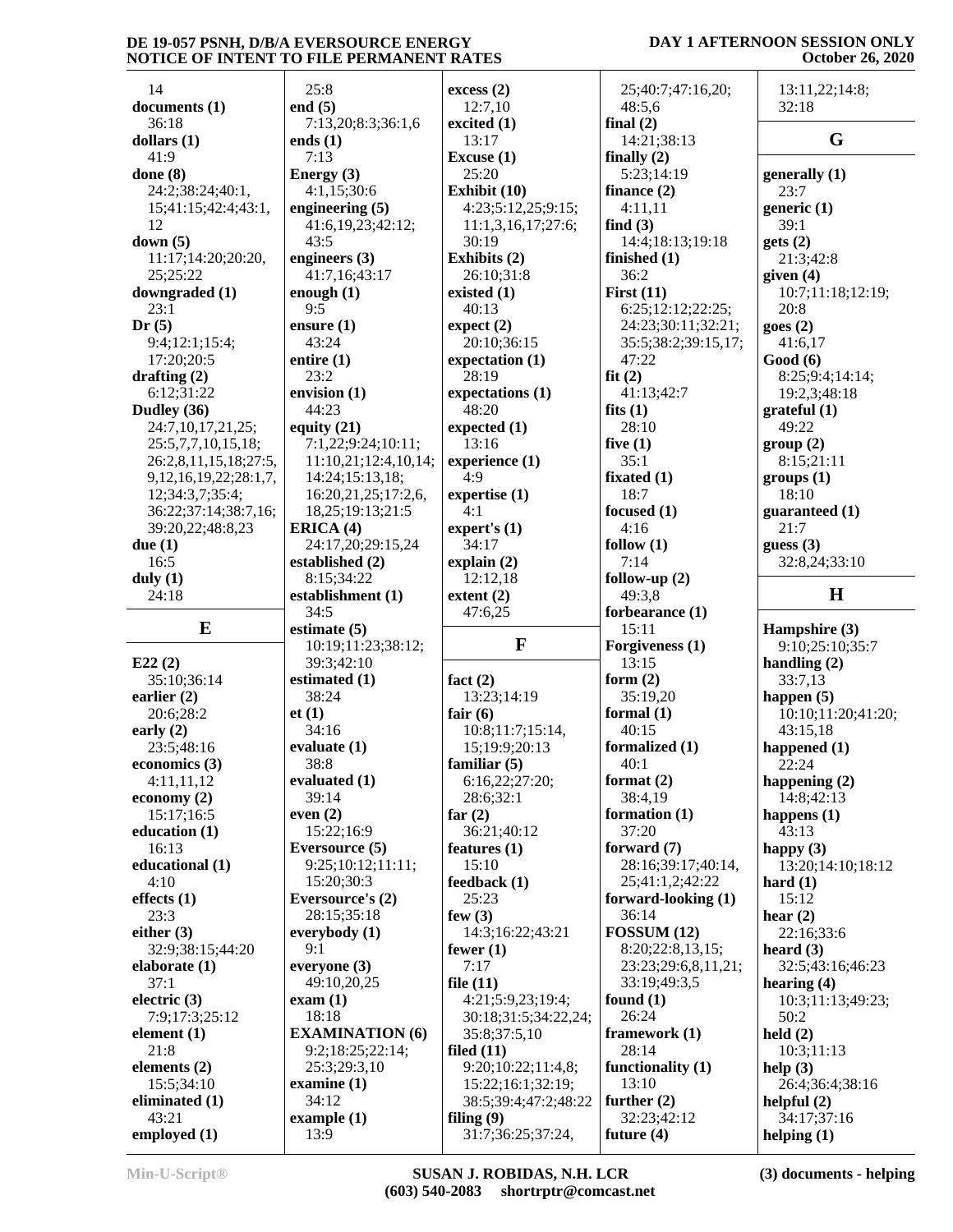#### **DAY 1 AFTERNOON SESSION ONLY October 26, 2020**

| 15:1               | 39:2,7;40:6;42:10;         | July $(13)$              | 5:23;32:4           | 4:23;5:11,25;9:15;           |
|--------------------|----------------------------|--------------------------|---------------------|------------------------------|
| high $(1)$         | 45:3,7                     | 5:24;11:3,5,8,11,        | list $(4)$          | 10:25;26:9;30:19;            |
|                    |                            |                          |                     |                              |
| 43:10              | initially (2)              | 14,21;12:9,22;15:22;     | 35:8,11;40:4,6      | 31:8                         |
| higher $(2)$       | 38:24;42:14                | 16:1,17;26:23            | listed $(1)$        | market(1)                    |
| 12:20;21:6         | initiating $(1)$           | jump(2)                  | 15:4                | 16:20                        |
|                    |                            |                          |                     |                              |
| highly $(1)$       | 35:24                      | 37:22;38:16              | listening $(1)$     | <b>MARTIN (20)</b>           |
| 23:18              | input $(3)$                | justification (1)        | 33:2                | 8:22;18:19;19:25;            |
| hired $(1)$        | 28:21;47:8,24              | 35:21                    | little $(4)$        | 22:5;23:25;24:13,22;         |
|                    |                            |                          |                     |                              |
| 48:17              | insofar $(1)$              | justify $(1)$            | 20:17;29:8;39:25;   | 25:1,20,25;29:4,16,          |
| hope $(3)$         | 6:17                       | 15:11                    | 40:15               | 23, 25; 33: 21; 46: 20;      |
| 34:16;46:24;48:13  | interest $(3)$             |                          | longer $(1)$        | 49:2,9,14,18                 |
|                    |                            | $\mathbf K$              |                     |                              |
| Horton $(6)$       | 13:4;23:10;27:24           |                          | 32:17               | master's $(1)$               |
| 32:10;33:8,15;     | internal $(1)$             |                          | look $(9)$          | 4:13                         |
| 40:19;47:10;48:9   | 41:17                      | keep(1)                  | 7:11;12:24;15:22;   | matters $(2)$                |
|                    | internalized (1)           | 14:11                    | 16:7,13;18:5;38:10; | 4:3,17                       |
|                    |                            |                          |                     |                              |
| $\mathbf I$        | 21:18                      | key(1)                   | 46:15;48:12         | May $(16)$                   |
|                    | <b>INTERROGATORIES (2)</b> | 34:9                     | looked $(1)$        | 4:20;19:16;24:11;            |
| identification (2) | 20:3;34:1                  | $\operatorname{kind}(2)$ | 37:23               | 30:17;39:2;40:11;            |
|                    |                            |                          |                     |                              |
| 9:15;10:25         | interrupts $(5)$           | 9:5;42:1                 | looking $(10)$      | 47:3,3,9,9,20;48:3,4,        |
| identified (2)     | 10:16;13:19;14:1;          | Kreis $(5)$              | 12:25;14:7;16:9;    | 5,18,19                      |
| 23:9;41:6          | 16:11;22:10                | 8:24,25;9:3;18:16;       | 18:8,9;19:12;21:10; | maybe $(11)$                 |
|                    |                            |                          |                     |                              |
| identify $(3)$     | into $(3)$                 | 22:11                    | 23:13;27:6;39:5     | 16:15;37:18;38:1,            |
| 9:5;44:12;45:10    | 8:3;41:23;42:7             |                          | looks $(2)$         | 21, 22, 23; 42: 12;          |
| identifying $(1)$  | introduce (1)              | L                        | 24:1;46:23          | 43:10,11,21;44:2             |
| 32:25              | 24:25                      |                          | lot(2)              | mean $(1)$                   |
|                    |                            |                          |                     |                              |
| import $(1)$       | introduced (1)             | laid $(1)$               | 25:22;42:23         | 20:22                        |
| 15:9               | 13:14                      | 10:5                     | low(2)              | meaning(1)                   |
| important $(4)$    | introduction (1)           | Lajoie $(1)$             | 7:13;20:9           | 45:6                         |
|                    |                            |                          |                     |                              |
| 14:4;22:24;23:12,  | 13:18                      | 41:24                    | lower $(5)$         | meant(1)                     |
| 17                 | investigate (1)            | larger-type $(1)$        | 7:20;8:3;13:6;      | 46:3                         |
| improvements (1)   | 40:10                      | 44:1                     | 17:9;20:11          | measures $(1)$               |
|                    |                            |                          |                     |                              |
| 34:18              | investigation (1)          | last(5)                  | lowest $(1)$        | 43:23                        |
| inaccurate $(1)$   | 25:16                      | 9:21;10:1;16:15;         | 23:10               | mechanically (1)             |
|                    |                            |                          |                     |                              |
|                    |                            |                          |                     |                              |
| 26:21              | investments (2)            | 17:19;38:13              |                     | 20:23                        |
| include $(4)$      | 30:13;36:12                | later $(1)$              | M                   | meet $(1)$                   |
|                    |                            | 41:25                    |                     | 23:16                        |
| 35:23;39:7;46:13;  | involves $(2)$             |                          |                     |                              |
| 47:15              | 35:18,18                   | laying $(1)$             | $Madam (3)$         | meeting $(2)$                |
| included (5)       | involving $(2)$            | 38:19                    | 18:16;24:8;48:11    | 44:21,22                     |
| 4:22;13:8;28:23,   | 34:18,19                   |                          |                     | meets $(1)$                  |
|                    |                            | learned $(1)$            | majority $(1)$      |                              |
| 24;44:24           | issuance $(1)$             | 46:12                    | 43:19               | 27:24                        |
| including $(2)$    | 22:19                      | least $(3)$              | makes $(1)$         | member $(1)$                 |
| 30:5;32:16         | issue(8)                   | 6:17;39:17;48:19         | 43:19               | 43:7                         |
|                    |                            |                          |                     |                              |
| inclusion $(1)$    | 13:25;16:10;22:9,          | less (2)                 | making (1)          | memory(1)                    |
| 28:15              | 22;26:4;41:5,8;42:25       | 18:6,7                   | 39:5                | 16:23                        |
| incorporate (1)    | issued $(3)$               | lessons(1)               | manage(1)           | Menard (44)                  |
| 48:1               |                            |                          | 30:4                |                              |
|                    | 23:5,13;48:13              | 46:12                    |                     | 24:6,17,20;29:7,12,          |
| increase (3)       | issues $(9)$               | letting $(1)$            | managed (1)         | 15, 15, 17, 19, 24, 24;      |
| 32:19;45:9,11      | 19:15;28:17;34:13,         | 24:14                    | 49:20               | 30:2,11,16,17,20,23;         |
| incurred $(1)$     | 19;36:24;40:11;            | level $(1)$              |                     | 31:1,4,5,10,13,17,20,        |
|                    |                            |                          | management $(3)$    |                              |
| 39:11              | 41:10;44:12;48:14          | 14:12                    | 34:15;44:5,17       | 21, 25; 32: 3, 12; 33: 2, 5, |
| indicated (1)      | Item $(1)$                 | leveraged (1)            | manager $(4)$       | 9,17;38:1,2;39:23;           |
| 19:9               | 28:23                      | 23:18                    | 30:2;44:5,6,8       | 40:5,17;41:3;43:25;          |
|                    |                            |                          |                     |                              |
| industry $(4)$     | iterative (1)              | Liberty $(3)$            | managers $(1)$      | 45:1;46:5,8,10;47:11         |
| 4:14,15;23:2,4     | 47:22                      | 10:22;16:22;17:2         | 44:19               | mentioned (3)                |
| inform $(1)$       |                            | light $(2)$              | many $(2)$          | 14:3;16:22;35:5              |
| 46:25              |                            |                          |                     |                              |
|                    | ${\bf J}$                  | 4:7;32:24                | 43:12;49:21         | metering $(2)$               |
| information $(3)$  |                            | likely $(1)$             | March $(2)$         | 13:10,13                     |
| 17:14;37:5;39:4    | <b>January</b> (1)         | 36:23                    | 5:11;31:7           | metrics $(1)$                |
|                    | 7:14                       |                          |                     | 21:19                        |
| infusion $(2)$     |                            | likewise (3)             | margin(1)           |                              |
| 14:21;20:21        | JAY(3)                     | 6:2,8;8:10               | 20:14               | minutes <sub>(1)</sub>       |
| initial $(13)$     | 24:17,21;25:7              | limited $(1)$            | marginally $(1)$    | 16:23                        |
| 4:22;26:8,13,19;   | judgment $(1)$             | 41:9                     | 14:23               | month $(3)$                  |
| 27:2;35:21;38:11;  | 22:21                      | line $(2)$               | marked (8)          | 16:16;44:9,21                |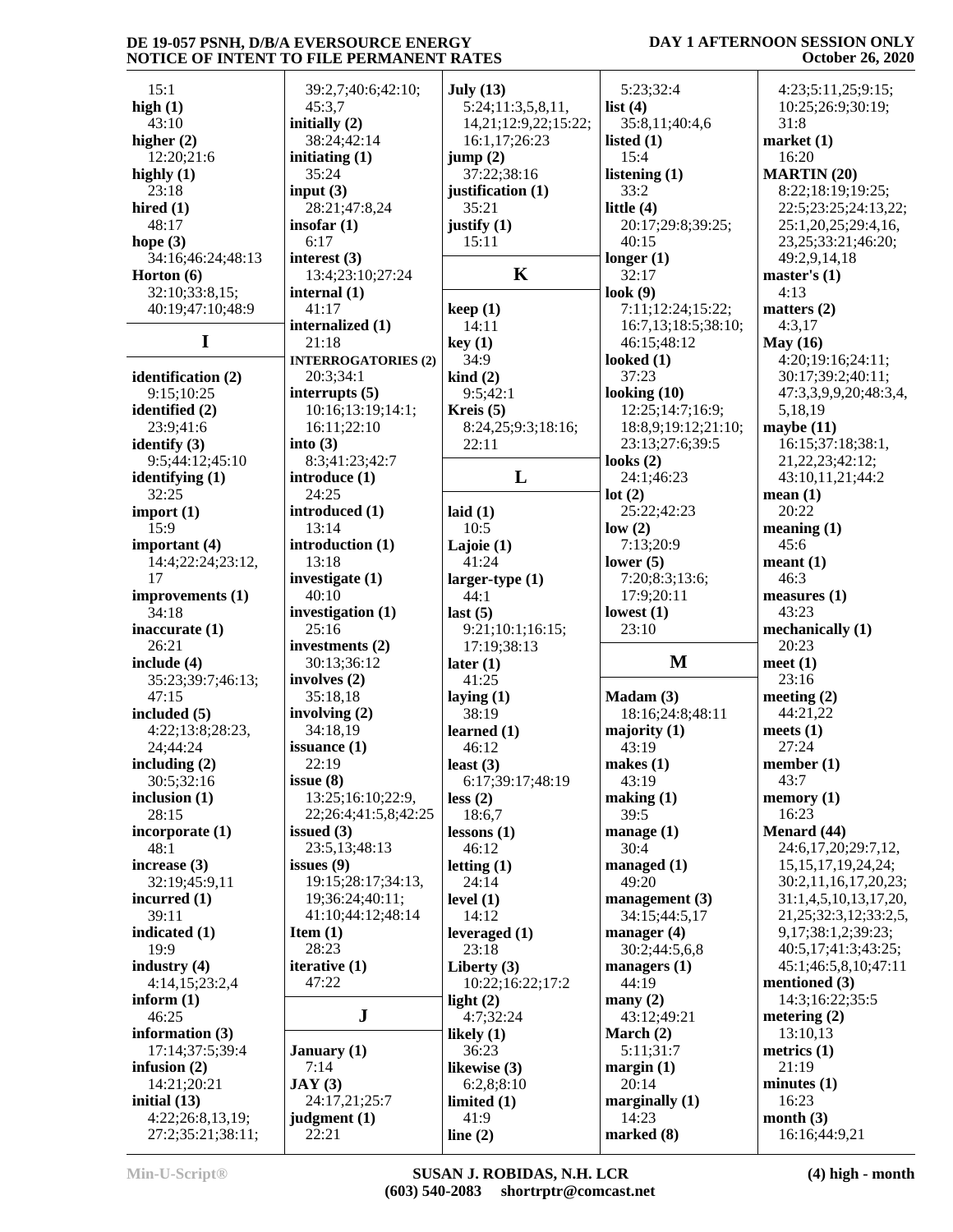#### **DAY 1 AFTERNOON SESSION ONLY October 26, 2020**

| monthly $(1)$                   | note $(2)$            | others $(1)$                  | 26:5;29:18;46:17     | 29:13                        |
|---------------------------------|-----------------------|-------------------------------|----------------------|------------------------------|
| 44:10                           | 22:24;23:17           | 47:10                         | pending(1)           | positive $(1)$               |
| more (17)                       | notes(1)              | out $(7)$                     | 6:13                 | 34:10                        |
| 12:25;20:10,11,12,              | 46:16                 | 10:5;20:11;26:19;             | people(1)            | possible (3)                 |
| 23;21:2;23:7,8;35:1,            | number $(3)$          | 38:17,19;39:23;40:5           | 44:6                 | 13:11;20:15;47:8             |
| 3;38:23;39:16,25;               | 15:5;18:8;40:19       | outlook $(1)$                 | perceived (1)        | postpone $(1)$               |
| 40:15;41:23;42:13;              | numbers $(2)$         | 23:1                          | 23:20                | 43:9                         |
| 43:25                           | 16:16;21:12           | outside (1)                   | percent $(22)$       | postponed (1)                |
| Moreover (1)                    |                       | 34:17                         | 7:5,12,19;10:17,18,  | 43:21                        |
| 14:14                           | $\mathbf 0$           | over $(3)$                    | 18,20;11:23,24,25;   | practive(1)                  |
| morning $(5)$                   |                       | 4:17;39:10,11                 | 12:4,7,8,13,19;13:1; | 4:3                          |
| 28:2;33:3,8;35:5;               | obtain (1)            | overall (9)                   | 15:2;17:1,8,25;18:1; | Pradip (2)                   |
| 40:19                           | 34:16                 | 7:18,19,23;8:4;               | 43:14                | 9:8,17                       |
| most(2)                         | obviously (1)         | 12:25;18:11;19:11;            | percentage $(2)$     | precise(1)                   |
| 4:15;23:4                       | 12:7                  | 21:23;42:7                    | 14:24;43:13          | 18:7                         |
| move $(1)$                      | OCA(7)                | oversaw $(1)$                 | perfectly $(1)$      | pre-construction (1)         |
| 42:21                           | 9:10;11:2;14:4,9;     | 30:13                         | 18:12                | 38:12                        |
| moved $(2)$                     | 15:12;22:18;47:23     | overseen $(1)$                | perhaps(1)           | $pre\text{-}engineering (3)$ |
| 16:3;20:17                      |                       | 14:16                         | 26:3                 | 41:14;42:4,12                |
|                                 | occasions (1)<br>9:12 |                               |                      |                              |
| moving $(1)$                    |                       | overview $(1)$                | period(1)            | prefiled $(2)$               |
| 12:24                           | occur(2)              | 42:1                          | 40:9                 | 9:19;10:6                    |
| much(1)                         | 8:5:38:18             | overwhelming (1)              | permutations (1)     | preliminary $(1)$            |
| 32:4                            | October (2)           | 36:9                          | 39:16                | 35:17                        |
| Mueller (10)                    | 23:5;49:23            | owe(1)                        | person(1)            | prepared (10)                |
| 24:10,24;25:4,21,               | off(2)                | 21:4                          | 40:17                | 4:25;5:14;6:2;7:8;           |
| 24;26:6,7;29:2;49:4,            | 41:24:44:16           | own(1)                        | perspective(1)       | 9:20;11:4;27:4,15;           |
| 7                               | once $(7)$            | 16:13                         | 43:6                 | 30:21;31:11                  |
| multiple $(1)$                  | 34:21;36:20;39:4;     |                               | pertains (1)         | present(3)                   |
| 41:18                           | 40:25;41:12;42:3;     | ${\bf P}$                     | 6:18                 | 39:18;41:16;44:20            |
| mute(1)                         | 48:16                 |                               | petition $(3)$       | presentation (1)             |
| 26:3                            | <b>One</b> (16)       | Page $(1)$                    | 13:8;25:17,19        | 38:4                         |
|                                 | 14:5;17:19;21:15;     | 7:8                           | phase(1)             | presented (2)                |
| N                               | 22:9;24:23;32:24;     | Pages $(1)$                   | 14:13                | 8:16;42:4                    |
|                                 | 34:9,10;36:13;37:6,   | 26:24                         | picked(1)            | presumably (1)               |
| name $(5)$                      | 24;38:1;44:24;46:15;  | pandemic (3)                  | 43:4                 | 43:3                         |
| 9:5;25:5;29:12,15,              | 48:15,20              | 16:5;22:25;23:3               | place $(7)$          | pretty(1)                    |
| 24                              | ones $(1)$            | panel $(4)$                   | 13:13;37:13;43:24;   | 48:18                        |
| nature $(1)$                    | 18:10                 | 18:21;24:2,4;32:25            | 44:18;45:13,17;47:9  | previous <sub>1</sub>        |
| 36:9                            | only $(5)$            | panelist (2)                  | plan(2)              | 9:12                         |
| near(1)                         | 18:10;21:22;23:23;    | 32:10;41:25                   | 44:21;47:1           | previously $(5)$             |
| 14:7                            | 35:13,15              | panelists (1)                 | planning $(2)$       | 4:4;13:13;19:8;              |
| necessarily (1)                 | Ooh(1)                | 37:21                         | 34:15;49:11          | 25:13;30:14                  |
| 45:25                           | 25:25                 | part $(10)$                   | plant(1)             | principally (1)              |
| need(1)                         | opinion $(5)$         | 5:10;13:3;31:6;               | 36:20                | 16:3                         |
| 49:15                           | 12:19;18:4;21:10;     | 32:12;45:23,25;46:1,          | please $(3)$         | prior $(2)$                  |
| needed $(2)$                    | 22:21;34:9            | 6,13;48:15                    | 29:12,17;46:16       | 47:3,3                       |
| 28:14;38:23                     | opinions $(1)$        | participate (5)               | plot(3)              | prioritized (1)              |
| $\boldsymbol{\text{needs}}$ (3) | 27:3                  | 6:11;19:7;25:16;              | 7:8,11,16            | 41:11                        |
| 21:8;33:12;43:1                 | opportunity (2)       | 27:17;31:21                   | pm(1)                | priority $(1)$               |
| negotiations $(2)$              | 33:11;48:10           | particular (2)                | 50:3                 | 21:3                         |
| 6:12;31:22                      | opposed $(2)$         | 10:3;23:12                    | point $(10)$         | probably $(3)$               |
| New $(4)$                       | 21:5;37:17            | parties $(3)$                 | 10:18;11:22;17:15;   | 7:16;35:6;41:24              |
| 9:10;25:10;32:10;               | option $(1)$          | 14:9;17:24;19:16              | 26:19;35:12;39:14,   | problems $(1)$               |
| 35:7                            | 43:4                  | partly(1)                     | 23;40:25;42:15;      | 49:21                        |
| next(5)                         | optional (1)          | 20:21                         | 44:11                | procedure(1)                 |
| 24:3;35:2;36:16,                | 43:20                 | parts(2)                      | pointed $(1)$        | 32:8                         |
| 17;37:9                         | order(4)              | 12:24,25                      | 40:5                 | $\boldsymbol{proceed (1)}$   |
| nonetheless $(1)$               | 4:18;45:12,17;        | pass $(3)$                    | points $(3)$         | 40:20                        |
| 6:16                            | 48:14                 | 39:15,17;41:24                | 7:17;15:24;44:19     | proceeding (8)               |
| Nor $(1)$                       | orders $(2)$          |                               | portions $(1)$       | 5:7,21;6:9;12:15;            |
| 49:7                            | 45:8,23               | past (7)<br>7:10;35:12;36:12; | 31:13                | 15:8;26:9;31:3,19            |
| normally $(1)$                  |                       |                               | position $(4)$       | proceedings $(3)$            |
|                                 | original $(1)$        | 40:1,16;43:8,15               |                      |                              |
| 13:5                            | 13:8                  | Pause (3)                     | 7:21;25:9;27:14;     | 26:5;29:18;46:17             |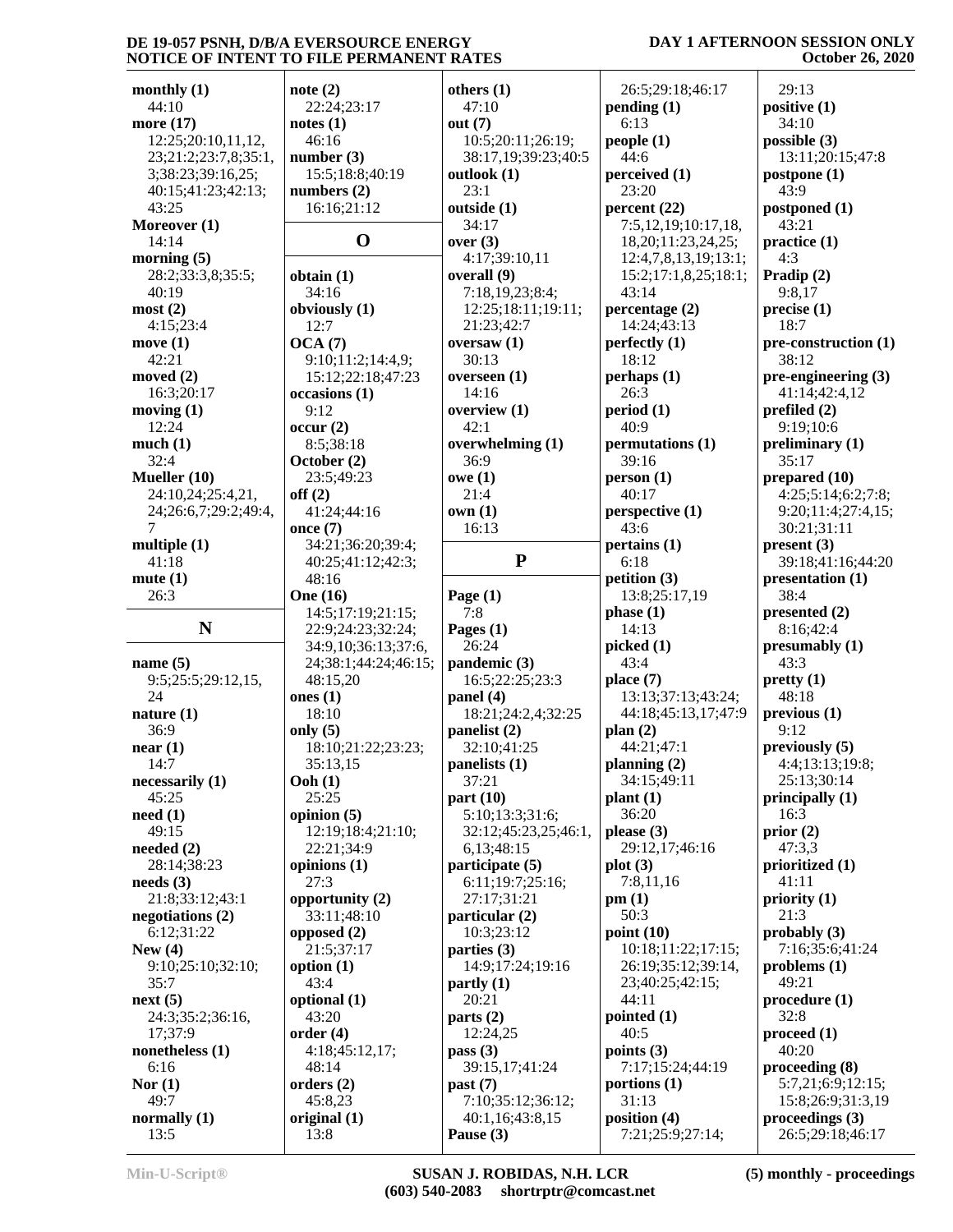#### **DAY 1 AFTERNOON SESSION ONLY October 26, 2020**

| process (28)                  | 15:12                | recall (1)          | remember $(1)$               | reviews $(1)$       |
|-------------------------------|----------------------|---------------------|------------------------------|---------------------|
| 13:24;14:15;28:5,             | put $(4)$            | 11:20               | 10:10                        | 43:17               |
| 11,20;32:13,14,20,            | 13:13;36:20;38:20,   | recently $(2)$      | repay(1)                     | revise $(1)$        |
| 22;34:4,8;36:5;               | 25                   | 7:6;23:4            | 21:4                         | 47:7                |
| 37:15;39:24,24,25;            |                      | reckon(1)           | report $(4)$                 | revised $(1)$       |
| 40:12;41:5,7,15,17;           | Q                    | 17:16               | 23:5,9;46:11;48:21           | 45:3                |
| 42:2;44:23;46:6,23;           |                      | recollection (5)    | Reporter (6)                 | RFP(1)              |
| 47:1,22,24                    | qualify $(1)$        | 10:14,19,21;17:13;  | 10:16;13:19;14:1;            | 48:13               |
| processes(2)                  | 24:10                | 20:19               | 16:11;22:10;24:19            | right(15)           |
| 34:19;44:16                   | quantify $(1)$       | recommendation (1)  | reports $(2)$                | 8:22;18:19;19:5,    |
| Program (2)                   | 43:12                | 8:2                 | 35:10,10                     | 25;20:9;23:25;24:4; |
| 13:15;42:8                    | quiet $(1)$          | recommendations (3) | represent $(1)$              | 25:1;29:4;33:21;    |
| progressed (1)                | 29:22                | 34:18;47:25;48:18   | 9:10                         | 36:21;37:18;49:12,  |
| 35:25                         | quite $(1)$          | recommended (4)     | representing $(2)$           | 14,19               |
| project (40)                  | 21:17                | 10:11;11:24;13:2;   | 13:4;14:4                    | rise $(1)$          |
|                               |                      | 17:10               |                              | 41:13               |
| 28:15;34:15;35:17,            |                      |                     | represents $(3)$             |                     |
| 19,21,24,25;36:1;             | $\bf R$              | recommending $(4)$  | 15:8;27:3,14                 | risk(1)             |
| 39:2,8,13;40:7,20,24;         |                      | 11:21;12:8,11,21    | requested $(2)$              | 21:8                |
| 41:12;42:3,9,15,17,           | raise $(1)$          | recommends (1)      | 13:7:20:18                   | risks $(2)$         |
| 25;43:3,10,18;44:1,4,         | 36:24                | 12:4                | required $(1)$               | 21:2;44:13          |
| 4, 5, 6, 7, 8, 9, 10, 13, 19, | raised $(1)$         | reconstruction (1)  | 35:8                         | Robidas (1)         |
| 21;45:3,4,20;46:11,           | 34:13                | 40:22               | requirement (1)              | 24:15               |
| 13                            | range $(10)$         | record $(4)$        | 18:3                         | ROE(8)              |
| projects (14)                 | 7:5,12,18,20;8:8,    | 9:6;25:6;29:14;     | requirements (1)             | 6:18;11:2,7;13:2,6; |
| 32:16;35:9;36:6,              | 15;10:14;11:23;      | 37:8                | 30:3                         | 15:1;19:5;21:24     |
| 15,18;38:9;40:4,10;           | 15:22,24             | redacted (1)        | residential (3)              | ROEs(1)             |
| 41:8,11;42:20,23;             | ranges $(1)$         | 31:9                | 13:4;14:11;15:7              | 7:9                 |
| 43:20;44:20                   | 18:6                 | redirect (3)        | resolution $(1)$             | role $(2)$          |
| proposals (1)                 | rate $(18)$          | 22:7,12,14          | 19:15                        | 30:8,12             |
| 41:16                         | 10:23;14:5;16:22;    | reduce $(1)$        | respect $(2)$                | roughly $(1)$       |
| propose (1)                   | 17:3,7;20:11;30:4,9, | 17:17               | 6:25;15:12                   | 15:23               |
| 41:8                          | 11;32:18;34:25;35:2; | $re-evaluate (1)$   | respectively (1)             | Rule $(1)$          |
| proposed (3)                  | 36:22,24;37:3,7,10;  | 40:24               | 26:12                        | 35:6                |
| 41:22;42:3;43:2               | 38:5                 | referenced (1)      | response] $(3)$              |                     |
| provide (3)                   | rate payers $(2)$    | 7:2                 | 24:5;49:13,17                | S                   |
| 28:21;32:7;39:7               | 13:5;15:7            | referred $(1)$      | responsibilities (1)         |                     |
| provided (1)                  | rates $(8)$          | 27:7                | 29:13                        | $S\&P(3)$           |
| 33:12                         | 13:21;14:7,12;       | refers $(1)$        | responsible (1)              | 23:1,5,13           |
| provides (1)                  | 19:19;27:25;30:5,7;  | 35:9                | 31:14                        | same $(4)$          |
| 35:23                         | 34:6                 | reflect $(1)$       | result(2)                    | 10:21;14:12;22:22;  |
| provision (3)                 | rating $(1)$         | 9:23                | 19:19;22:25                  | 30:8                |
| 19:12,18;34:8                 | 23:20                | reflected $(2)$     | results $(2)$                | sample $(1)$        |
| provisions (1)                | ratios $(4)$         | 11:15;15:25         | 8:3;27:25                    | 40:6                |
| 13:9                          | 23:6,11,14,16        | reflects $(2)$      | return $(22)$                | samples $(3)$       |
| proxy(4)                      | real $(1)$           | 11:9;19:15          | 6:25;7:22;9:24;              | 39:5,6,7            |
| 8:15;18:9;21:10,11            | 35:3                 | regard $(1)$        | 10:10;11:10,20;12:4,         | satisfied $(1)$     |
| prudence (2)                  | really $(5)$         | 15:6                | 10,14;15:13,18;              | 34:20               |
| 35:13;36:20                   | 6:23;23:17;26:1;     | regarding $(4)$     | 16:20,21,25;17:2,6,          | saying $(1)$        |
| prudency(2)                   | 40:12;45:2           | 19:12;22:18;28:3,4  | 18;19:13;20:11,16,           | 10:20               |
| 36:11;37:3                    | reason $(5)$         | regular $(1)$       | 24;21:6                      | $\rm SBC$ (1)       |
| PSNH(1)                       | 38:25;42:9;45:14,    | 7:15                | returns $(4)$                | 30:7                |
| 7:4                           | 15,20                | regulatory (2)      | 7:4,6;8:8;12:20              | scatter $(3)$       |
| Public (2)                    | reasonable (16)      | 28:4,9              | revenue $(2)$                | 7:8,11,15           |
| 25:10;27:24                   | 7:22,25;8:7;11:9;    | relate $(1)$        | 18:2;30:2                    | scheme $(2)$        |
| pull (1)                      | 12:14;15:2,19;18:4,  | 6:20                | review $(23)$                | 13:2;14:25          |
| 45:17                         | 14;19:15,19;20:8,10; | related (1)         | 13:24;14:16;28:5,            | scope $(2)$         |
| purpose (1)                   | 21:25;22:1;27:25     | 34:14               | 9, 20; 32: 14; 34: 4, 8, 17; | 28:24;38:22         |
| 28:9                          | reasons $(3)$        | relates $(1)$       | 35:13;36:4,5,10;             | Scott $(1)$         |
| purposes (1)                  | 35:24;38:18;45:10    | 46:22               | 39:24;40:9;41:17,19,         | 24:9                |
| 18:1                          | rebuilt $(1)$        | relative (1)        | 21;42:15,20;44:10,           | sec $(1)$           |
| Pursuant (1)                  | 44:2                 | 13:6                | 22;46:6                      | 46:15               |
| 28:19                         | rebuttal (4)         | rely(1)             | reviewed (2)                 | Section (5)         |
|                               |                      |                     | 35:11;44:9                   |                     |
| push(1)                       | 5:10;7:7;8:17;31:7   | 36:25               |                              | 6:22,22;7:1;8:11;   |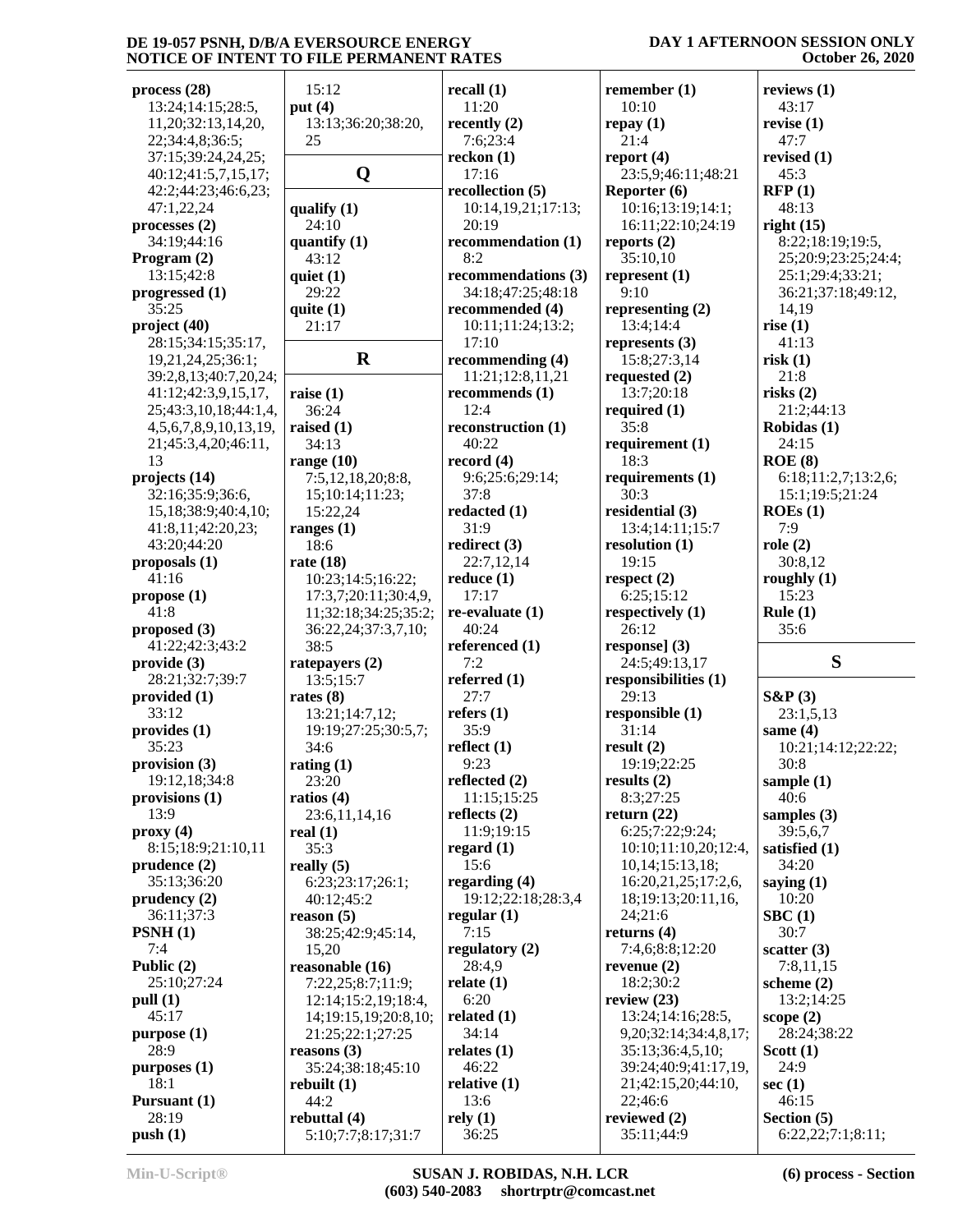#### 17:23 **seeing (1)** 49:19 **segment (1)** 23:8 **sense (4)** 21:12;34:23;42:17; 43:19 **separate (1)** 37:15 **serves (1)** 16:23 **service (2)** 30:6;36:21 **session (2)** 41:25;50:1 **sessions (1)** 41:20 **set (2)** 14:12;20:16 **settle (1)** 12:24 **settlement (26)** 6:13,20;7:24,25; 8:4,6;12:2;13:3;15:5,  $10;16:25;17:3,22;$  s 19:8,14;21:19,23;  $27:18,21,23;28:4,25;$  s 31:23;33:4,14;34:11 **settling (1)** 17:24 **seven (2)** 36:12;37:6 **shift (1)**  $15:24$ **short (1)** 32:17 **side (1)** 41:23 **signed (1)** 44:16 **significant (1)** 40:23 **significantly (3)** 12:9;13:6;14:20 **similar (1)** 16:17 **similarly (1)** 5:9 **simple (1)** 21:9 **situation (2)** 16:14,19 **slightly (1)** 17:9 **small (1)** 43:14 **smaller (1)** 14:24 **soft (1)** 29:23 **solution (3)** 41:22;42:5;43:3

| solutions (1)<br>41:20<br>subm<br>sorry (4)<br>10:15,17;16:20;<br>subse<br>49:4<br>sort (2)<br>subst<br>7:24;8:2<br>speak $(2)$<br>subst<br>29:17;43:25<br>speaking (2)<br>sugge<br>20:23;33:1<br>specific (1)<br>sumr<br>44:4<br>specified (4)<br>supp<br>7:1;8:10,13;33:14<br>square (1)<br>supp<br>37:6<br>stab $(1)$<br>supp<br>41:3<br>Staff $(11)$<br>supp<br>14:17;21:23;22:17;<br>32:6;35:9,14;36:23;<br>Sure<br>38:3;39:5;47:14,23<br>Staff's $(3)$<br>36:25;39:14;48:7<br>stands (1)<br>swea<br>45:2<br>start $(5)$<br>swor.<br>14:2;36:16;37:6;<br>38:2;47:10<br>syste<br>started (4)<br>17:14;30:12;32:20;<br>38:3<br>state $(2)$<br>25:5;29:12<br>Table<br>statement (3)<br>10:8;15:14,15<br>talk (<br>staying $(1)$<br>24:3<br>talke<br>step (11)<br>32:16,19,21;33:1,7,<br>talkiı<br>13;34:25;37:24,24;<br>40:3;47:17<br>task<br>steps $(3)$<br>41:4,18;44:24<br>team<br>still (3)<br>42:17,21;43:18<br>team<br>stop $(2)$<br>42:16,20<br>techr<br>stranded (1)<br>30:6<br>temp<br>struck (1)<br>36:9<br>structure (23)<br>6:18,21;8:11,13,14,<br>19;9:25;11:10;14:22,<br>23;17:22,25;18:3,9,<br>temp<br>13;19:5,13;20:6,8;<br>21:17,24;36:18;<br>temp<br>37:23<br>structured (1)<br>temp |                 |
|----------------------------------------------------------------------------------------------------------------------------------------------------------------------------------------------------------------------------------------------------------------------------------------------------------------------------------------------------------------------------------------------------------------------------------------------------------------------------------------------------------------------------------------------------------------------------------------------------------------------------------------------------------------------------------------------------------------------------------------------------------------------------------------------------------------------------------------------------------------------------------------------------------------------------------------------------------------------------------------------------------------------------------------------------------------------------------------------------------------------------------------------------------------------------------------------------------|-----------------|
|                                                                                                                                                                                                                                                                                                                                                                                                                                                                                                                                                                                                                                                                                                                                                                                                                                                                                                                                                                                                                                                                                                                                                                                                          | 26              |
|                                                                                                                                                                                                                                                                                                                                                                                                                                                                                                                                                                                                                                                                                                                                                                                                                                                                                                                                                                                                                                                                                                                                                                                                          |                 |
|                                                                                                                                                                                                                                                                                                                                                                                                                                                                                                                                                                                                                                                                                                                                                                                                                                                                                                                                                                                                                                                                                                                                                                                                          | 40              |
|                                                                                                                                                                                                                                                                                                                                                                                                                                                                                                                                                                                                                                                                                                                                                                                                                                                                                                                                                                                                                                                                                                                                                                                                          |                 |
|                                                                                                                                                                                                                                                                                                                                                                                                                                                                                                                                                                                                                                                                                                                                                                                                                                                                                                                                                                                                                                                                                                                                                                                                          | 26              |
|                                                                                                                                                                                                                                                                                                                                                                                                                                                                                                                                                                                                                                                                                                                                                                                                                                                                                                                                                                                                                                                                                                                                                                                                          |                 |
|                                                                                                                                                                                                                                                                                                                                                                                                                                                                                                                                                                                                                                                                                                                                                                                                                                                                                                                                                                                                                                                                                                                                                                                                          |                 |
|                                                                                                                                                                                                                                                                                                                                                                                                                                                                                                                                                                                                                                                                                                                                                                                                                                                                                                                                                                                                                                                                                                                                                                                                          | 12              |
|                                                                                                                                                                                                                                                                                                                                                                                                                                                                                                                                                                                                                                                                                                                                                                                                                                                                                                                                                                                                                                                                                                                                                                                                          |                 |
|                                                                                                                                                                                                                                                                                                                                                                                                                                                                                                                                                                                                                                                                                                                                                                                                                                                                                                                                                                                                                                                                                                                                                                                                          | 44 <sub>i</sub> |
|                                                                                                                                                                                                                                                                                                                                                                                                                                                                                                                                                                                                                                                                                                                                                                                                                                                                                                                                                                                                                                                                                                                                                                                                          |                 |
|                                                                                                                                                                                                                                                                                                                                                                                                                                                                                                                                                                                                                                                                                                                                                                                                                                                                                                                                                                                                                                                                                                                                                                                                          |                 |
|                                                                                                                                                                                                                                                                                                                                                                                                                                                                                                                                                                                                                                                                                                                                                                                                                                                                                                                                                                                                                                                                                                                                                                                                          | 36              |
|                                                                                                                                                                                                                                                                                                                                                                                                                                                                                                                                                                                                                                                                                                                                                                                                                                                                                                                                                                                                                                                                                                                                                                                                          |                 |
|                                                                                                                                                                                                                                                                                                                                                                                                                                                                                                                                                                                                                                                                                                                                                                                                                                                                                                                                                                                                                                                                                                                                                                                                          | 4:8             |
|                                                                                                                                                                                                                                                                                                                                                                                                                                                                                                                                                                                                                                                                                                                                                                                                                                                                                                                                                                                                                                                                                                                                                                                                          |                 |
|                                                                                                                                                                                                                                                                                                                                                                                                                                                                                                                                                                                                                                                                                                                                                                                                                                                                                                                                                                                                                                                                                                                                                                                                          | 38              |
|                                                                                                                                                                                                                                                                                                                                                                                                                                                                                                                                                                                                                                                                                                                                                                                                                                                                                                                                                                                                                                                                                                                                                                                                          |                 |
|                                                                                                                                                                                                                                                                                                                                                                                                                                                                                                                                                                                                                                                                                                                                                                                                                                                                                                                                                                                                                                                                                                                                                                                                          |                 |
|                                                                                                                                                                                                                                                                                                                                                                                                                                                                                                                                                                                                                                                                                                                                                                                                                                                                                                                                                                                                                                                                                                                                                                                                          | 5:2             |
|                                                                                                                                                                                                                                                                                                                                                                                                                                                                                                                                                                                                                                                                                                                                                                                                                                                                                                                                                                                                                                                                                                                                                                                                          |                 |
|                                                                                                                                                                                                                                                                                                                                                                                                                                                                                                                                                                                                                                                                                                                                                                                                                                                                                                                                                                                                                                                                                                                                                                                                          | 37 <sub>5</sub> |
|                                                                                                                                                                                                                                                                                                                                                                                                                                                                                                                                                                                                                                                                                                                                                                                                                                                                                                                                                                                                                                                                                                                                                                                                          |                 |
|                                                                                                                                                                                                                                                                                                                                                                                                                                                                                                                                                                                                                                                                                                                                                                                                                                                                                                                                                                                                                                                                                                                                                                                                          |                 |
|                                                                                                                                                                                                                                                                                                                                                                                                                                                                                                                                                                                                                                                                                                                                                                                                                                                                                                                                                                                                                                                                                                                                                                                                          | 40              |
|                                                                                                                                                                                                                                                                                                                                                                                                                                                                                                                                                                                                                                                                                                                                                                                                                                                                                                                                                                                                                                                                                                                                                                                                          |                 |
|                                                                                                                                                                                                                                                                                                                                                                                                                                                                                                                                                                                                                                                                                                                                                                                                                                                                                                                                                                                                                                                                                                                                                                                                          | 4:1             |
|                                                                                                                                                                                                                                                                                                                                                                                                                                                                                                                                                                                                                                                                                                                                                                                                                                                                                                                                                                                                                                                                                                                                                                                                          | 32              |
|                                                                                                                                                                                                                                                                                                                                                                                                                                                                                                                                                                                                                                                                                                                                                                                                                                                                                                                                                                                                                                                                                                                                                                                                          |                 |
|                                                                                                                                                                                                                                                                                                                                                                                                                                                                                                                                                                                                                                                                                                                                                                                                                                                                                                                                                                                                                                                                                                                                                                                                          | 41              |
|                                                                                                                                                                                                                                                                                                                                                                                                                                                                                                                                                                                                                                                                                                                                                                                                                                                                                                                                                                                                                                                                                                                                                                                                          |                 |
|                                                                                                                                                                                                                                                                                                                                                                                                                                                                                                                                                                                                                                                                                                                                                                                                                                                                                                                                                                                                                                                                                                                                                                                                          | 24.             |
|                                                                                                                                                                                                                                                                                                                                                                                                                                                                                                                                                                                                                                                                                                                                                                                                                                                                                                                                                                                                                                                                                                                                                                                                          |                 |
|                                                                                                                                                                                                                                                                                                                                                                                                                                                                                                                                                                                                                                                                                                                                                                                                                                                                                                                                                                                                                                                                                                                                                                                                          | 24:             |
|                                                                                                                                                                                                                                                                                                                                                                                                                                                                                                                                                                                                                                                                                                                                                                                                                                                                                                                                                                                                                                                                                                                                                                                                          |                 |
|                                                                                                                                                                                                                                                                                                                                                                                                                                                                                                                                                                                                                                                                                                                                                                                                                                                                                                                                                                                                                                                                                                                                                                                                          |                 |
|                                                                                                                                                                                                                                                                                                                                                                                                                                                                                                                                                                                                                                                                                                                                                                                                                                                                                                                                                                                                                                                                                                                                                                                                          | 41              |
|                                                                                                                                                                                                                                                                                                                                                                                                                                                                                                                                                                                                                                                                                                                                                                                                                                                                                                                                                                                                                                                                                                                                                                                                          |                 |
|                                                                                                                                                                                                                                                                                                                                                                                                                                                                                                                                                                                                                                                                                                                                                                                                                                                                                                                                                                                                                                                                                                                                                                                                          |                 |
|                                                                                                                                                                                                                                                                                                                                                                                                                                                                                                                                                                                                                                                                                                                                                                                                                                                                                                                                                                                                                                                                                                                                                                                                          |                 |
|                                                                                                                                                                                                                                                                                                                                                                                                                                                                                                                                                                                                                                                                                                                                                                                                                                                                                                                                                                                                                                                                                                                                                                                                          |                 |
|                                                                                                                                                                                                                                                                                                                                                                                                                                                                                                                                                                                                                                                                                                                                                                                                                                                                                                                                                                                                                                                                                                                                                                                                          |                 |
|                                                                                                                                                                                                                                                                                                                                                                                                                                                                                                                                                                                                                                                                                                                                                                                                                                                                                                                                                                                                                                                                                                                                                                                                          | 26              |
|                                                                                                                                                                                                                                                                                                                                                                                                                                                                                                                                                                                                                                                                                                                                                                                                                                                                                                                                                                                                                                                                                                                                                                                                          |                 |
|                                                                                                                                                                                                                                                                                                                                                                                                                                                                                                                                                                                                                                                                                                                                                                                                                                                                                                                                                                                                                                                                                                                                                                                                          | 10              |
|                                                                                                                                                                                                                                                                                                                                                                                                                                                                                                                                                                                                                                                                                                                                                                                                                                                                                                                                                                                                                                                                                                                                                                                                          |                 |
|                                                                                                                                                                                                                                                                                                                                                                                                                                                                                                                                                                                                                                                                                                                                                                                                                                                                                                                                                                                                                                                                                                                                                                                                          |                 |
|                                                                                                                                                                                                                                                                                                                                                                                                                                                                                                                                                                                                                                                                                                                                                                                                                                                                                                                                                                                                                                                                                                                                                                                                          | 23              |
|                                                                                                                                                                                                                                                                                                                                                                                                                                                                                                                                                                                                                                                                                                                                                                                                                                                                                                                                                                                                                                                                                                                                                                                                          |                 |
|                                                                                                                                                                                                                                                                                                                                                                                                                                                                                                                                                                                                                                                                                                                                                                                                                                                                                                                                                                                                                                                                                                                                                                                                          | 37 <sub>1</sub> |
|                                                                                                                                                                                                                                                                                                                                                                                                                                                                                                                                                                                                                                                                                                                                                                                                                                                                                                                                                                                                                                                                                                                                                                                                          |                 |
|                                                                                                                                                                                                                                                                                                                                                                                                                                                                                                                                                                                                                                                                                                                                                                                                                                                                                                                                                                                                                                                                                                                                                                                                          |                 |
|                                                                                                                                                                                                                                                                                                                                                                                                                                                                                                                                                                                                                                                                                                                                                                                                                                                                                                                                                                                                                                                                                                                                                                                                          | 28              |
|                                                                                                                                                                                                                                                                                                                                                                                                                                                                                                                                                                                                                                                                                                                                                                                                                                                                                                                                                                                                                                                                                                                                                                                                          |                 |
|                                                                                                                                                                                                                                                                                                                                                                                                                                                                                                                                                                                                                                                                                                                                                                                                                                                                                                                                                                                                                                                                                                                                                                                                          | 44:             |
|                                                                                                                                                                                                                                                                                                                                                                                                                                                                                                                                                                                                                                                                                                                                                                                                                                                                                                                                                                                                                                                                                                                                                                                                          |                 |
|                                                                                                                                                                                                                                                                                                                                                                                                                                                                                                                                                                                                                                                                                                                                                                                                                                                                                                                                                                                                                                                                                                                                                                                                          | 44:             |
|                                                                                                                                                                                                                                                                                                                                                                                                                                                                                                                                                                                                                                                                                                                                                                                                                                                                                                                                                                                                                                                                                                                                                                                                          |                 |
|                                                                                                                                                                                                                                                                                                                                                                                                                                                                                                                                                                                                                                                                                                                                                                                                                                                                                                                                                                                                                                                                                                                                                                                                          |                 |
|                                                                                                                                                                                                                                                                                                                                                                                                                                                                                                                                                                                                                                                                                                                                                                                                                                                                                                                                                                                                                                                                                                                                                                                                          | 43 <sub>i</sub> |
|                                                                                                                                                                                                                                                                                                                                                                                                                                                                                                                                                                                                                                                                                                                                                                                                                                                                                                                                                                                                                                                                                                                                                                                                          |                 |
|                                                                                                                                                                                                                                                                                                                                                                                                                                                                                                                                                                                                                                                                                                                                                                                                                                                                                                                                                                                                                                                                                                                                                                                                          | 28              |
|                                                                                                                                                                                                                                                                                                                                                                                                                                                                                                                                                                                                                                                                                                                                                                                                                                                                                                                                                                                                                                                                                                                                                                                                          | 21              |
|                                                                                                                                                                                                                                                                                                                                                                                                                                                                                                                                                                                                                                                                                                                                                                                                                                                                                                                                                                                                                                                                                                                                                                                                          | 44 <sub>1</sub> |
|                                                                                                                                                                                                                                                                                                                                                                                                                                                                                                                                                                                                                                                                                                                                                                                                                                                                                                                                                                                                                                                                                                                                                                                                          |                 |
|                                                                                                                                                                                                                                                                                                                                                                                                                                                                                                                                                                                                                                                                                                                                                                                                                                                                                                                                                                                                                                                                                                                                                                                                          | 25 <sub>i</sub> |
|                                                                                                                                                                                                                                                                                                                                                                                                                                                                                                                                                                                                                                                                                                                                                                                                                                                                                                                                                                                                                                                                                                                                                                                                          | 48              |
|                                                                                                                                                                                                                                                                                                                                                                                                                                                                                                                                                                                                                                                                                                                                                                                                                                                                                                                                                                                                                                                                                                                                                                                                          |                 |
|                                                                                                                                                                                                                                                                                                                                                                                                                                                                                                                                                                                                                                                                                                                                                                                                                                                                                                                                                                                                                                                                                                                                                                                                          | 34:             |
|                                                                                                                                                                                                                                                                                                                                                                                                                                                                                                                                                                                                                                                                                                                                                                                                                                                                                                                                                                                                                                                                                                                                                                                                          |                 |
|                                                                                                                                                                                                                                                                                                                                                                                                                                                                                                                                                                                                                                                                                                                                                                                                                                                                                                                                                                                                                                                                                                                                                                                                          |                 |
|                                                                                                                                                                                                                                                                                                                                                                                                                                                                                                                                                                                                                                                                                                                                                                                                                                                                                                                                                                                                                                                                                                                                                                                                          | 28              |
|                                                                                                                                                                                                                                                                                                                                                                                                                                                                                                                                                                                                                                                                                                                                                                                                                                                                                                                                                                                                                                                                                                                                                                                                          |                 |
| 34:12                                                                                                                                                                                                                                                                                                                                                                                                                                                                                                                                                                                                                                                                                                                                                                                                                                                                                                                                                                                                                                                                                                                                                                                                    | 14              |

**submit (2)**

 26:8;40:4 **submitted (1)** 40:3 **subsequently (1)** 26:22 **substantially (1)** 12:20 **substation (1)** 44:2 **suggesting (4)** 36:7,8;37:2,4 **summary (1)** 4:8 **supplement (5)** 38:14;45:5,6,9,21 **supplemental (3)** 5:24;16:2;39:8 **support (2)** 37:25;44:7 **supporting (4)** 40:2;45:24;46:2,3 **Sure (9)** 4:10;15:3;23:22; 32:12;36:3;38:2; 41:3,3;42:5 **swear (1)** 24:15 **sworn (3)** 24:18,20,21 **system (3)** 41:9;42:24,25 **Table (1)** 26:24 **talk (3)** 10:14;37:16,18 **talked (1)** 23:6 **talking (1)** 37:19 **task (1)** 28:23 **team (2)** 44:6,7 **teams (1)** 44:20 **technical (1)** 43:5 **template (19)** 28:5,9,13;32:8,13, 21;34:21;36:17; 44:25;45:1;46:1,21, 25;47:2,5,9,15,16; 48:4 **templates (2)** 34:5;37:20 **template's (1)** 28:22 **temporary (1)** 14:12 **ten (2)**

#### $\bf{T}$   $\qquad$   $\qquad$   $\bf{though (1)}$  7:10;37:7 **tend (1)** 18:5 **tends (1)** 17:17 **term (2)** 32:17,18 **terms (8)** 6:17,19;7:18;21:3; 27:20;32:1;36:22; 38:15 **testified (6)** 4:4,18;9:11;25:13; 30:14;33:16 **testimony (44)** 4:21,25;5:3,6,7,9, 20,24;6:2,6,9;7:7; 8:16;9:16,19;10:6, 22;11:2,8;15:21; 16:2;19:4;26:8,14,17, 20,23;27:2,7,11,13; 28:18;30:18,21,25; 31:2,3,5,11,16,18; 34:6,13;46:24 **testing (1)** 39:6 **Thanks (1)** 49:24 **Therefore (1)** 21:9 **thinking (1)** 36:13 46:7 **thought (1)** 42:14 **timeline (1)** 39:10 **time-of-use (2)** 13:21;14:7 **times (2)** 4:19;40:19 **timing (1)** 48:2 **tiny (1)** 29:8 **title (1)** 9:6 **titled (2)** 9:16;11:1 **today (5)** 31:16,24;45:2; 49:12,21 **together (2)** 47:15,19 **tomorrow (1)** 49:23 **top (1)** 41:13 **touched (1)** 47:11 **towards (3)** 14:24;16:3;32:11

**DAY 1 AFTERNOON SESSION ONLY October 26, 2020**

**trade-offs (1)** 8:5 **transmission (1)** 30:7 **tried (3)** 38:25;39:12,15 **try (4)** 38:14,17,20;39:18 **trying (3)** 21:1;32:14,20 **turn (1)** 25:21 **Turning (2)** 9:14;10:24 **two (2)** 24:2,16 **type (2)** 36:4;46:12 **typically (1)** 45:11 **U uncovered (1)** 42:14 **under (3)** 28:23;31:23;35:6 **undergrad (1)** 4:12 **understandable (1)** 17:11 **understood (2)** 12:23;21:8 **University (1)** 4:13 **unless (1)** 36:4 **unmute (1)** 9:6 **unredacted (1)** 26:12 **up (6)** 15:23;16:21;29:17; 38:9;44:13;45:9 **upcoming (1)** 35:8 **updated (5)** 8:17;11:2,7;26:23; 27:7 **upon (1)** 47:7 **use (2)** 18:7;37:12 **used (5)** 18:1;26:20;36:3, 19;37:9 **useful (1)** 36:3 **using (1)** 48:4 **usually (5)** 16:7,12;41:1; 42:24;45:10